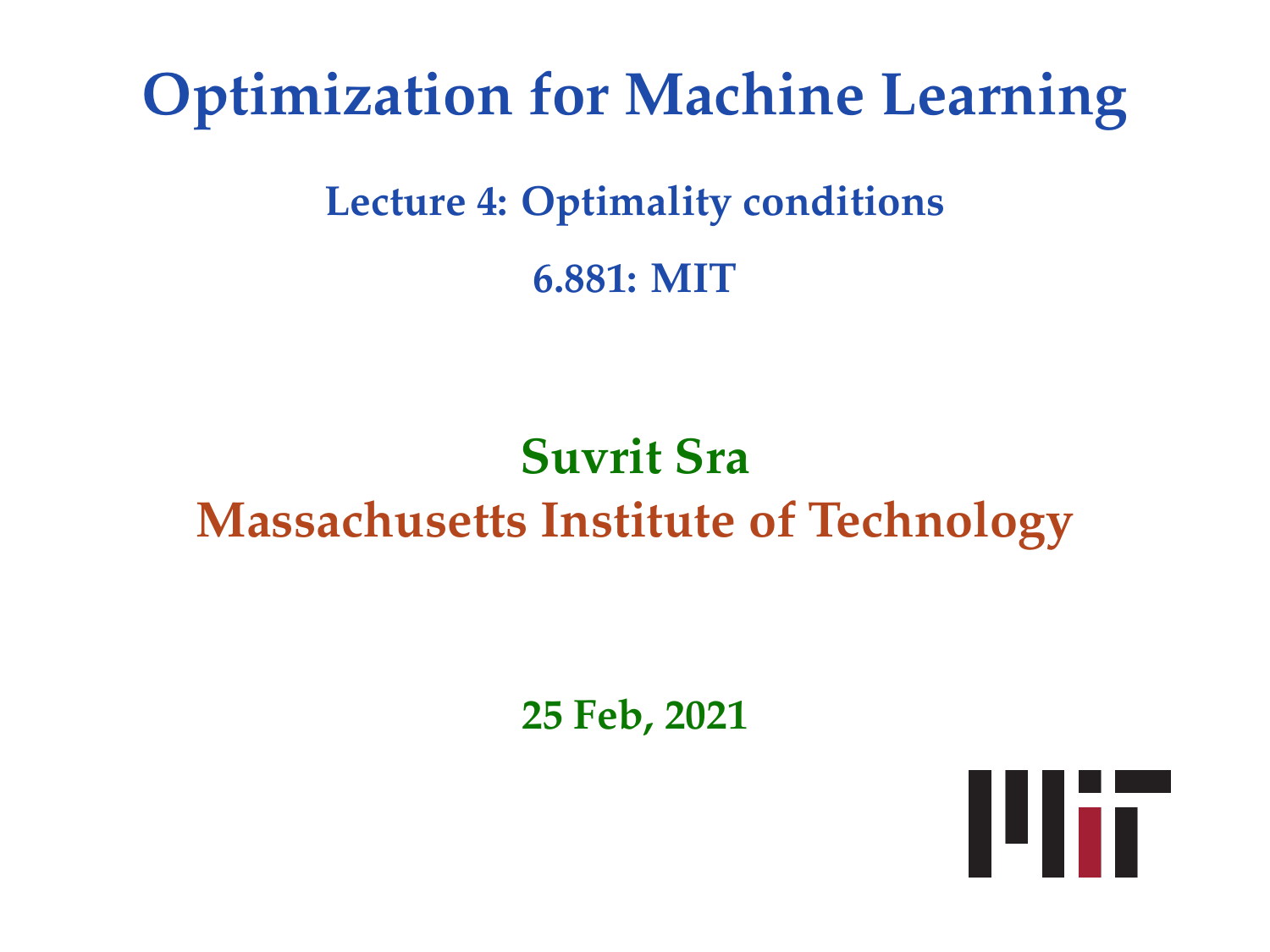**(Local and global optima)**

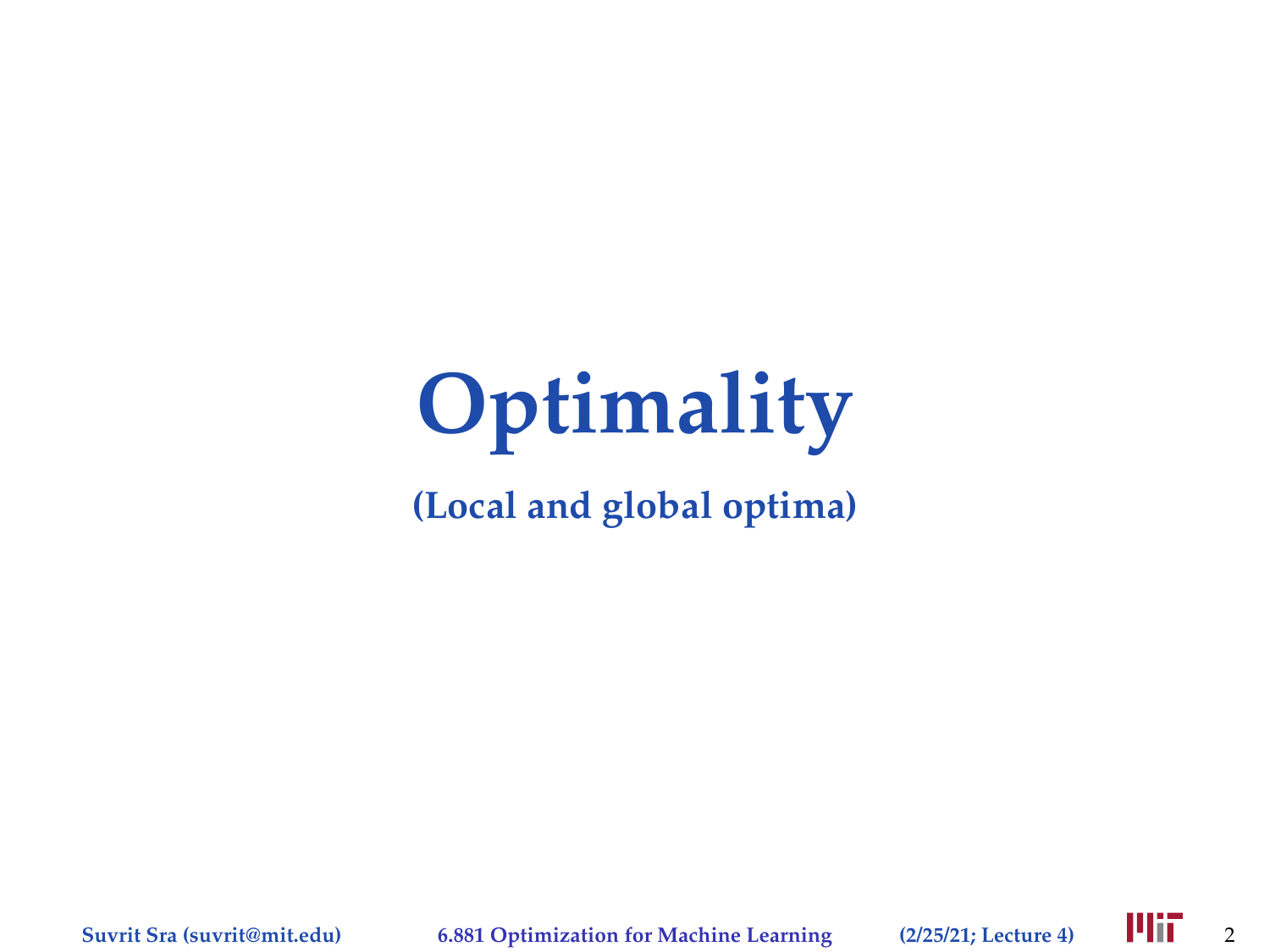**Def.** A point  $x^* \in \mathcal{X}$  is *locally optimal* if  $f(x^*) \leq f(x)$  for all *x* in a **neighborhood** of  $x^*$ . *Global* if  $f(x^*) \leq f(x)$  for **a**ll  $x \in \mathcal{X}$ .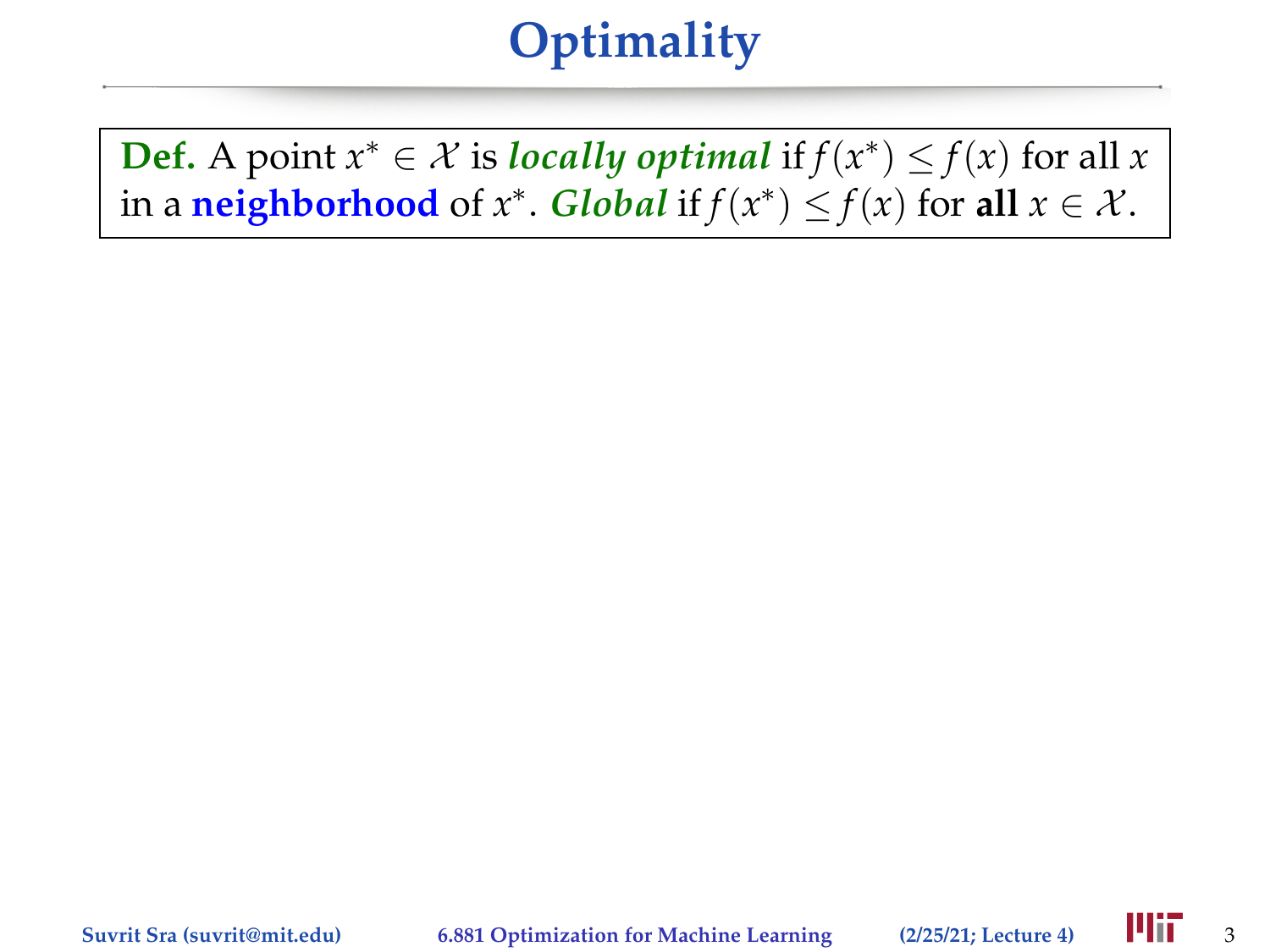**Def.** A point  $x^* \in \mathcal{X}$  is *locally optimal* if  $f(x^*) \leq f(x)$  for all *x* in a **neighborhood** of  $x^*$ . *Global* if  $f(x^*) \leq f(x)$  for **a**ll  $x \in \mathcal{X}$ .

**Theorem.** For convex *f*, locally optimal point also global.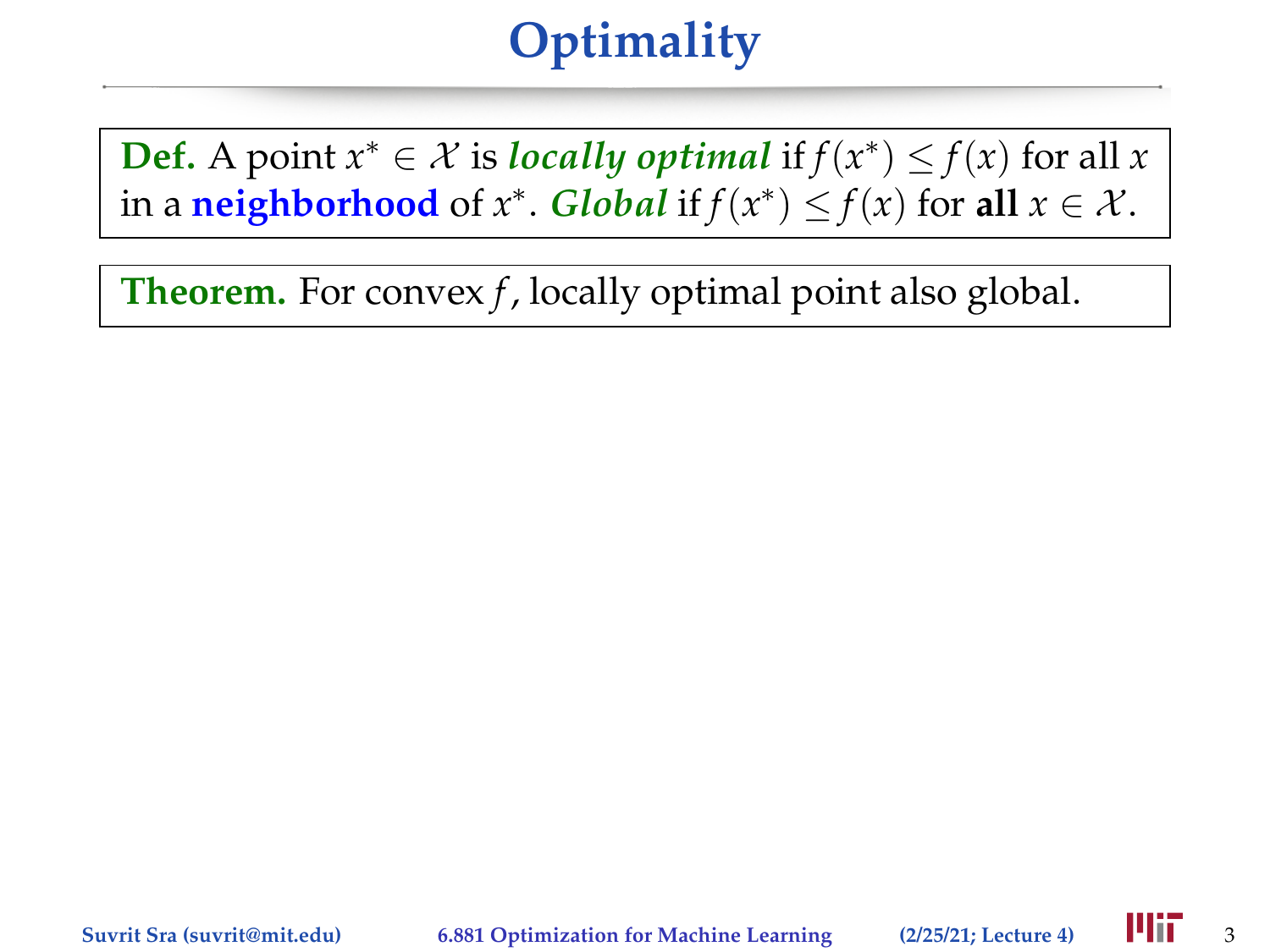**Def.** A point  $x^* \in \mathcal{X}$  is *locally optimal* if  $f(x^*) \leq f(x)$  for all *x* in a **neighborhood** of  $x^*$ . *Global* if  $f(x^*) \leq f(x)$  for **a**ll  $x \in \mathcal{X}$ .

**Theorem.** For convex *f*, locally optimal point also global.

► Let *x*<sup>\*</sup> be local minimizer of *f* on  $X$ ;  $y \in X$  any other feasible point.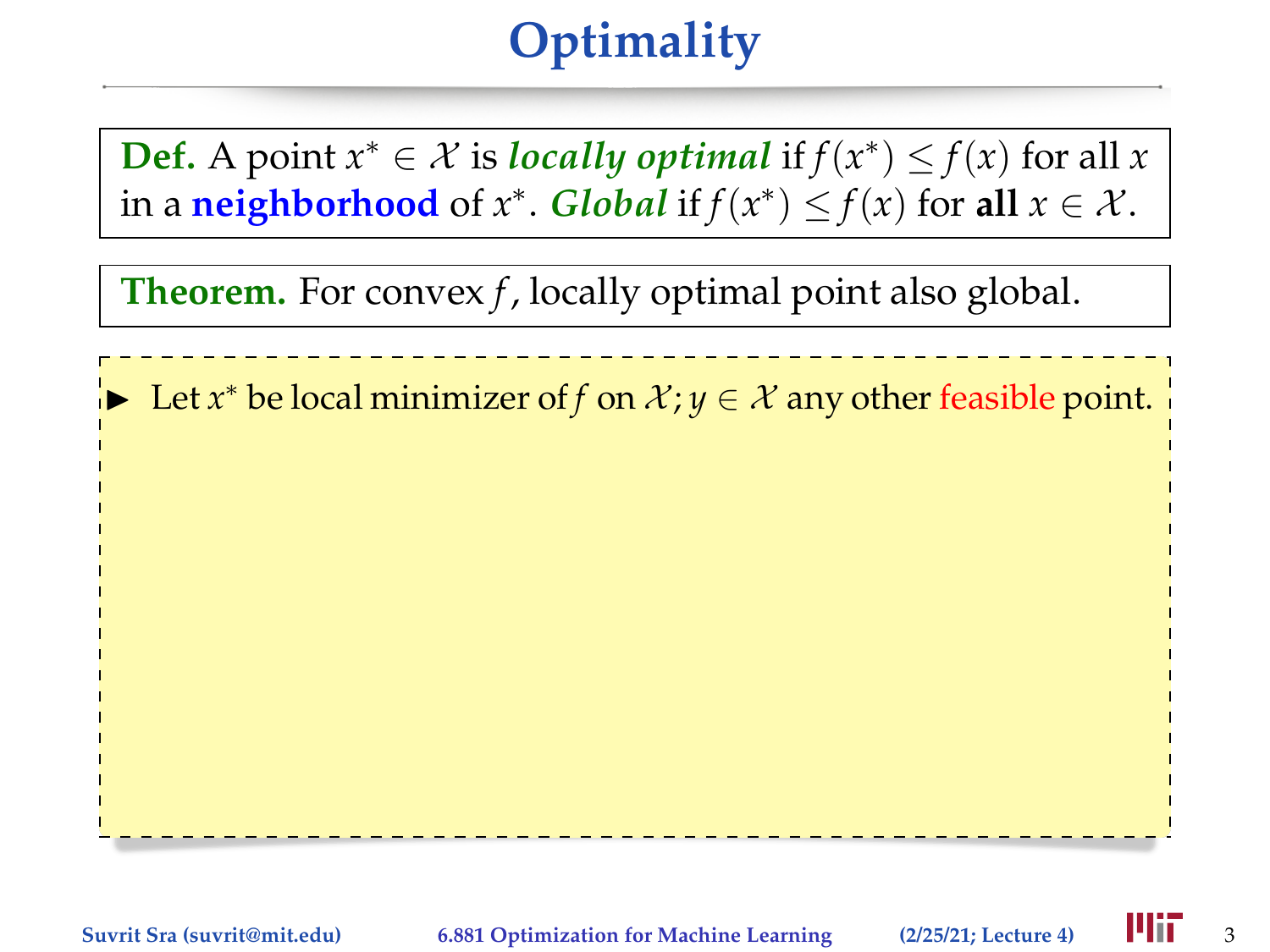**Def.** A point  $x^* \in \mathcal{X}$  is *locally optimal* if  $f(x^*) \leq f(x)$  for all *x* in a **neighborhood** of  $x^*$ . *Global* if  $f(x^*) \leq f(x)$  for **a**ll  $x \in \mathcal{X}$ .

**Theorem.** For convex *f*, locally optimal point also global.

► Let *x*<sup>\*</sup> be local minimizer of *f* on  $X$ ;  $y \in X$  any other feasible point.

► We need to show that  $f(y) \ge f(x^*) = p^*$ .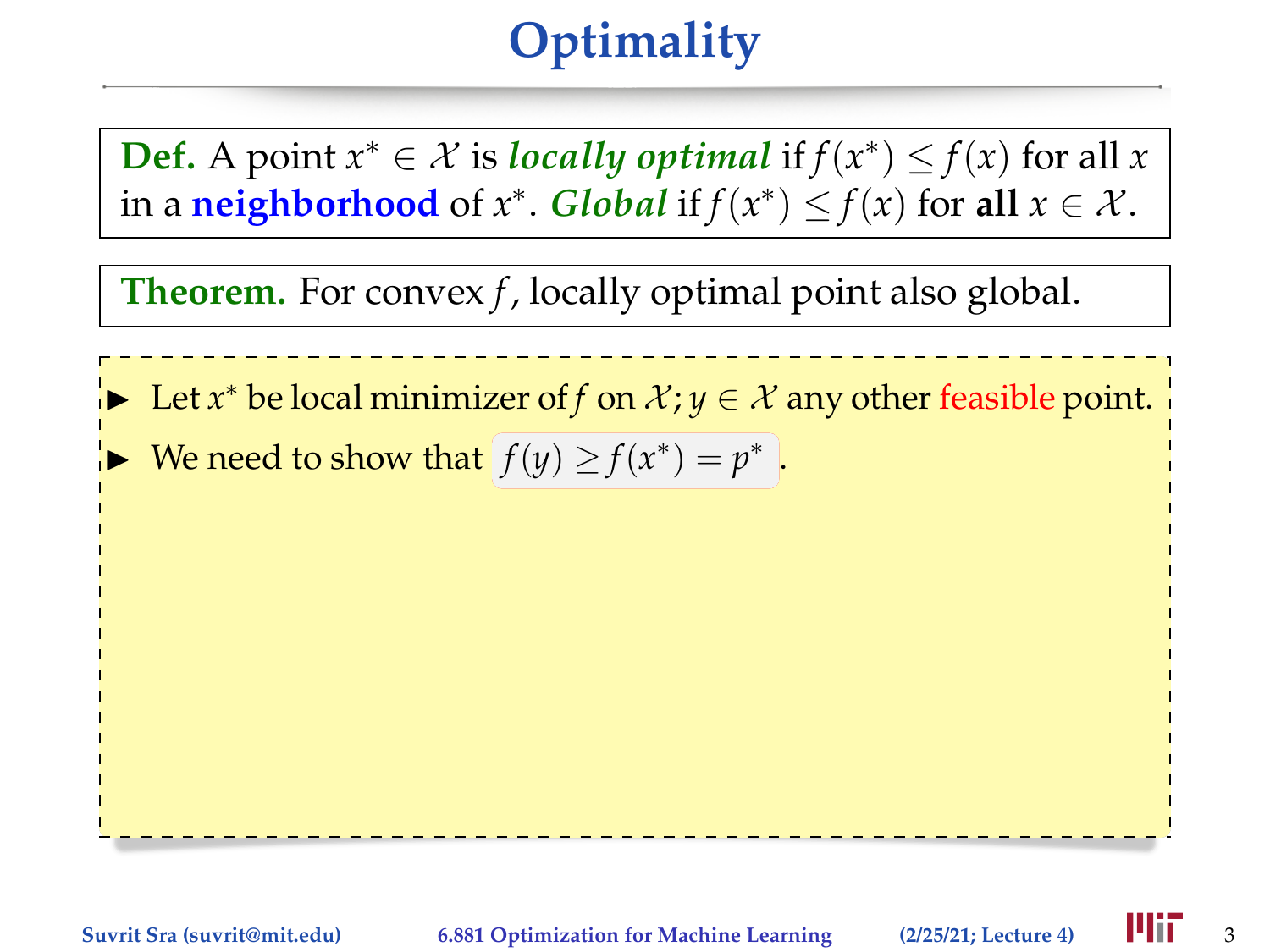**Def.** A point  $x^* \in \mathcal{X}$  is *locally optimal* if  $f(x^*) \leq f(x)$  for all *x* in a **neighborhood** of  $x^*$ . *Global* if  $f(x^*) \leq f(x)$  for **a**ll  $x \in \mathcal{X}$ .

**Theorem.** For convex *f*, locally optimal point also global.



- ► We need to show that  $f(y) \ge f(x^*) = p^*$ .
- ► X is cvx., so we have  $x_{\theta} = \theta y + (1 \theta)x^* \in \mathcal{X}$  for  $\theta \in (0, 1)$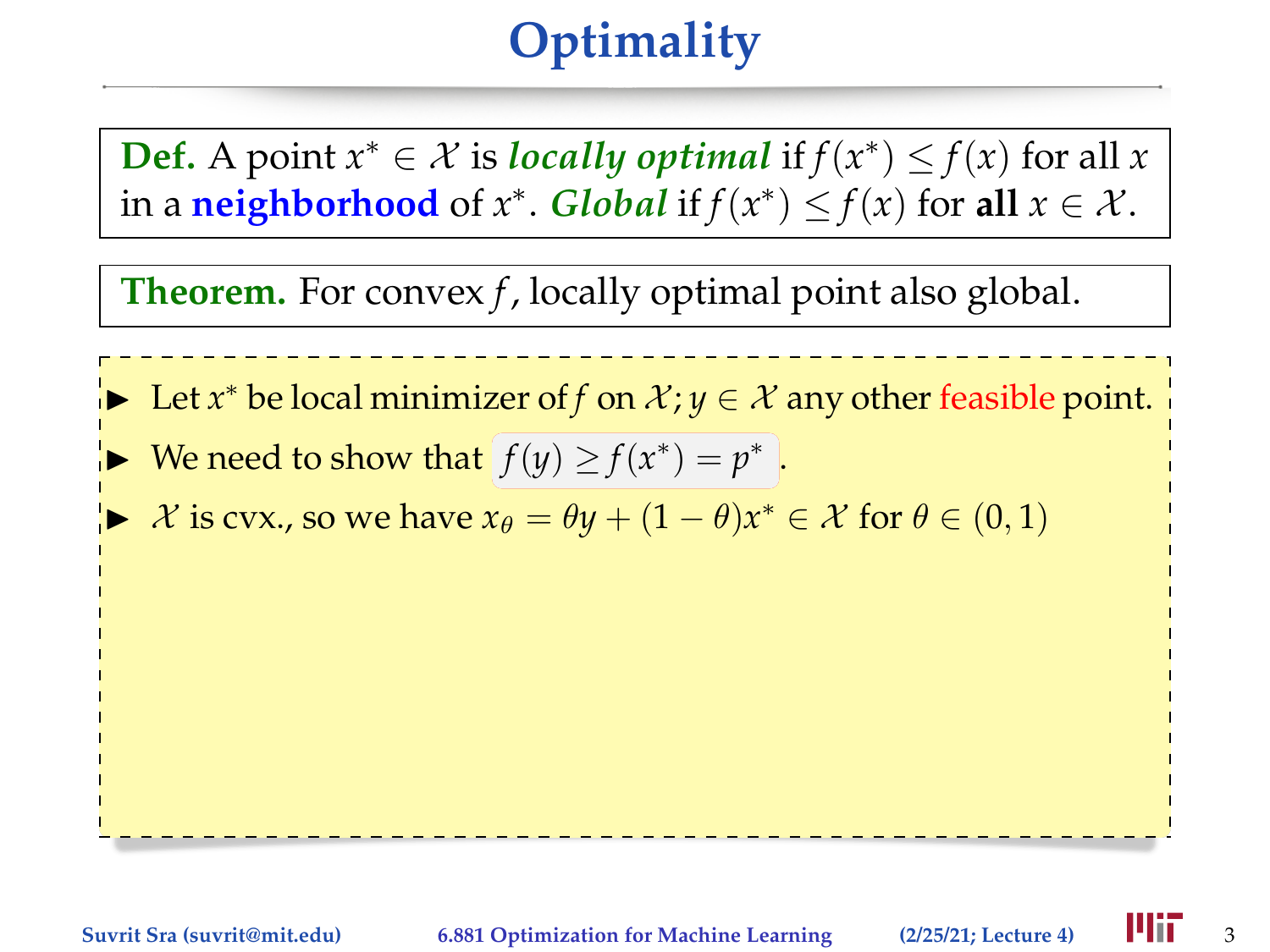**Def.** A point  $x^* \in \mathcal{X}$  is *locally optimal* if  $f(x^*) \leq f(x)$  for all *x* in a **neighborhood** of  $x^*$ . *Global* if  $f(x^*) \leq f(x)$  for **a**ll  $x \in \mathcal{X}$ .

**Theorem.** For convex *f*, locally optimal point also global.

- ► Let *x*<sup>\*</sup> be local minimizer of *f* on  $X$ ;  $y \in X$  any other feasible point.
- ► We need to show that  $f(y) \ge f(x^*) = p^*$ .
- ► X is cvx., so we have  $x_{\theta} = \theta y + (1 \theta)x^* \in \mathcal{X}$  for  $\theta \in (0, 1)$
- ► Since *f* is cvx, and  $x^*$ ,  $y \in \text{dom} f$ , we have

$$
f(x_{\theta}) \leq \theta f(y) + (1 - \theta)f(x^*)
$$
  

$$
f(x_{\theta}) - f(x^*) \leq \theta (f(y) - f(x^*)).
$$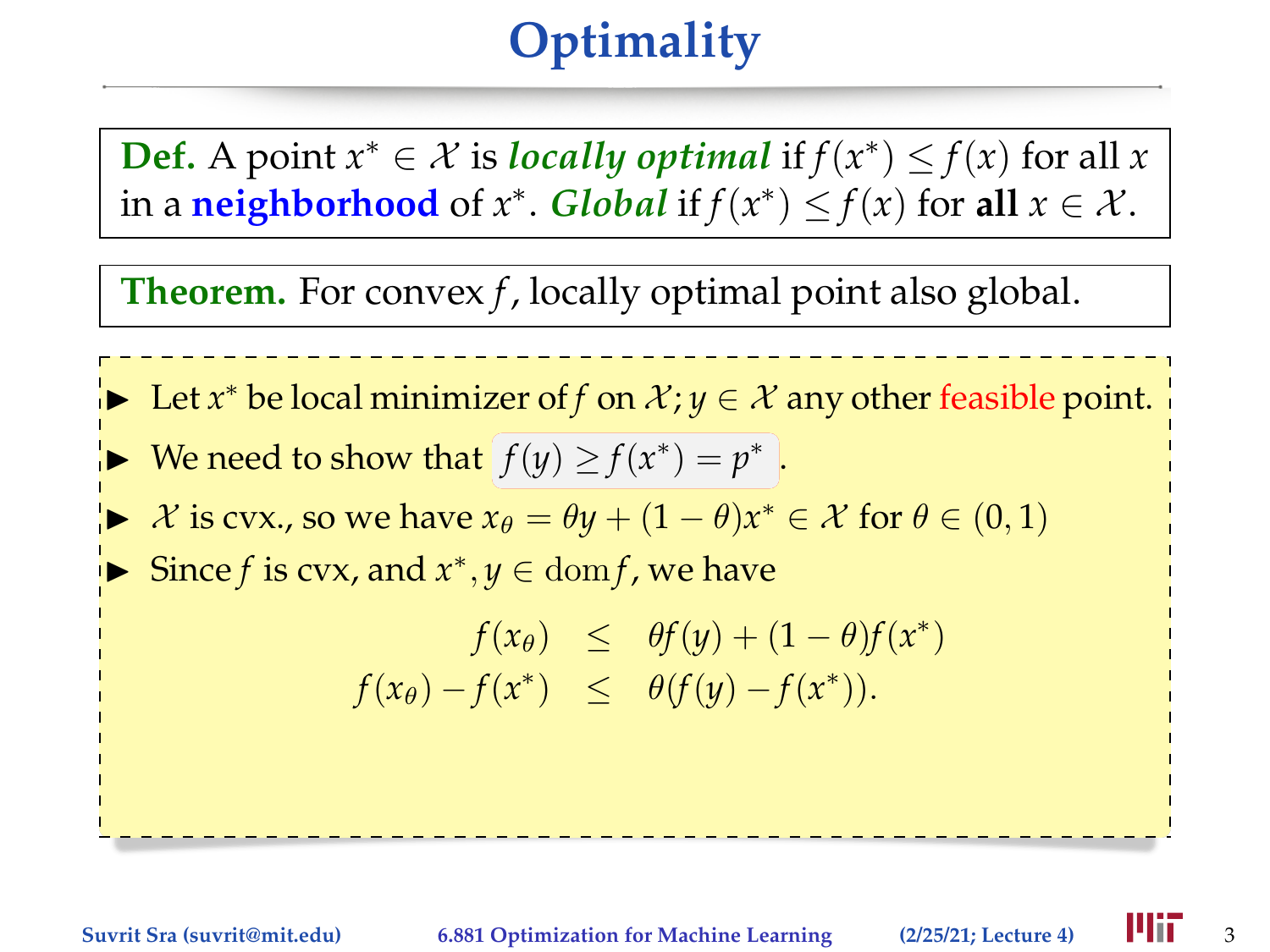**Def.** A point  $x^* \in \mathcal{X}$  is *locally optimal* if  $f(x^*) \leq f(x)$  for all *x* in a **neighborhood** of  $x^*$ . *Global* if  $f(x^*) \leq f(x)$  for **a**ll  $x \in \mathcal{X}$ .

**Theorem.** For convex *f*, locally optimal point also global.

- ► Let *x*<sup>\*</sup> be local minimizer of *f* on  $X$ ;  $y \in X$  any other feasible point.
- ► We need to show that  $f(y) \ge f(x^*) = p^*$ .
- ► X is cvx., so we have  $x_{\theta} = \theta y + (1 \theta)x^* \in \mathcal{X}$  for  $\theta \in (0, 1)$
- ► Since *f* is cvx, and  $x^*$ ,  $y \in \text{dom} f$ , we have

 $f(x_\theta) \leq \theta f(y) + (1 - \theta)f(x^*)$  $f(x_\theta) - f(x^*) \leq \theta(f(y) - f(x^*)).$ 

Since *x*<sup>\*</sup> is a local minimizer, for small enough  $\theta > 0$ , lhs  $\geq 0$ .

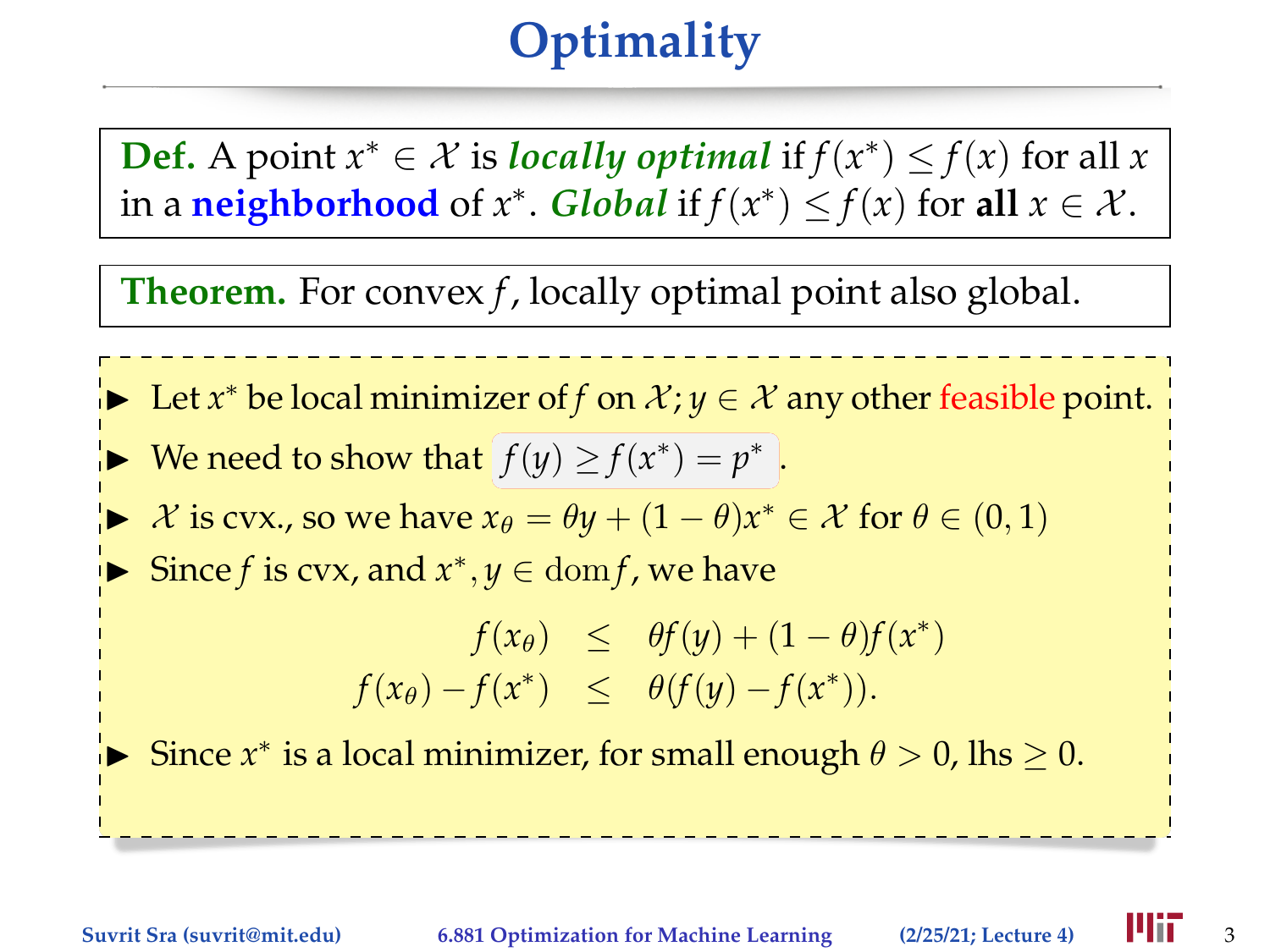**Def.** A point  $x^* \in \mathcal{X}$  is *locally optimal* if  $f(x^*) \leq f(x)$  for all *x* in a **neighborhood** of  $x^*$ . *Global* if  $f(x^*) \leq f(x)$  for **a**ll  $x \in \mathcal{X}$ .

**Theorem.** For convex *f*, locally optimal point also global.

- ► Let *x*<sup>\*</sup> be local minimizer of *f* on  $X$ ;  $y \in X$  any other feasible point.
- ► We need to show that  $f(y) \ge f(x^*) = p^*$ .
- ► X is cvx., so we have  $x_{\theta} = \theta y + (1 \theta)x^* \in \mathcal{X}$  for  $\theta \in (0, 1)$
- ► Since *f* is cvx, and  $x^*$ ,  $y \in \text{dom} f$ , we have

$$
f(x_{\theta}) \leq \theta f(y) + (1 - \theta)f(x^*)
$$
  

$$
f(x_{\theta}) - f(x^*) \leq \theta (f(y) - f(x^*)).
$$

Since *x*<sup>\*</sup> is a local minimizer, for small enough  $\theta > 0$ , lhs  $\geq 0$ . ► So rhs is also nonnegative, proving *f*(*y*)  $\ge$  *f*(*x*<sup>\*</sup>) as desired.

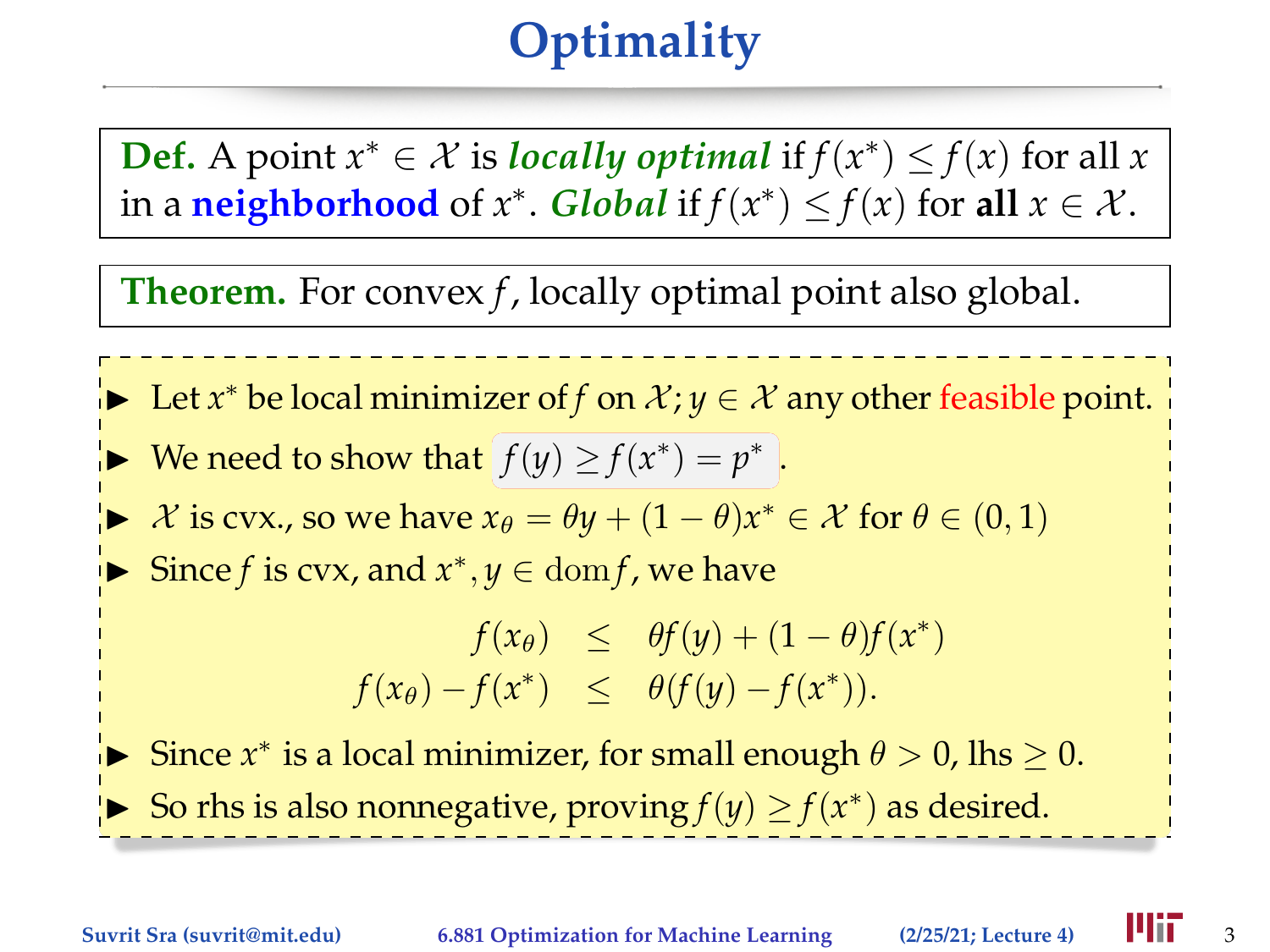#### **Set of Optimal Solutions**

The set of optimal solutions  $\mathcal{X}^*$  may be empty

**Example.** If  $X = \emptyset$ , i.e., no feasible solutions, then  $X^* = \emptyset$ 

**Example.** When only inf not min, e.g., inf  $e^x$  as  $x \to -\infty$ in general, we should worry about the question "Is  $\mathcal{X}^* = \emptyset$ ?"

**Exercise:** Verify that *X*<sup>\*</sup> is always a convex set.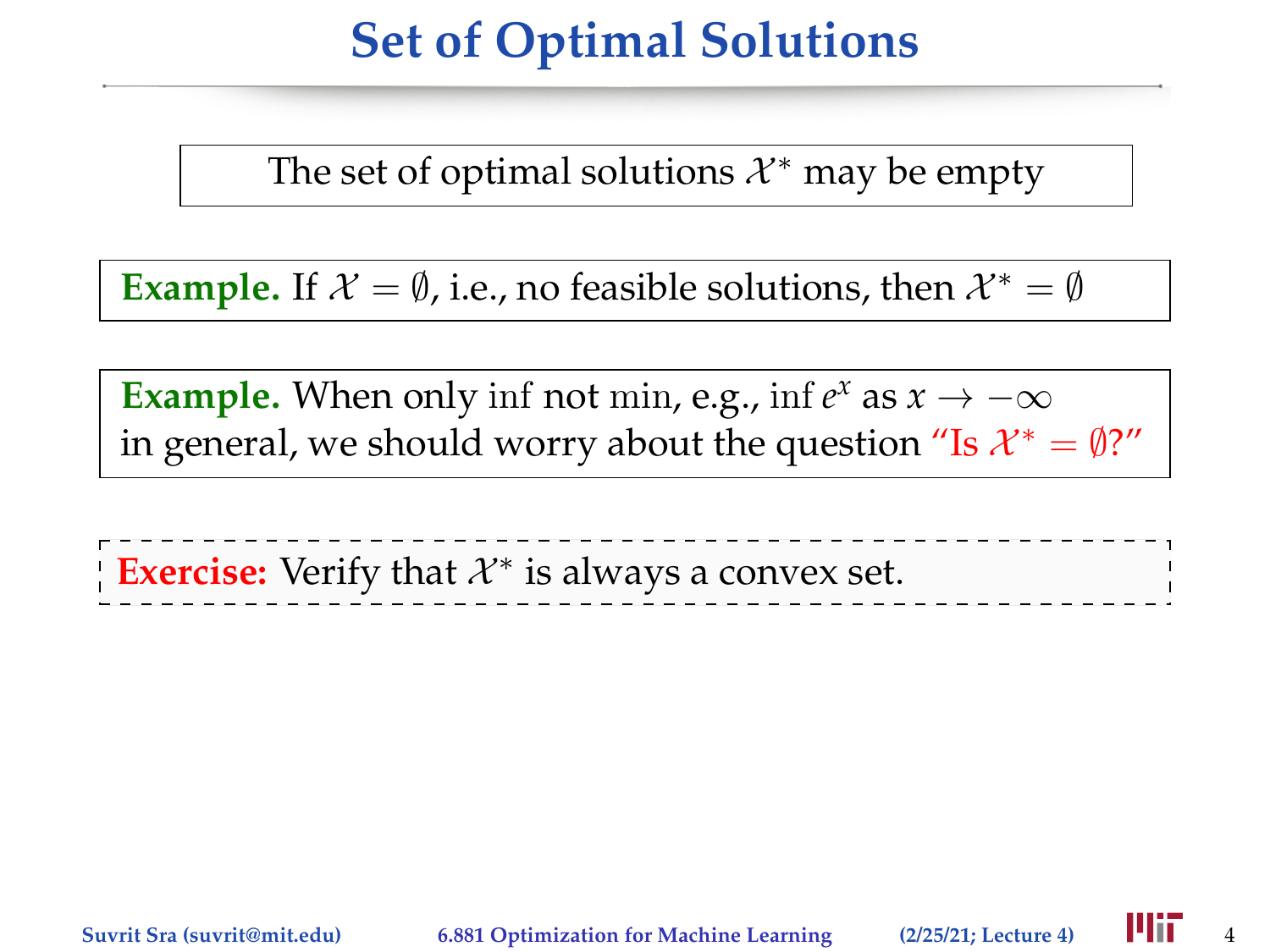# **Optimality conditions**

**(Recognizing optima)**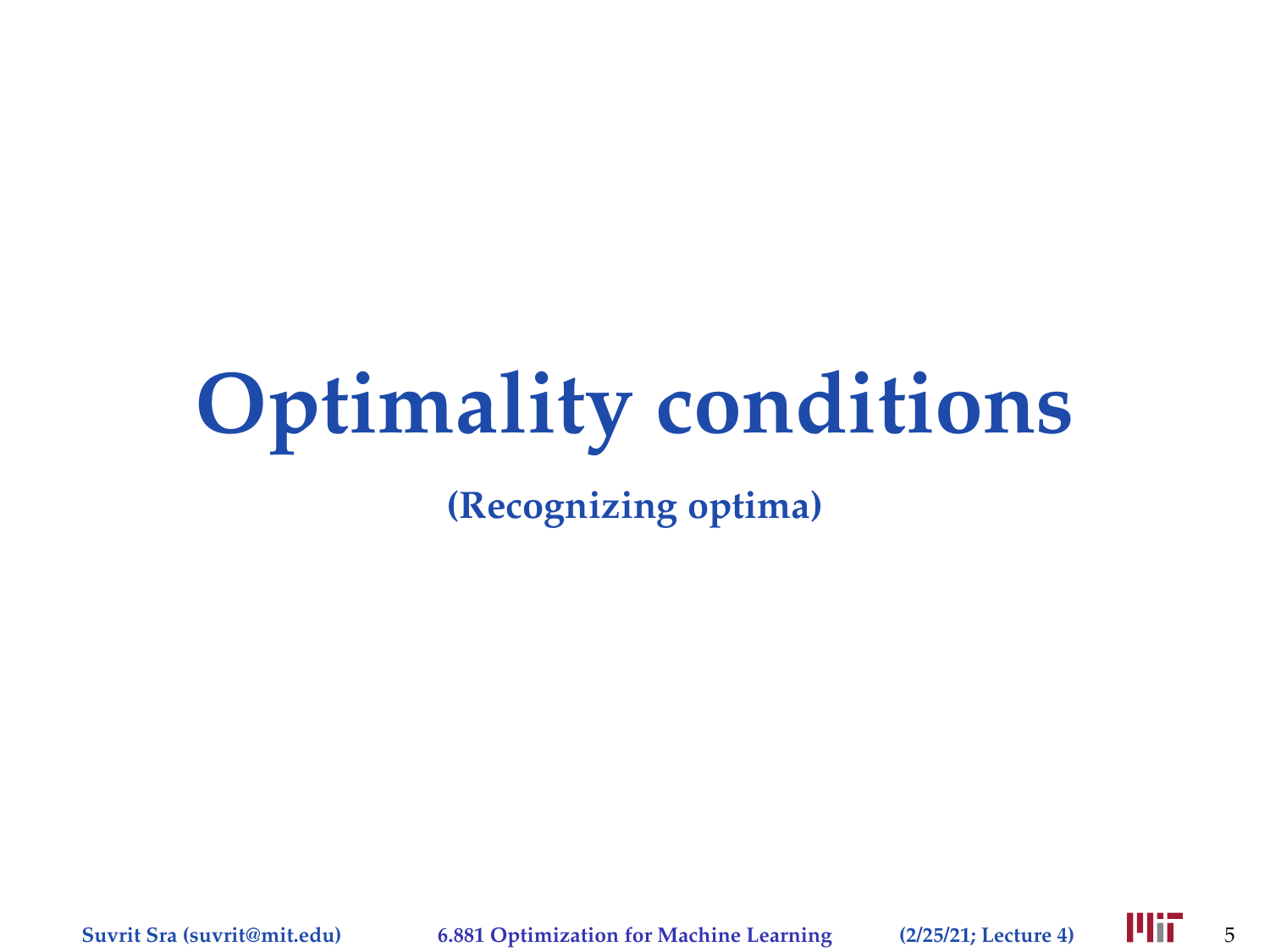**Theorem.** Let  $f : \mathbb{R}^n \to \mathbb{R}$  be continuously differentiable on an open set *S* containing  $x^*$ , a local minimum. Then,  $\nabla f(x^*) = 0$ .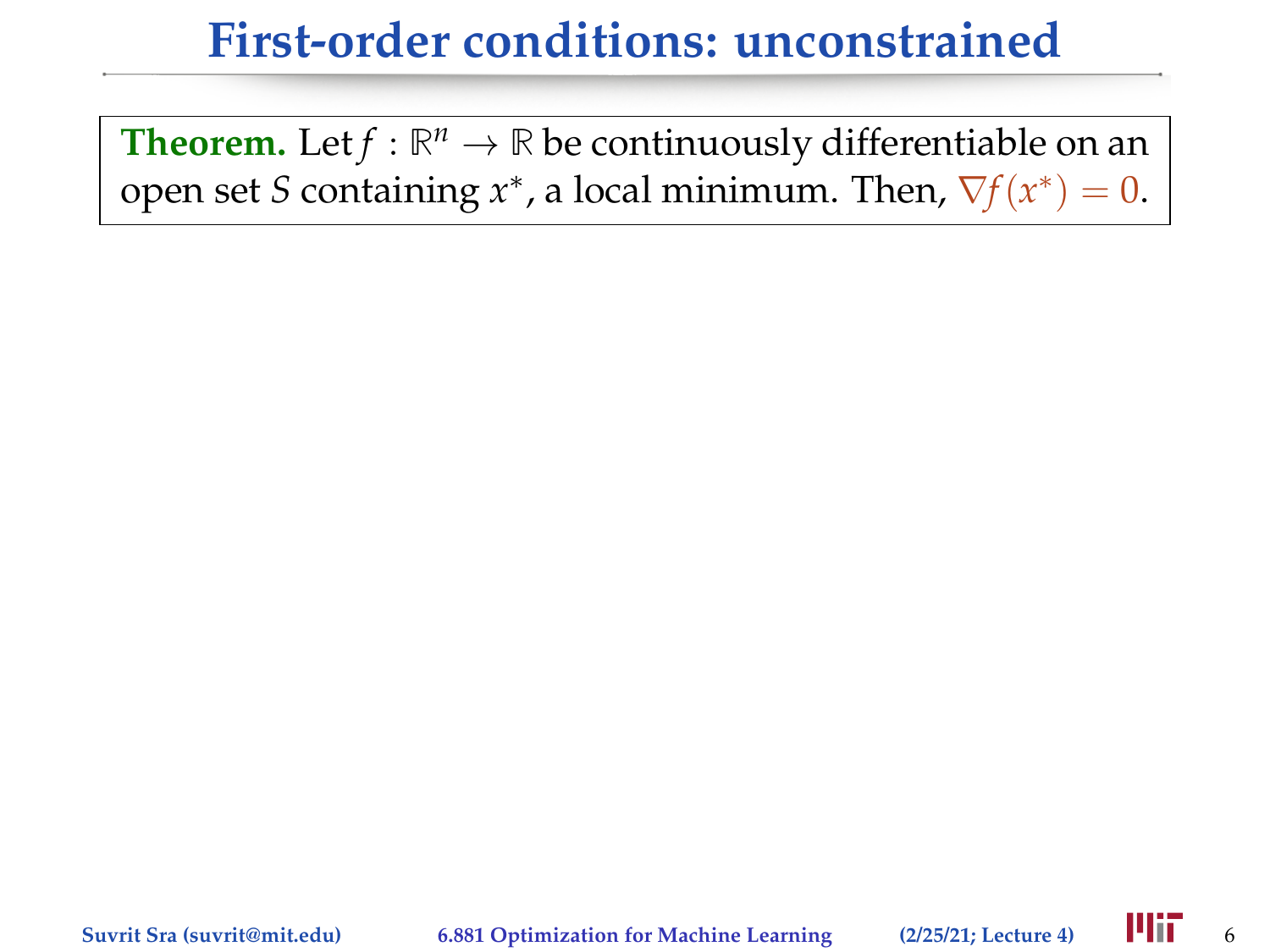**Theorem.** Let  $f : \mathbb{R}^n \to \mathbb{R}$  be continuously differentiable on an open set *S* containing  $x^*$ , a local minimum. Then,  $\nabla f(x^*) = 0$ .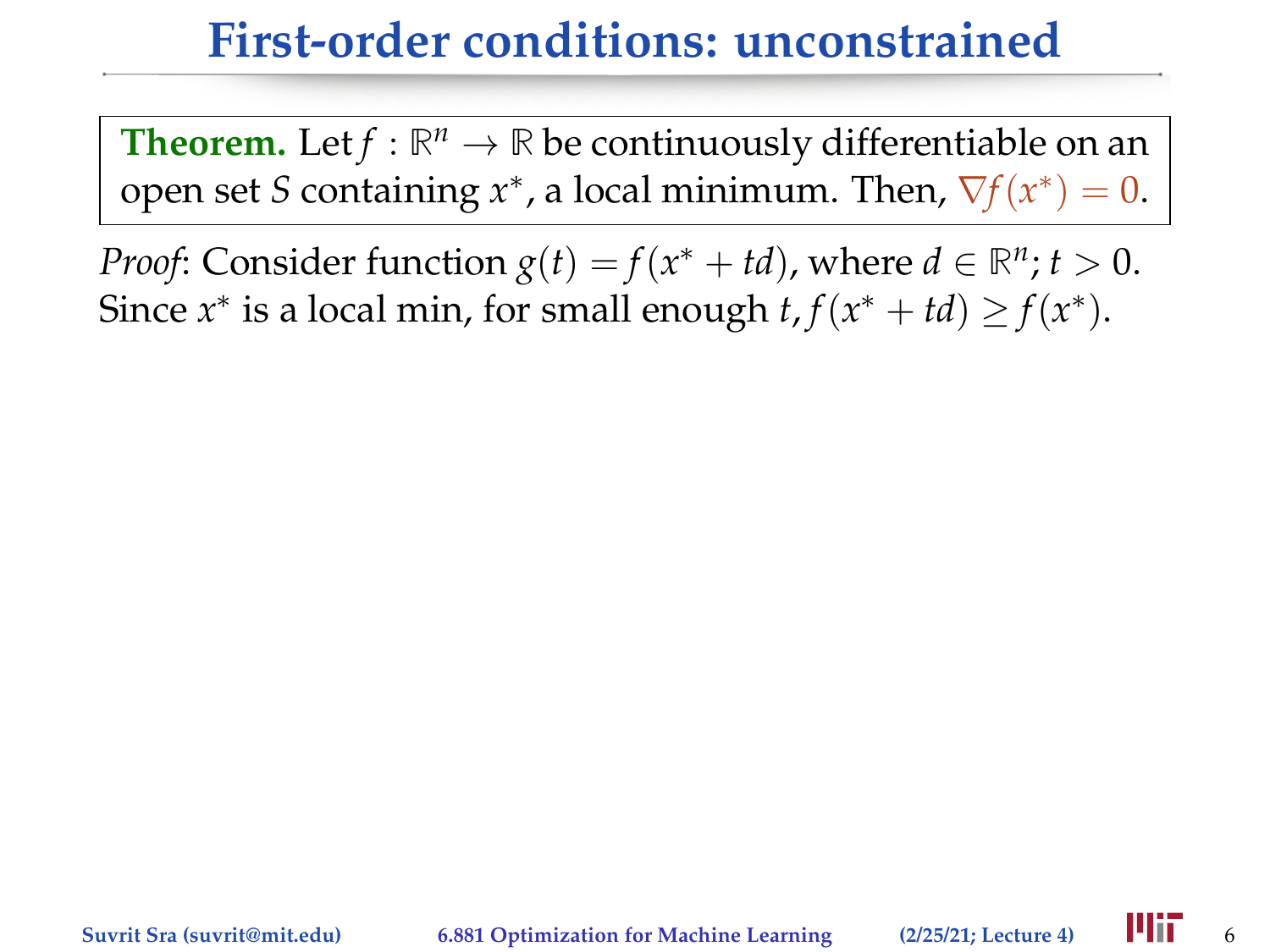**Theorem.** Let  $f : \mathbb{R}^n \to \mathbb{R}$  be continuously differentiable on an open set *S* containing  $x^*$ , a local minimum. Then,  $\nabla f(x^*) = 0$ .

$$
0 \leq \qquad \frac{f(x^* + td) - f(x^*)}{f(x^*)}
$$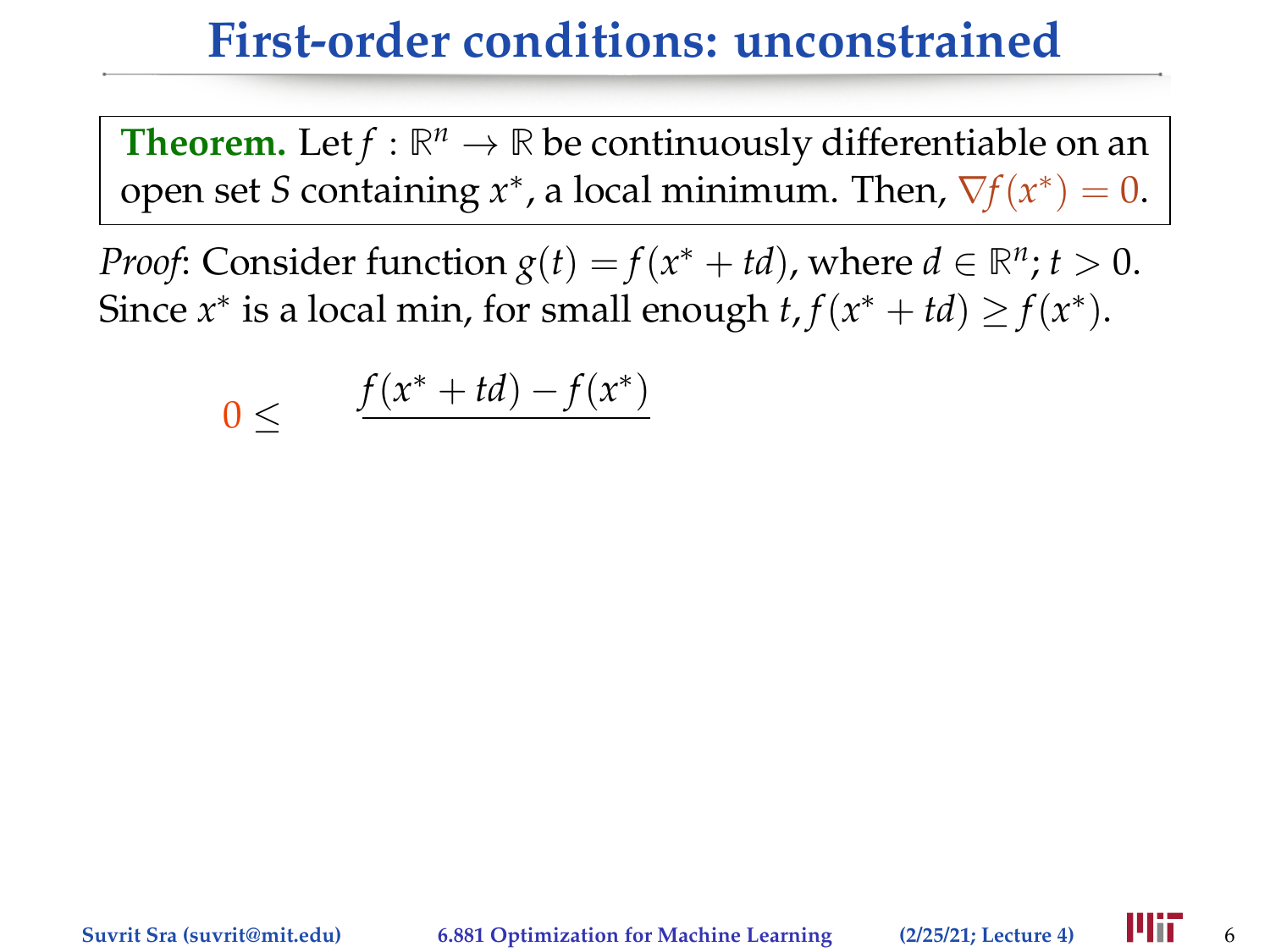**Theorem.** Let  $f : \mathbb{R}^n \to \mathbb{R}$  be continuously differentiable on an open set *S* containing  $x^*$ , a local minimum. Then,  $\nabla f(x^*) = 0$ .

$$
0 \leq \qquad \frac{f(x^* + td) - f(x^*)}{t}
$$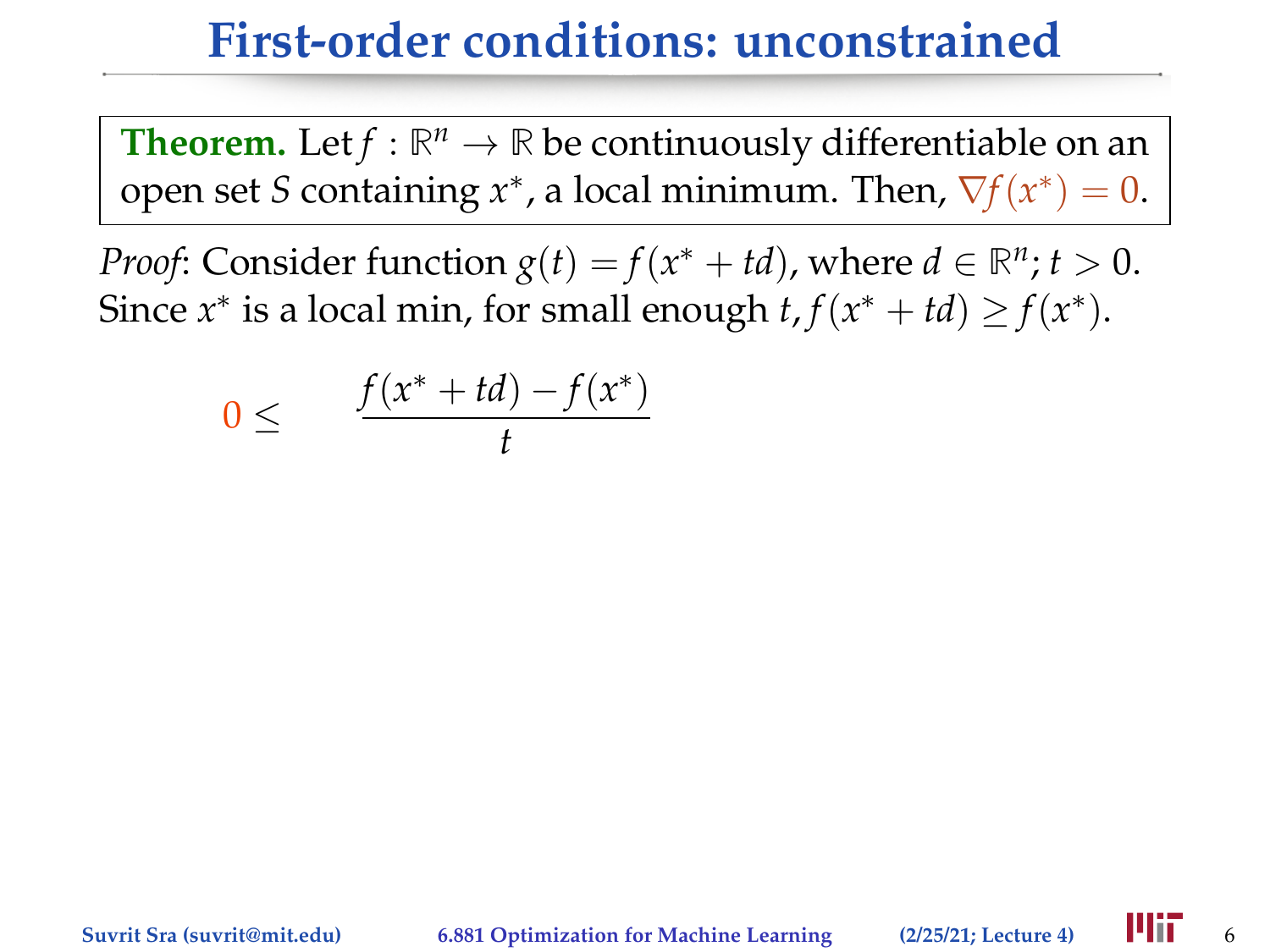**Theorem.** Let  $f : \mathbb{R}^n \to \mathbb{R}$  be continuously differentiable on an open set *S* containing  $x^*$ , a local minimum. Then,  $\nabla f(x^*) = 0$ .

$$
0 \leq \lim_{t \downarrow 0} \frac{f(x^* + td) - f(x^*)}{t}
$$

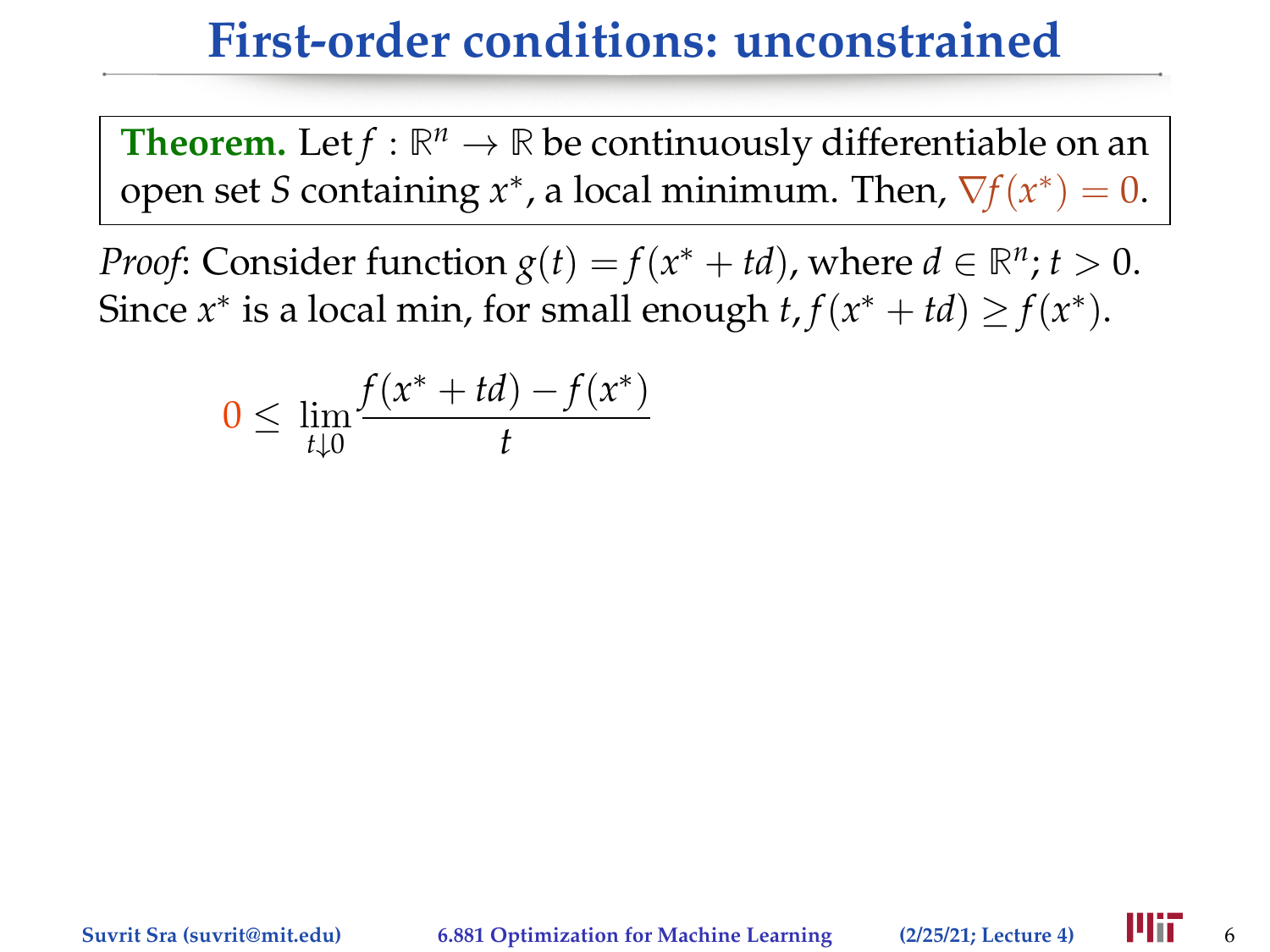**Theorem.** Let  $f : \mathbb{R}^n \to \mathbb{R}$  be continuously differentiable on an open set *S* containing  $x^*$ , a local minimum. Then,  $\nabla f(x^*) = 0$ .

$$
0 \le \lim_{t \downarrow 0} \frac{f(x^* + td) - f(x^*)}{t} = \frac{dg(0)}{dt}
$$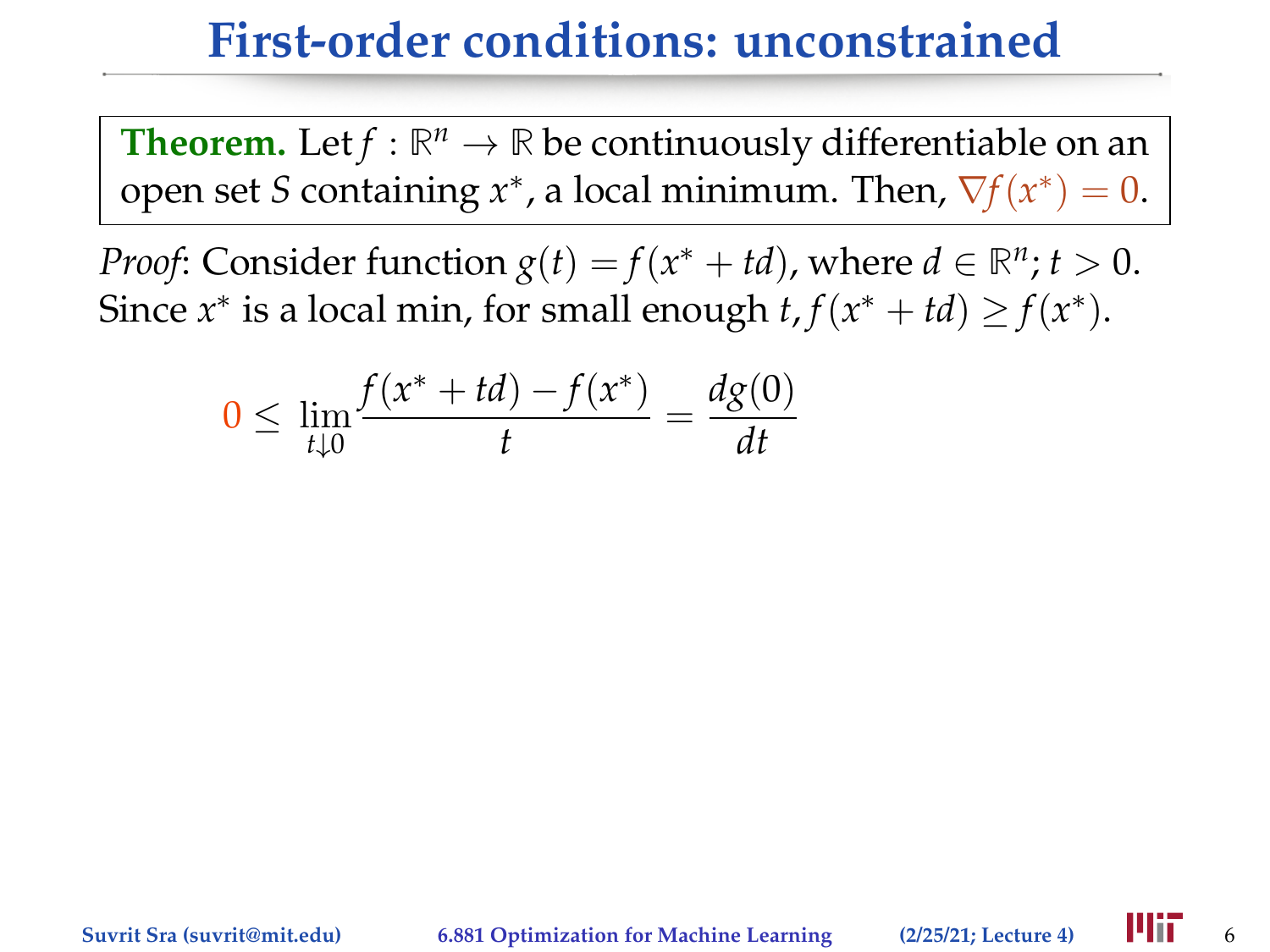**Theorem.** Let  $f : \mathbb{R}^n \to \mathbb{R}$  be continuously differentiable on an open set *S* containing  $x^*$ , a local minimum. Then,  $\nabla f(x^*) = 0$ .

$$
0 \leq \lim_{t \downarrow 0} \frac{f(x^* + td) - f(x^*)}{t} = \frac{dg(0)}{dt} = \langle \nabla f(x^*), d \rangle.
$$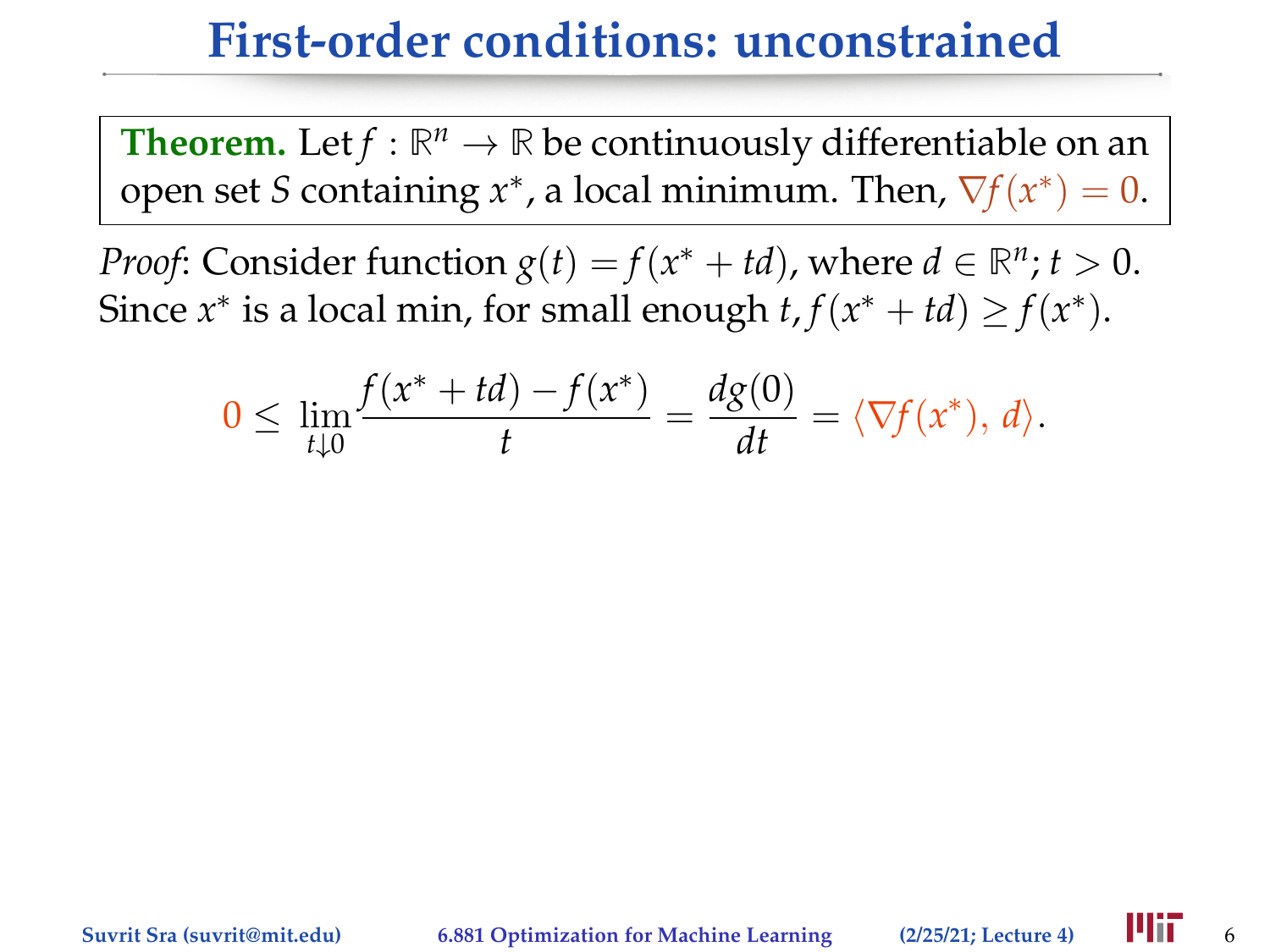**Theorem.** Let  $f : \mathbb{R}^n \to \mathbb{R}$  be continuously differentiable on an open set *S* containing  $x^*$ , a local minimum. Then,  $\nabla f(x^*) = 0$ .

*Proof*: Consider function *g*(*t*) = *f*(*x*<sup>\*</sup> + *td*), where *d* ∈  $\mathbb{R}^n$ ; *t* > 0. Since  $x^*$  is a local min, for small enough  $t, f(x^* + td) \ge f(x^*)$ .

$$
0 \leq \lim_{t \downarrow 0} \frac{f(x^* + td) - f(x^*)}{t} = \frac{dg(0)}{dt} = \langle \nabla f(x^*), d \rangle.
$$

Similarly, using  $-d$  it follows that  $\langle \nabla f(x^*), d \rangle \leq 0$ , so  $\langle \nabla f(x^*), d \rangle = 0$  must hold. Since *d* is arbitrary,  $\nabla f(x^*) = 0$ .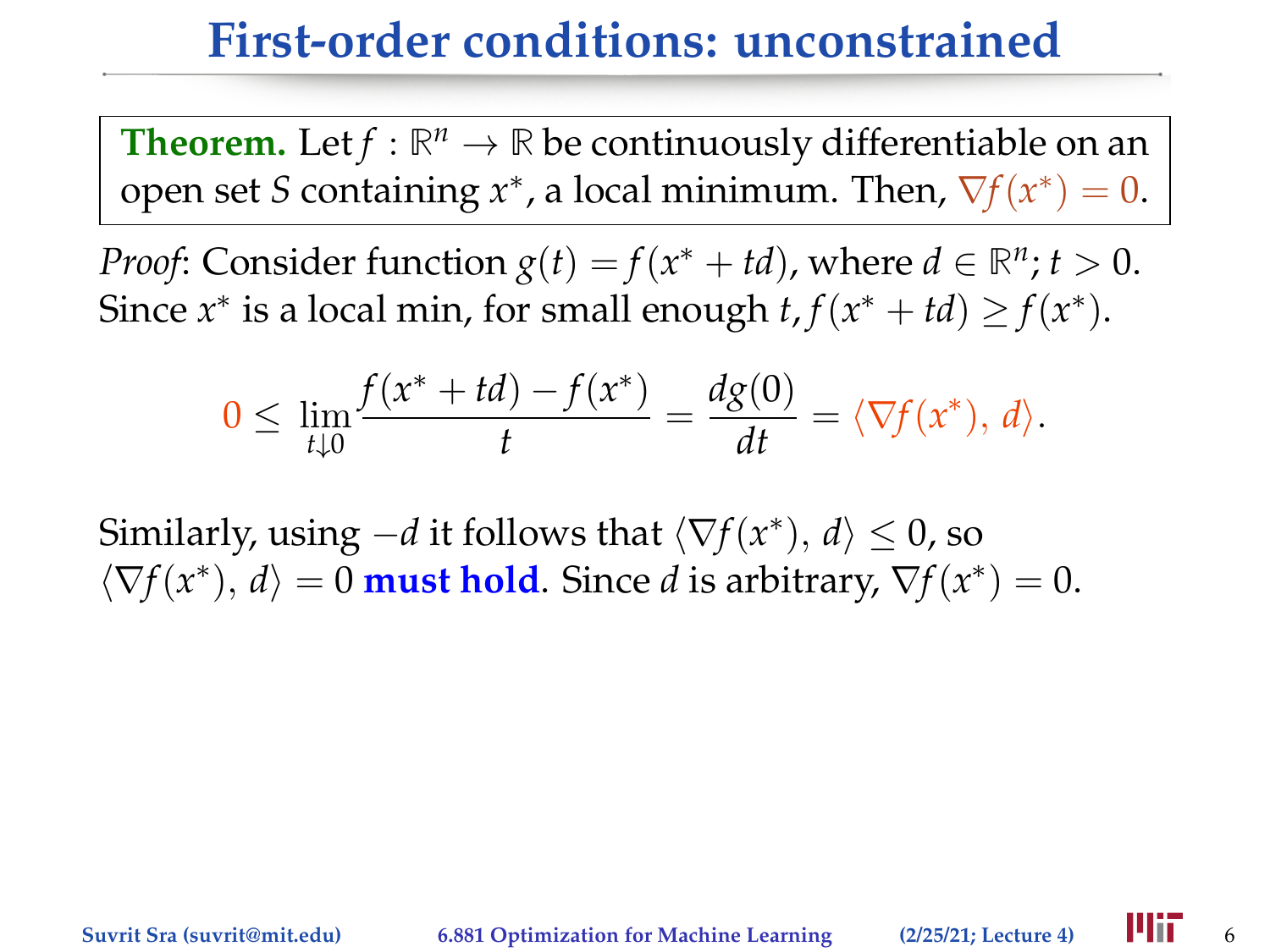**Theorem.** Let  $f : \mathbb{R}^n \to \mathbb{R}$  be continuously differentiable on an open set *S* containing  $x^*$ , a local minimum. Then,  $\nabla f(x^*) = 0$ .

*Proof*: Consider function *g*(*t*) = *f*(*x*<sup>\*</sup> + *td*), where *d* ∈  $\mathbb{R}^n$ ; *t* > 0. Since  $x^*$  is a local min, for small enough  $t, f(x^* + td) \ge f(x^*)$ .

$$
0 \le \lim_{t \downarrow 0} \frac{f(x^* + td) - f(x^*)}{t} = \frac{dg(0)}{dt} = \langle \nabla f(x^*), d \rangle.
$$

Similarly, using  $-d$  it follows that  $\langle \nabla f(x^*), d \rangle \leq 0$ , so  $\langle \nabla f(x^*), d \rangle = 0$  must hold. Since *d* is arbitrary,  $\nabla f(x^*) = 0$ .

**Exercise:** Prove that if *f* is convex, then  $\nabla f(x^*) = 0$  is actually **sufficient** for global optimality! For general *f* this is *not* true. (This property is what makes convex optimization special!)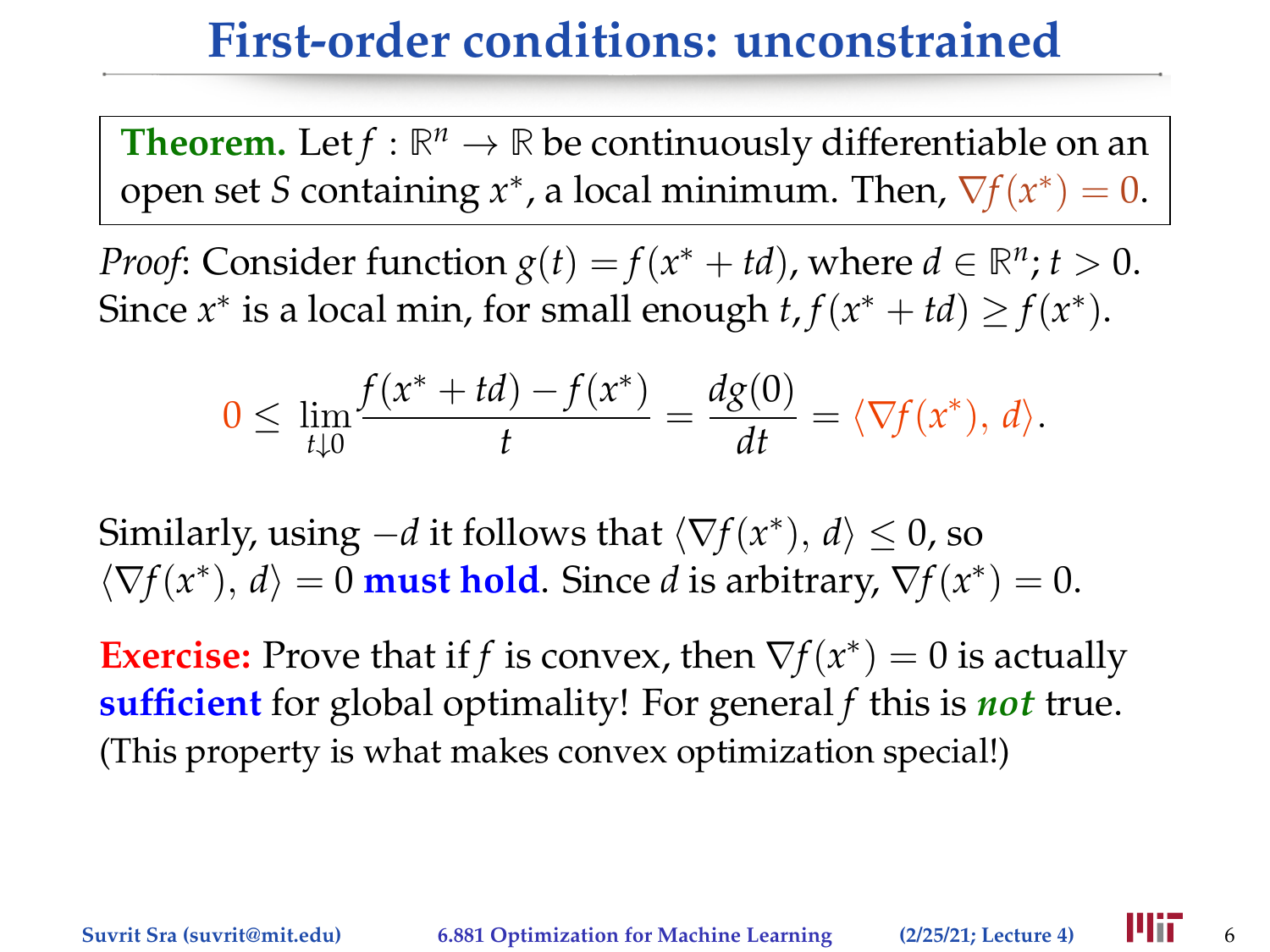#### ♦ For convex *f*, we have  $f(y) \ge f(x) + \langle \nabla f(x), y - x \rangle$ .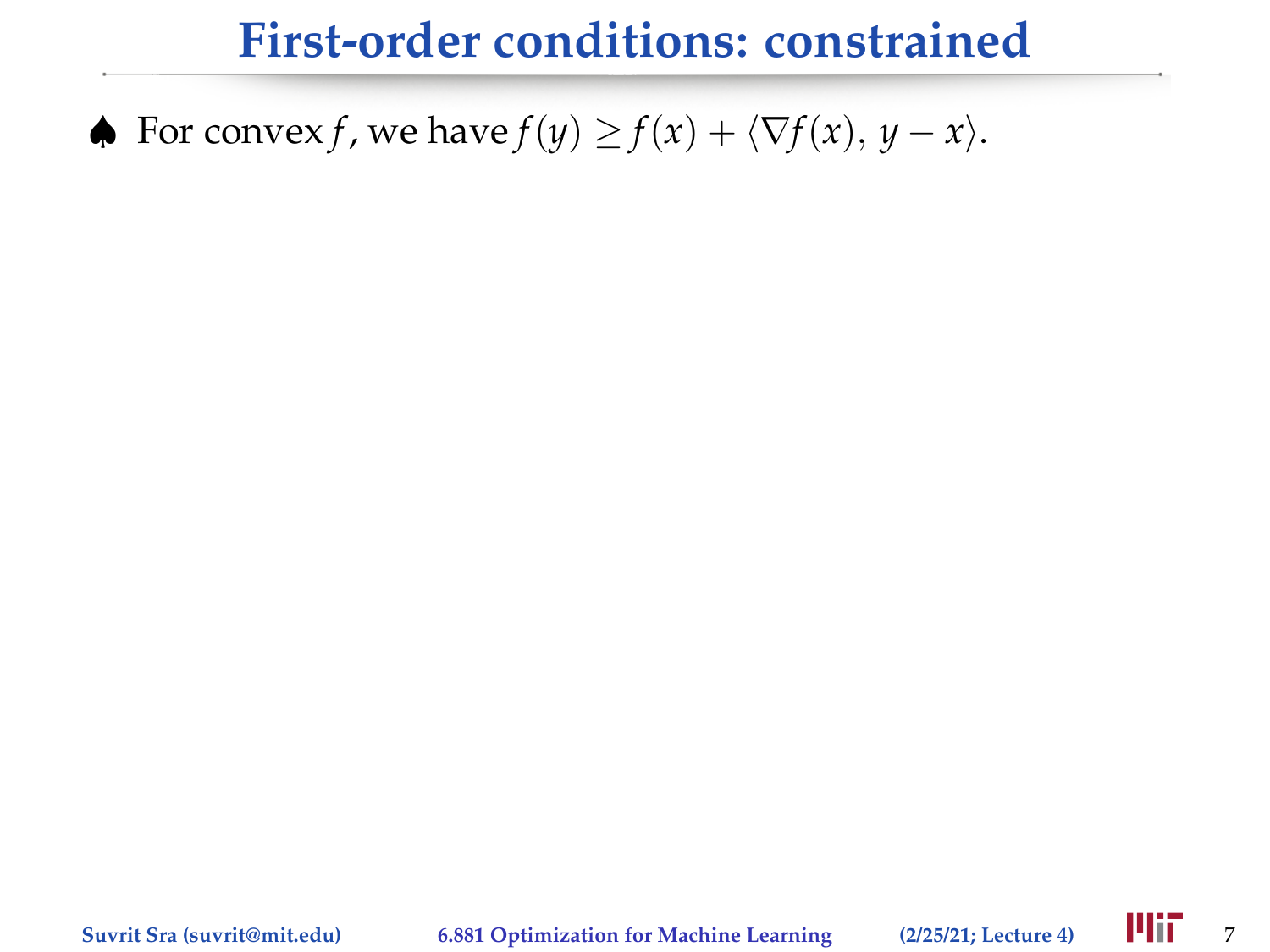- ♠ For convex *f*, we have *f*(*y*) ≥ *f*(*x*) + h∇*f*(*x*), *y* − *x*i. ♠ Thus, *x* ∗ is optimal if and only if
	- $\langle \nabla f(x^*), y x^* \rangle \ge 0$ , for all  $y \in \mathcal{X}$ .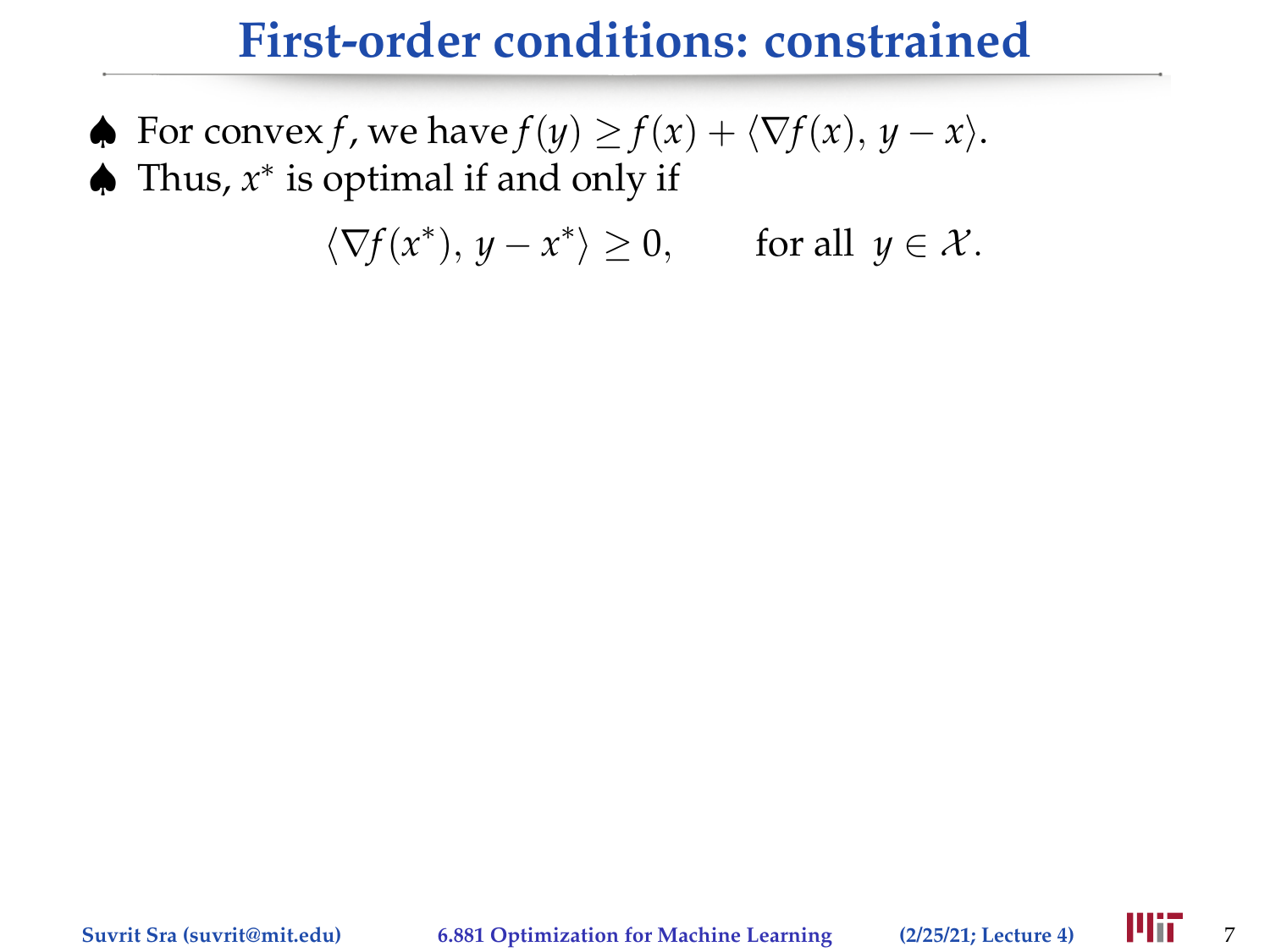♦ For convex *f*, we have  $f(y) \ge f(x) + \langle \nabla f(x), y - x \rangle$ . ♠ Thus, *x* ∗ is optimal if and only if

$$
\langle \nabla f(x^*), y - x^* \rangle \ge 0, \quad \text{for all } y \in \mathcal{X}.
$$

♦ If  $\mathcal{X} = \mathbb{R}^n$ , this reduces to  $\nabla f(x^*) = 0$ 



 $\blacklozenge$  If  $\nabla f(x^*) \neq 0$ , it defines supporting hyperplane to  $\mathcal X$  at  $x^*$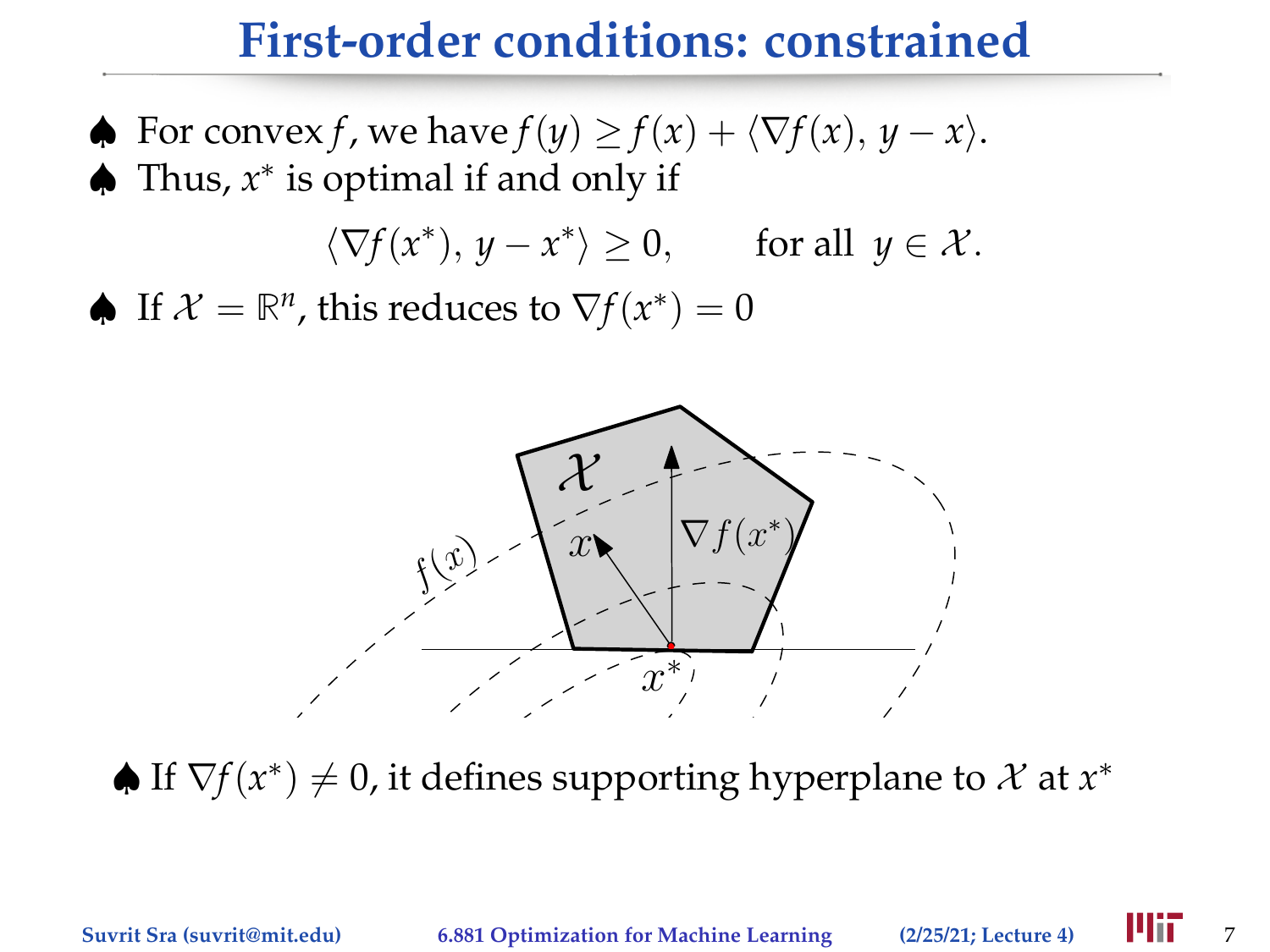- $\blacktriangleright$  Let *f* be continuously differentiable, possibly nonconvex
- ► Suppose  $\exists y \in \mathcal{X}$  such that  $\langle \nabla f(x^*), y x^* \rangle < 0$
- $\triangleright$  Using mean-value theorem of calculus,  $\exists \xi \in [0,1]$  s.t.

$$
f(x^* + t(y - x^*)) = f(x^*) + \langle \nabla f(x^* + \xi t(y - x^*)), t(y - x^*) \rangle
$$

(we applied MVT to *g*(*t*) := *f*( $x^* + t(y - x^*)$ ))

- <sup>I</sup> For sufficiently small *t*, since ∇*f* continuous, by assump on *y*,  $\langle \nabla f(x^* + \xi t(y - x^*)), y - x^* \rangle < 0$
- ► This in turn implies that  $f(x^* + t(y x^*)) < f(x^*)$
- ► Since  $X$  is convex,  $x^* + t(y x^*) \in X$  is also feasible
- ► Contradiction to local optimality of  $x^*$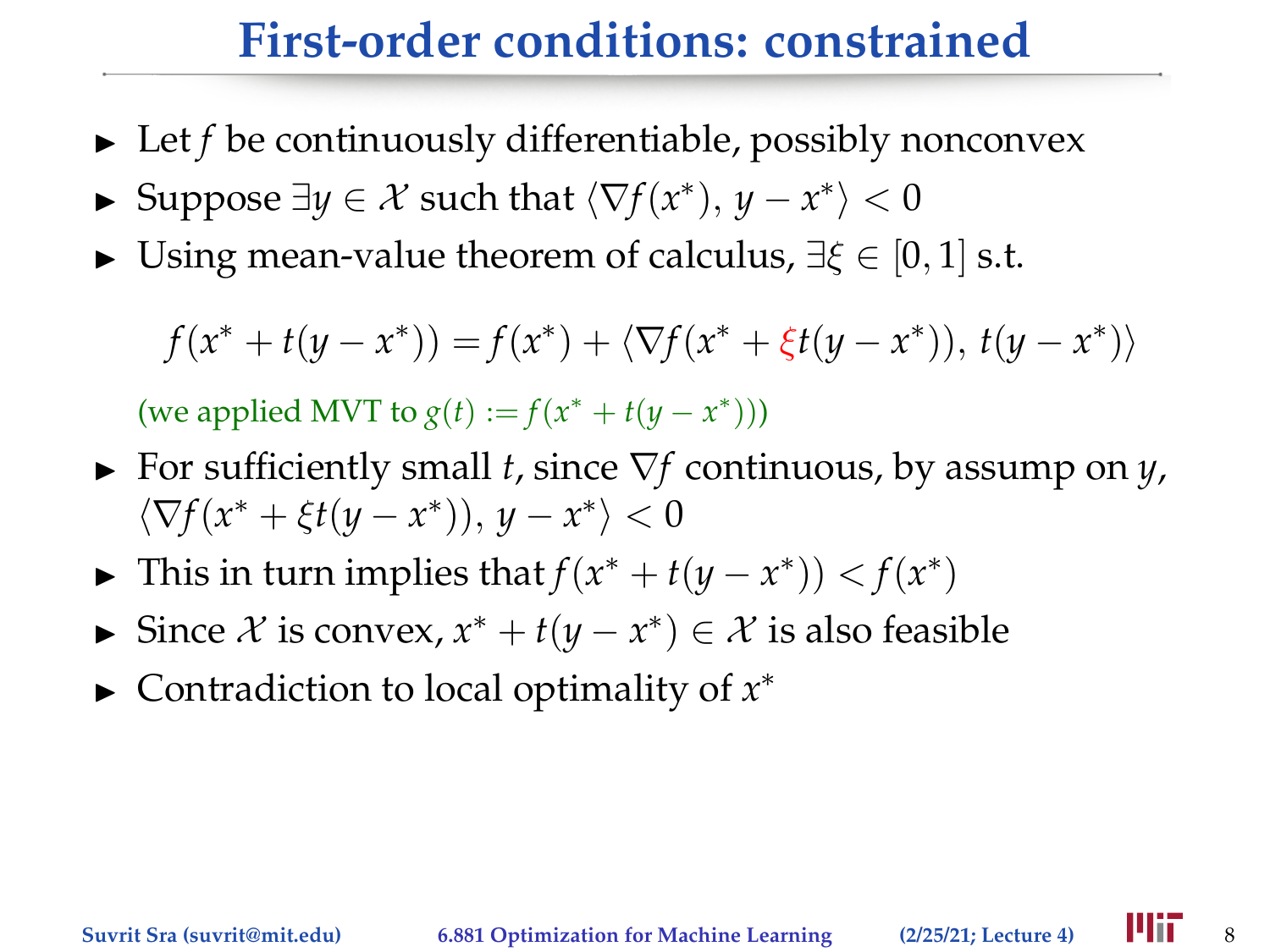**Theorem.** (Fermat's rule): Let  $f : \mathbb{R}^n \to (-\infty, +\infty]$ . Then,

Argmin *f* = zer( $\partial f$ ) := { $x \in \mathbb{R}^n \mid 0 \in \partial f(x)$  }.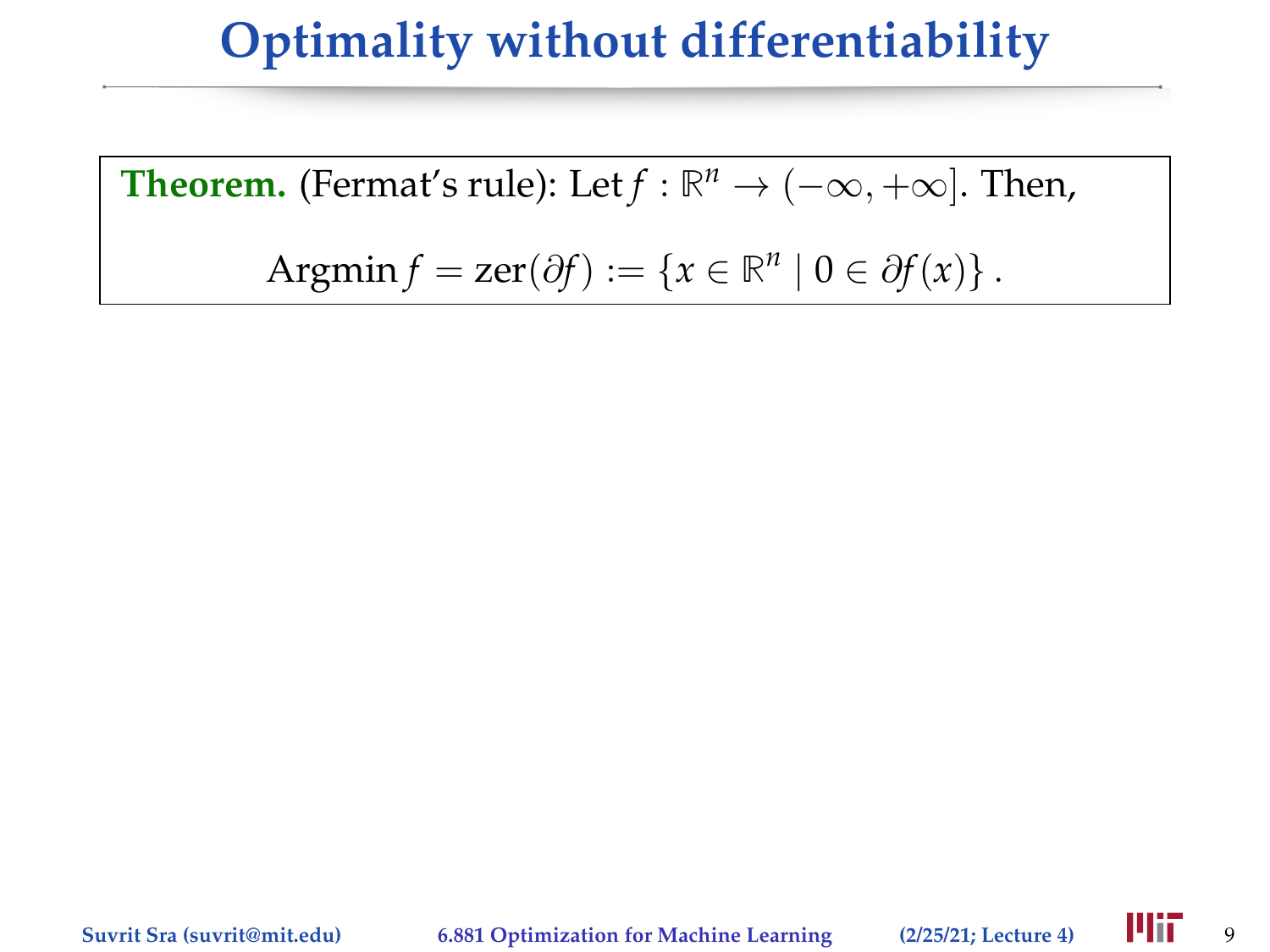**Theorem.** (Fermat's rule): Let 
$$
f : \mathbb{R}^n \to (-\infty, +\infty]
$$
. Then,

Argmin 
$$
f = \text{zer}(\partial f) := \{x \in \mathbb{R}^n \mid 0 \in \partial f(x)\}.
$$

Proof:  $x \in \text{Argmin } f$  implies that  $f(x) \leq f(y)$  for all  $y \in \mathbb{R}^n$ .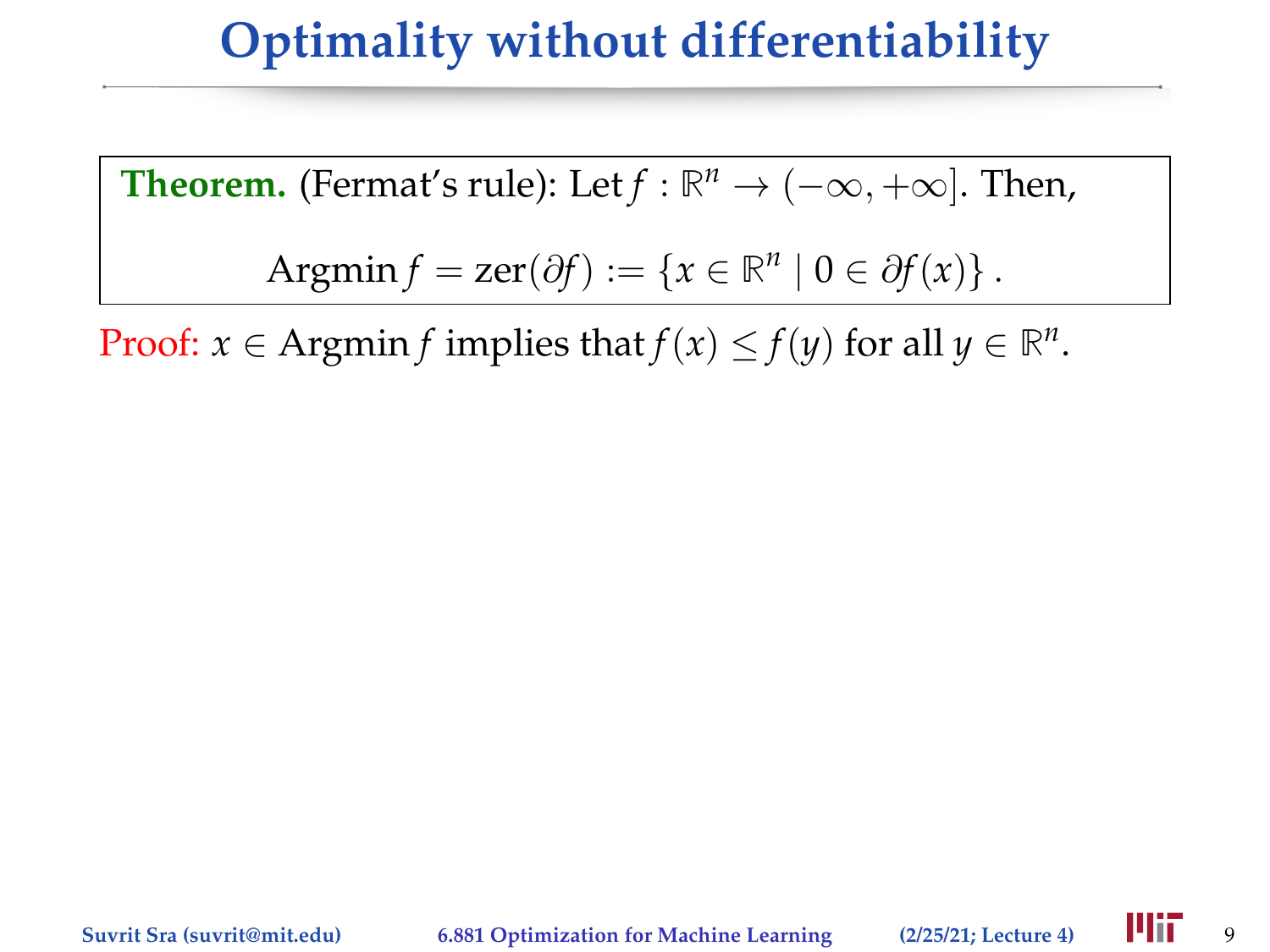**Theorem.** (Fermat's rule): Let  $f : \mathbb{R}^n \to (-\infty, +\infty]$ . Then,

Argmin 
$$
f = \text{zer}(\partial f) := \{x \in \mathbb{R}^n \mid 0 \in \partial f(x)\}.
$$

Proof:  $x \in \text{Argmin} f$  implies that  $f(x) \le f(y)$  for all  $y \in \mathbb{R}^n$ . Equivalently,  $f(y) \ge f(x) + \langle 0, y - x \rangle \quad \forall y$ ,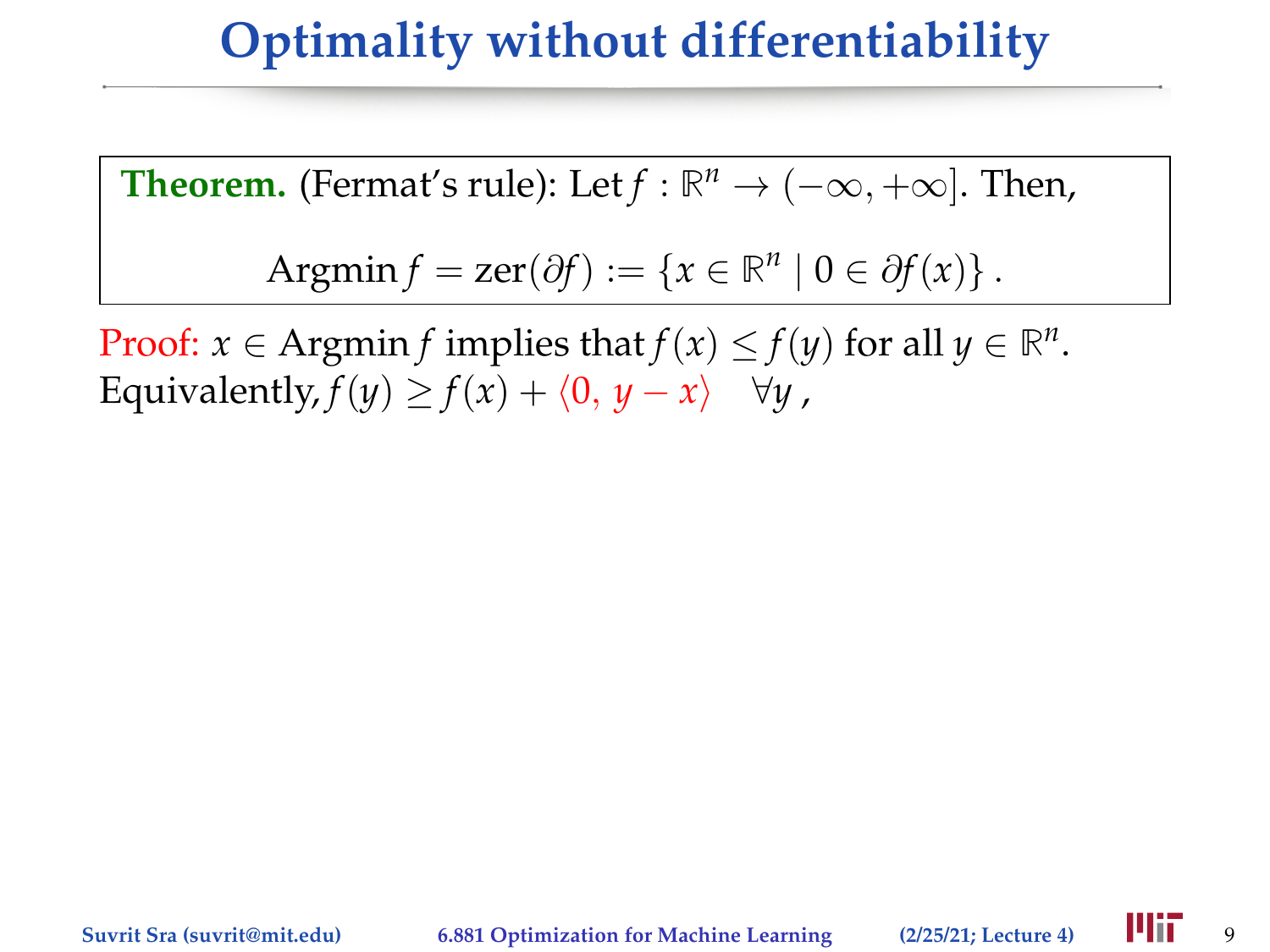**Theorem.** (Fermat's rule): Let  $f : \mathbb{R}^n \to (-\infty, +\infty]$ . Then,

Argmin 
$$
f = \text{zer}(\partial f) := \{x \in \mathbb{R}^n \mid 0 \in \partial f(x)\}.
$$

Proof:  $x \in \text{Argmin} f$  implies that  $f(x) \le f(y)$  for all  $y \in \mathbb{R}^n$ . Equivalently,  $f(y) \ge f(x) + \langle 0, y - x \rangle \quad \forall y, \Leftrightarrow 0 \in \partial f(x)$ .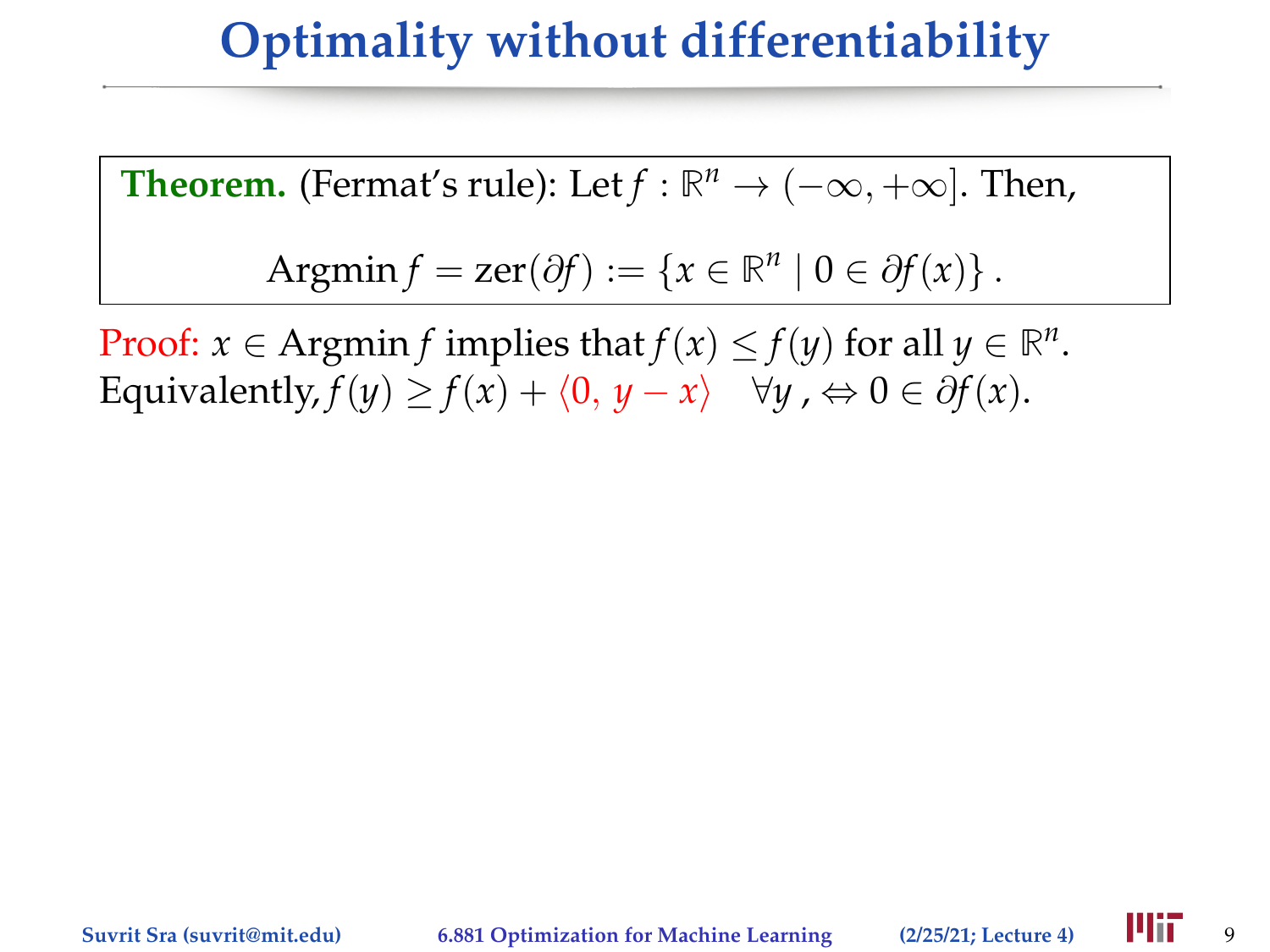**Theorem.** (Fermat's rule): Let 
$$
f : \mathbb{R}^n \to (-\infty, +\infty]
$$
. Then,

Argmin 
$$
f = \text{zer}(\partial f) := \{x \in \mathbb{R}^n \mid 0 \in \partial f(x)\}.
$$

Proof:  $x \in \text{Argmin} f$  implies that  $f(x) \le f(y)$  for all  $y \in \mathbb{R}^n$ . Equivalently,  $f(y) \ge f(x) + \langle 0, y - x \rangle \quad \forall y, \Leftrightarrow 0 \in \partial f(x)$ .

**Nonsmooth problem**

| min | f(x)                                   | s.t. $x \in \mathcal{X}$ |
|-----|----------------------------------------|--------------------------|
| min | $f(x) + \mathbb{1}_{\mathcal{X}}(x)$ . |                          |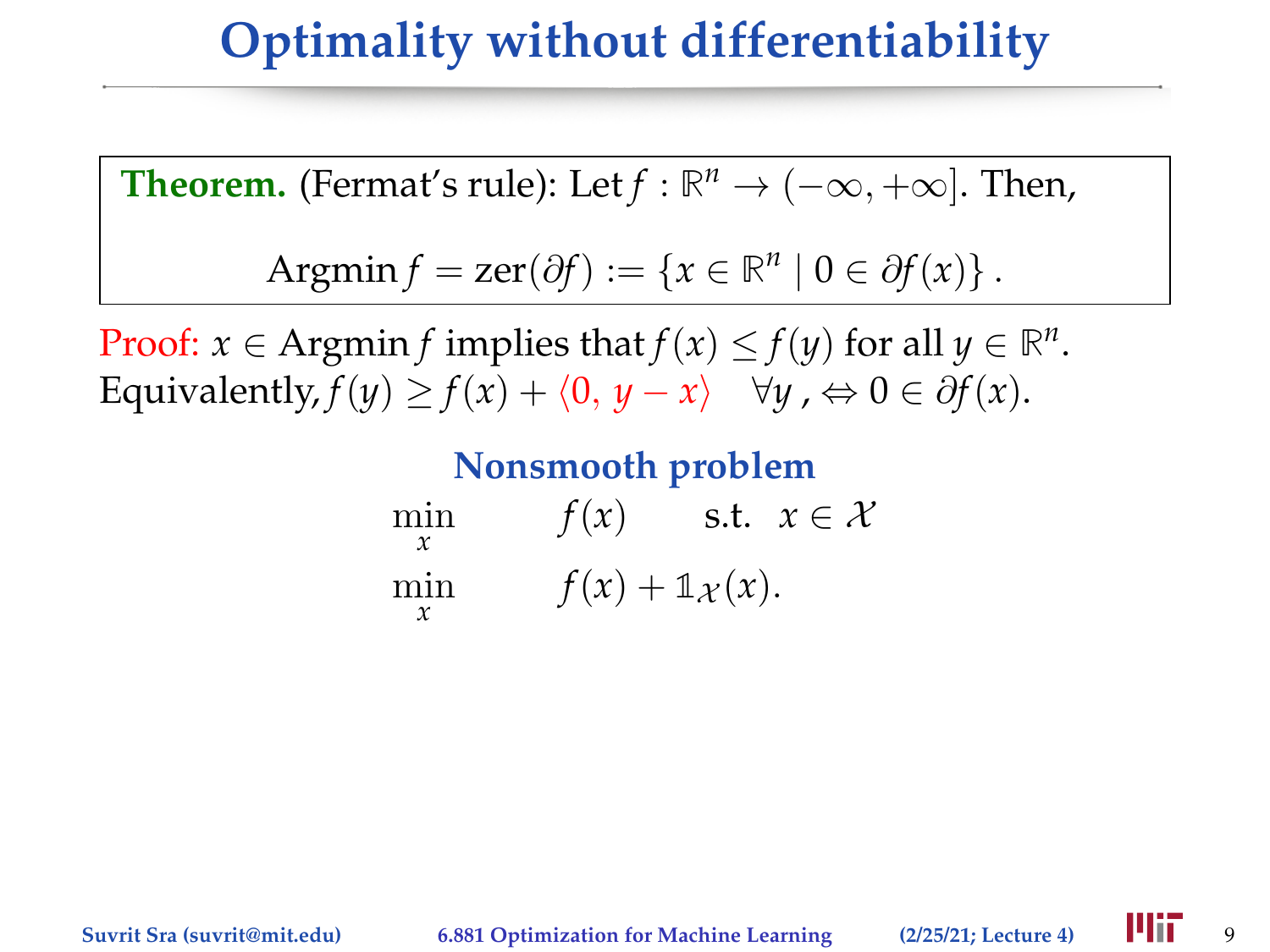$\triangleright$  Minimizing *x* must satisfy:  $0 \in \partial (f + \mathbb{1}_{\mathcal{X}})(x)$ 

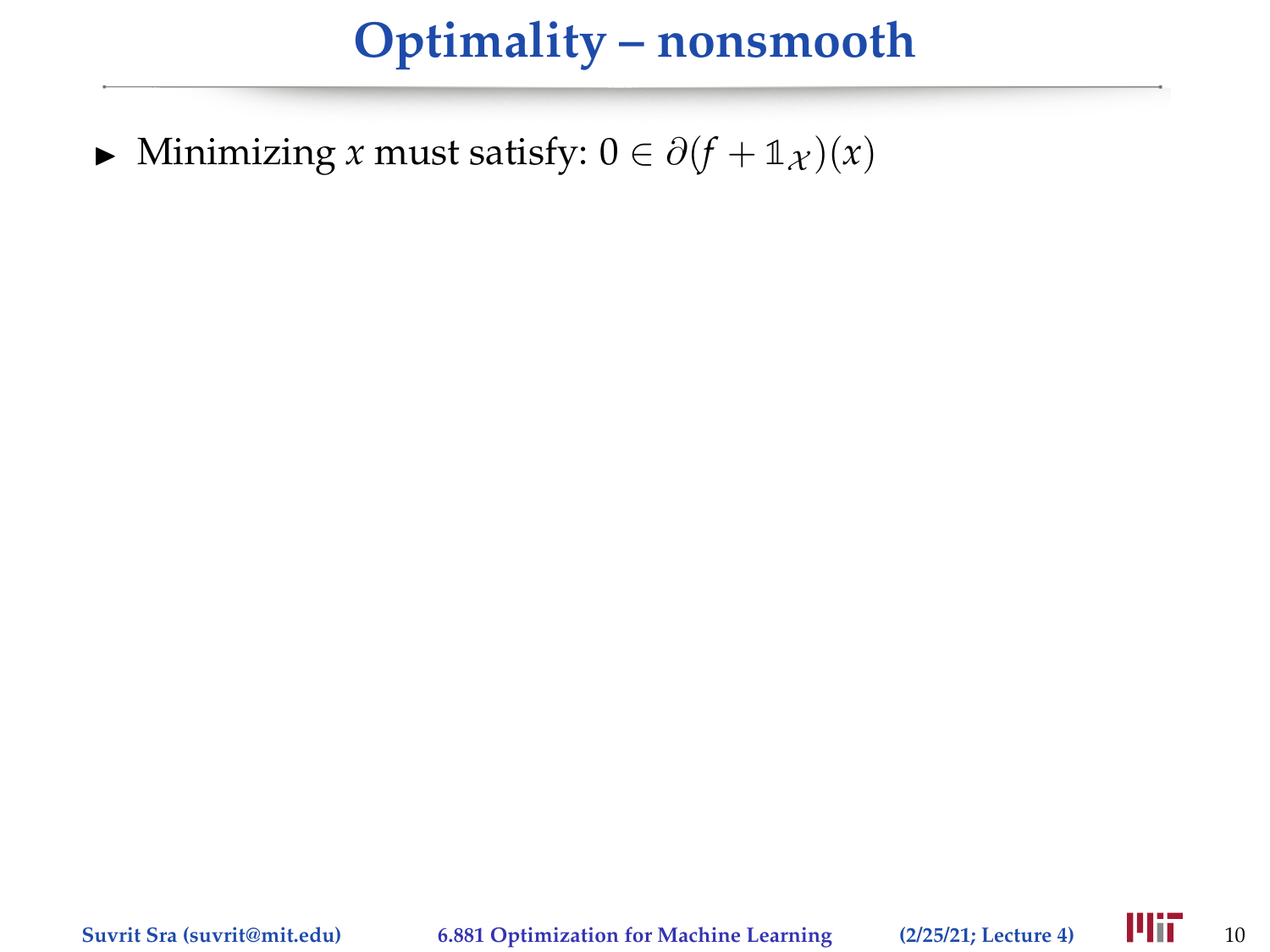- $\triangleright$  Minimizing *x* must satisfy:  $0 \in \partial (f + \mathbb{1}_{\mathcal{X}})(x)$
- $\triangleright$  (**CQ**) Assuming ri(dom *f*) ∩ ri(*X*)  $\neq$  Ø, 0 ∈  $\partial f(x) + \partial \mathbb{1}_X(x)$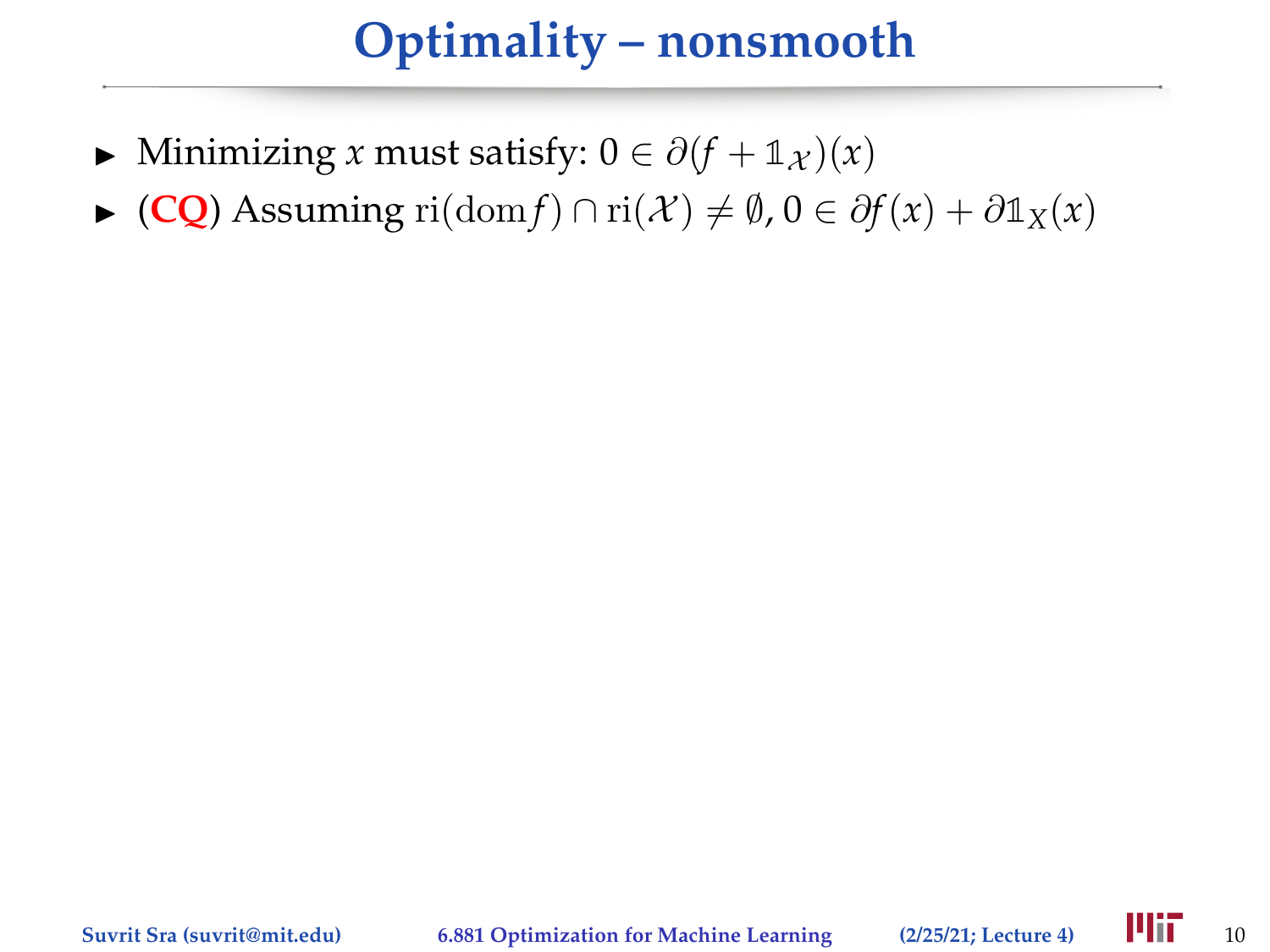- $\triangleright$  Minimizing *x* must satisfy:  $0 \in \partial (f + \mathbb{1}_{\mathcal{X}})(x)$
- $\triangleright$  (**CO**) Assuming ri(dom *f*) ∩ ri(*X*)  $\neq \emptyset$ ,  $0 \in \partial f(x) + \partial \mathbb{1}_X(x)$
- ► Recall,  $g \in \partial \mathbb{1}_{\mathcal{X}}(x)$  iff  $\mathbb{1}_{\mathcal{X}}(y) > \mathbb{1}_{\mathcal{X}}(x) + \langle g, y x \rangle$  for all *y*.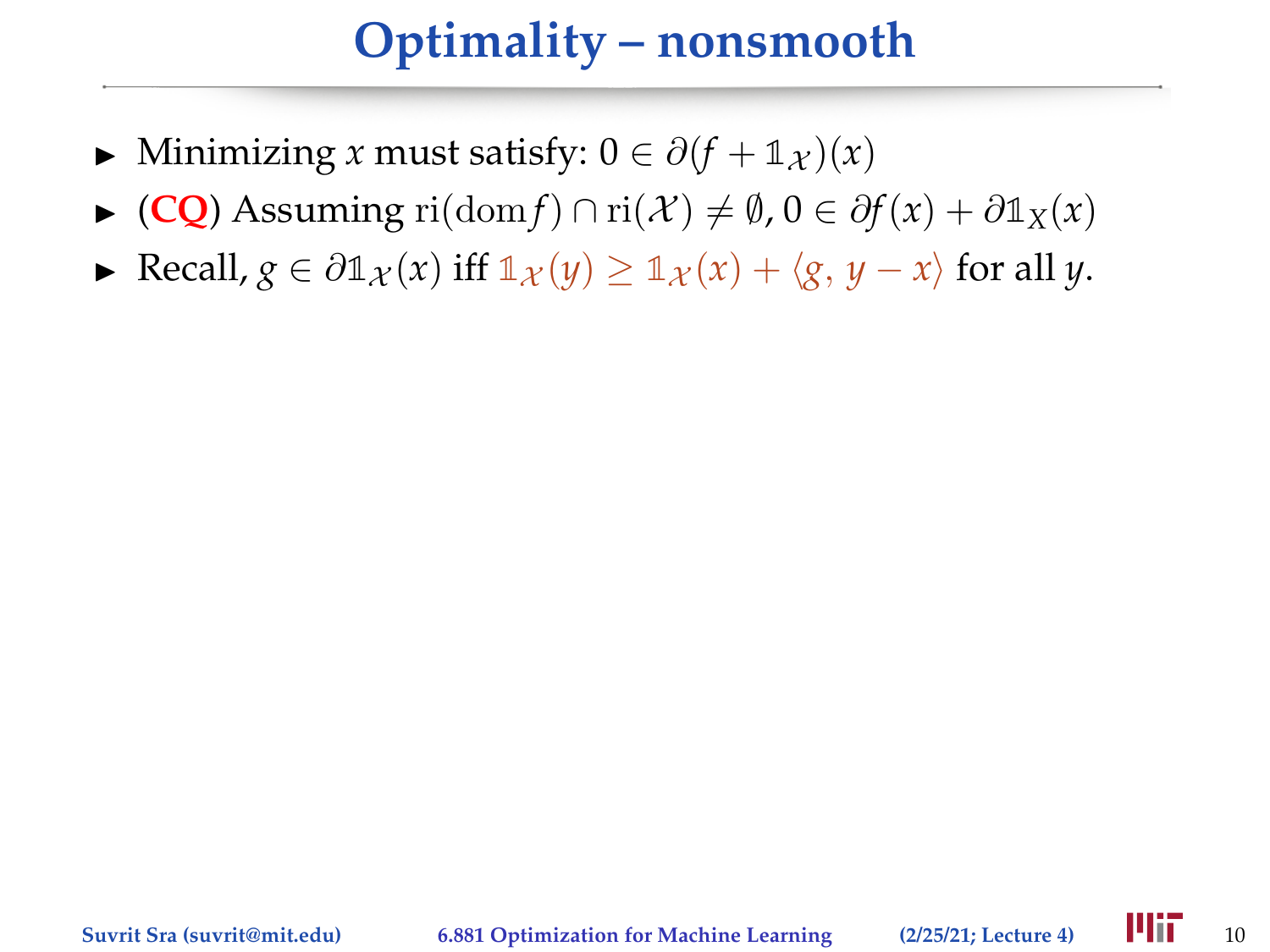- $\triangleright$  Minimizing *x* must satisfy:  $0 \in \partial (f + \mathbb{1}_{\mathcal{X}})(x)$
- $\triangleright$  (**CO**) Assuming ri(dom *f*) ∩ ri(*X*)  $\neq$  Ø, 0 ∈  $\partial f(x) + \partial \mathbb{1}_X(x)$
- ► Recall,  $g \in \partial \mathbb{1}_{\mathcal{X}}(x)$  iff  $\mathbb{1}_{\mathcal{X}}(y) > \mathbb{1}_{\mathcal{X}}(x) + \langle g, y x \rangle$  for all *y*.
- $\triangleright$  So *g* ∈  $\partial \mathbb{1}_{\mathcal{X}}(x)$  means  $x \in \mathcal{X}$  and  $0 \geq \langle g, y x \rangle \ \forall y \in \mathcal{X}$ .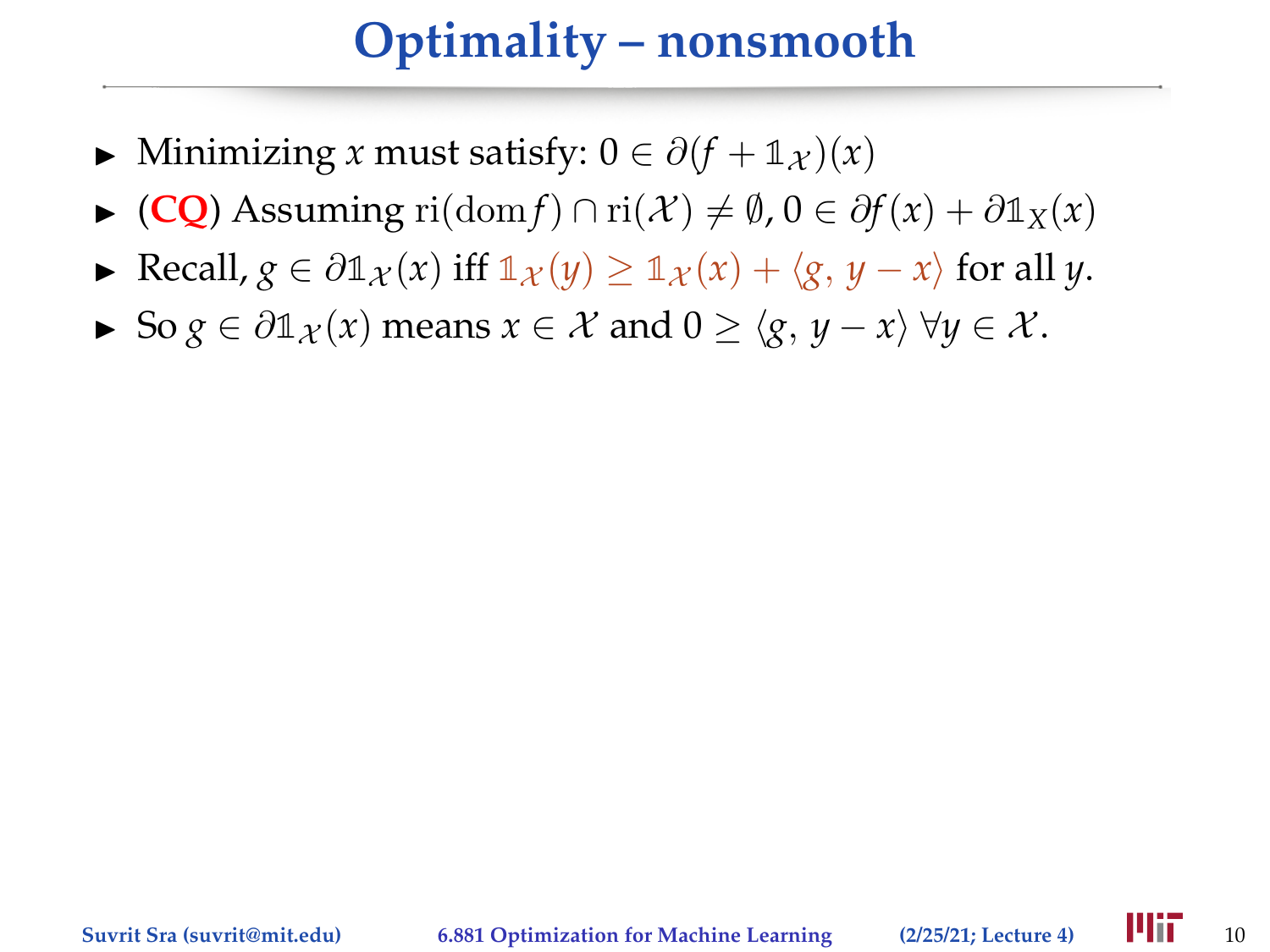- $\triangleright$  Minimizing *x* must satisfy:  $0 \in \partial (f + \mathbb{1}_{\mathcal{X}})(x)$
- $\triangleright$  (**CO**) Assuming ri(dom *f*) ∩ ri(*X*)  $\neq$  Ø, 0 ∈  $\partial f(x) + \partial \mathbb{1}_X(x)$
- ► Recall,  $g \in \partial \mathbb{1}_{\mathcal{X}}(x)$  iff  $\mathbb{1}_{\mathcal{X}}(y) > \mathbb{1}_{\mathcal{X}}(x) + \langle g, y x \rangle$  for all *y*.
- $\triangleright$  So *g* ∈  $\partial \mathbb{1}_{\mathcal{X}}(x)$  means  $x \in \mathcal{X}$  and  $0 \geq \langle g, y x \rangle \ \forall y \in \mathcal{X}$ .
- $\blacktriangleright$  *Subdifferential of the indicator*  $\mathbb{1}_{\chi}(x)$ , aka **normal cone:**  $\mathcal{N}_{\mathcal{X}}(x) := \{ g \in \mathbb{R}^n \mid 0 \ge \langle g, y - x \rangle \quad \forall y \in \mathcal{X} \}$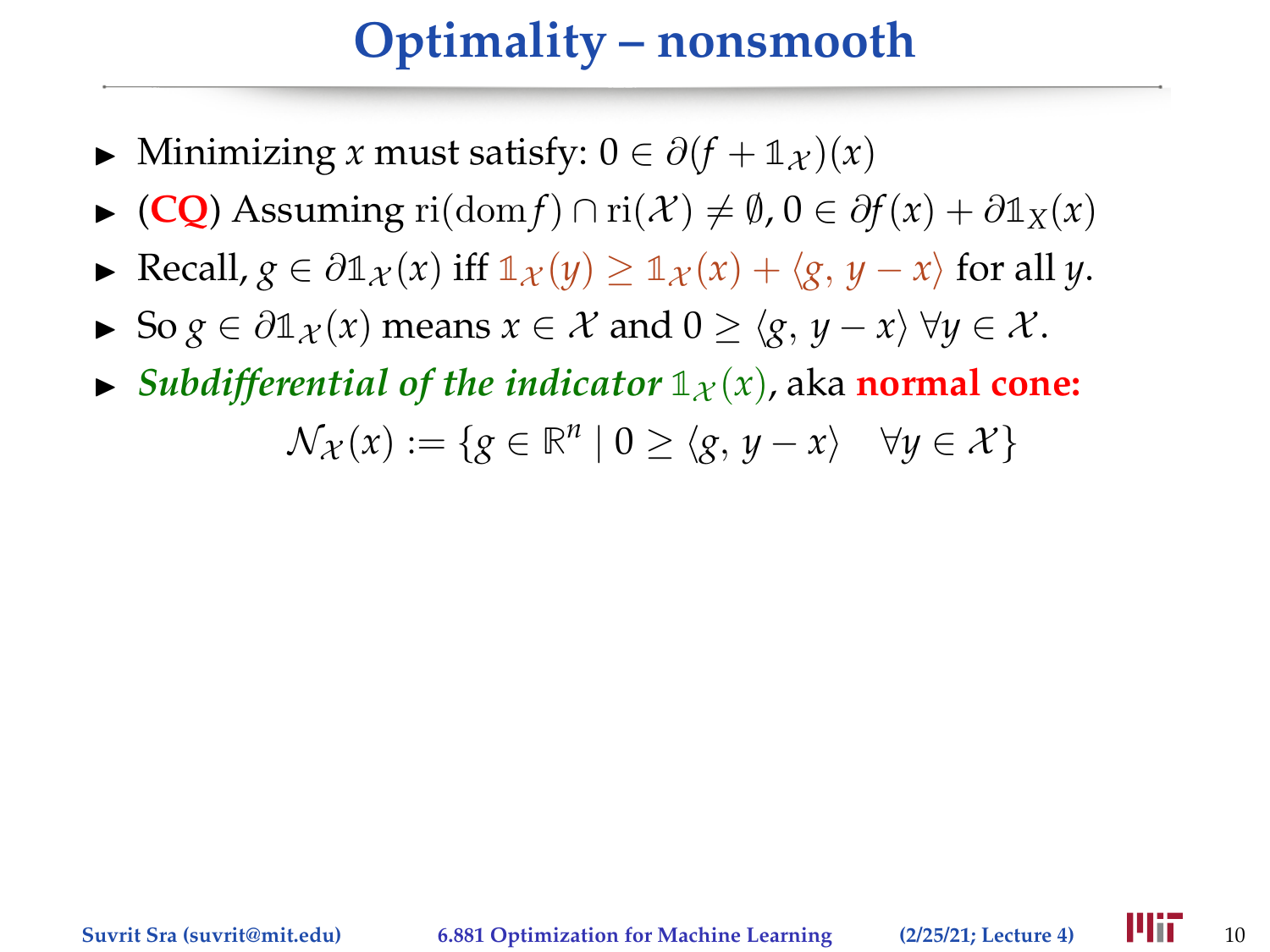- $\triangleright$  Minimizing *x* must satisfy:  $0 \in \partial (f + \mathbb{1}_{\mathcal{X}})(x)$
- $\triangleright$  (**CO**) Assuming ri(dom *f*) ∩ ri(*X*)  $\neq$  Ø, 0 ∈  $\partial f(x) + \partial \mathbb{1}_X(x)$
- ► Recall,  $g \in \partial \mathbb{1}_{\mathcal{X}}(x)$  iff  $\mathbb{1}_{\mathcal{X}}(y) > \mathbb{1}_{\mathcal{X}}(x) + \langle g, y x \rangle$  for all *y*.
- $\triangleright$  So *g* ∈  $\partial \mathbb{1}_{\mathcal{X}}(x)$  means  $x \in \mathcal{X}$  and  $0 \ge \langle g, y x \rangle \ \forall y \in \mathcal{X}$ .
- $\blacktriangleright$  *Subdifferential of the indicator*  $\mathbb{1}_{\chi}(x)$ , aka **normal cone:**

$$
\mathcal{N}_{\mathcal{X}}(x) := \{ g \in \mathbb{R}^n \mid 0 \ge \langle g, y - x \rangle \quad \forall y \in \mathcal{X} \}
$$

#### **Application**

min  $f(x) + \mathbb{1}_{\mathcal{X}}(x)$ .

 $\Diamond$  If *f* is diff., we get  $0 \in \nabla f(x^*) + \mathcal{N}_{\mathcal{X}}(x^*)$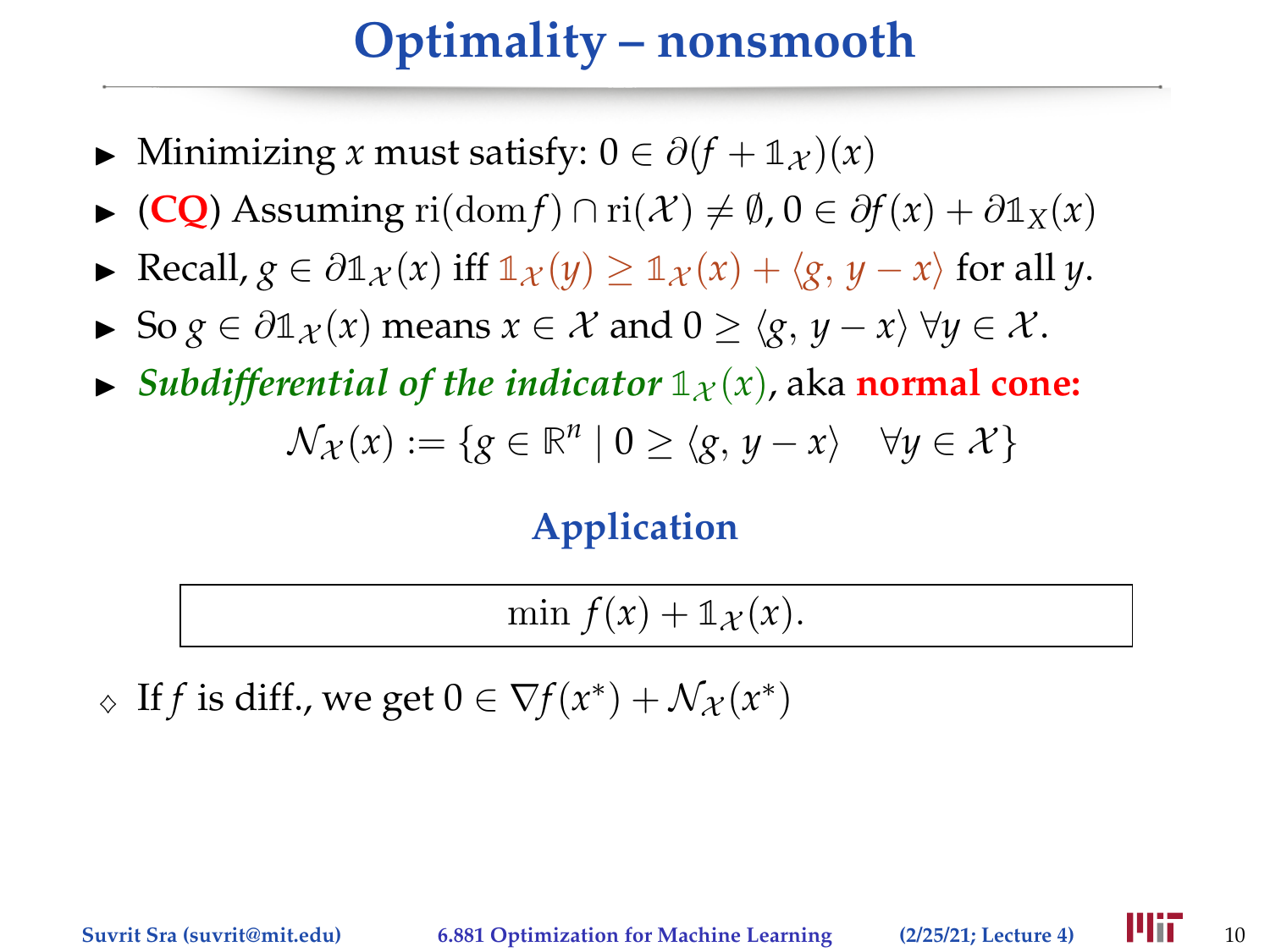## **Optimality – nonsmooth**

- $\triangleright$  Minimizing *x* must satisfy:  $0 \in \partial (f + \mathbb{1}_{\mathcal{X}})(x)$
- $\triangleright$  (**CO**) Assuming ri(dom *f*) ∩ ri(*X*)  $\neq$  Ø, 0 ∈  $\partial f(x) + \partial \mathbb{1}_X(x)$
- ► Recall,  $g \in \partial \mathbb{1}_{\mathcal{X}}(x)$  iff  $\mathbb{1}_{\mathcal{X}}(y) > \mathbb{1}_{\mathcal{X}}(x) + \langle g, y x \rangle$  for all *y*.
- $\triangleright$  So *g* ∈  $\partial \mathbb{1}_{\mathcal{X}}(x)$  means  $x \in \mathcal{X}$  and  $0 \ge \langle g, y x \rangle \ \forall y \in \mathcal{X}$ .
- $\blacktriangleright$  *Subdifferential of the indicator*  $\mathbb{1}_{\chi}(x)$ , aka **normal cone:**

$$
\mathcal{N}_{\mathcal{X}}(x) := \{ g \in \mathbb{R}^n \mid 0 \ge \langle g, y - x \rangle \quad \forall y \in \mathcal{X} \}
$$

#### **Application**

$$
\min f(x) + \mathbb{1}_{\mathcal{X}}(x).
$$

 $\Diamond$  If *f* is diff., we get  $0 \in \nabla f(x^*) + \mathcal{N}_{\mathcal{X}}(x^*)$ 

 $\Diamond$   $\neg\nabla f(x^*) \in \mathcal{N}_{\mathcal{X}}(x^*) \Longleftrightarrow \langle \nabla f(x^*), y - x^* \rangle \geq 0$  for all  $y \in \mathcal{X}$ .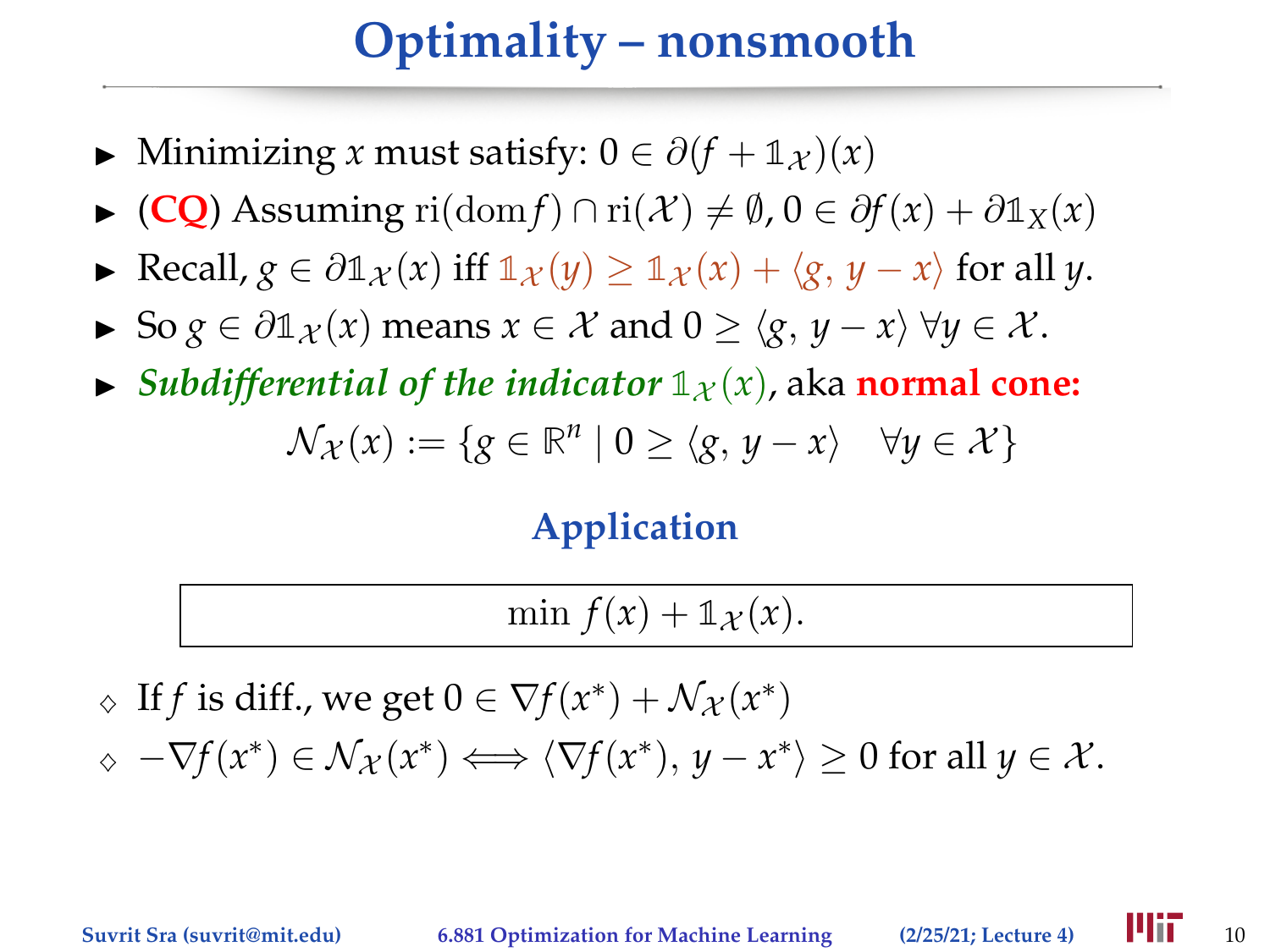#### min  $f(x) \t ||x|| \le 1.$

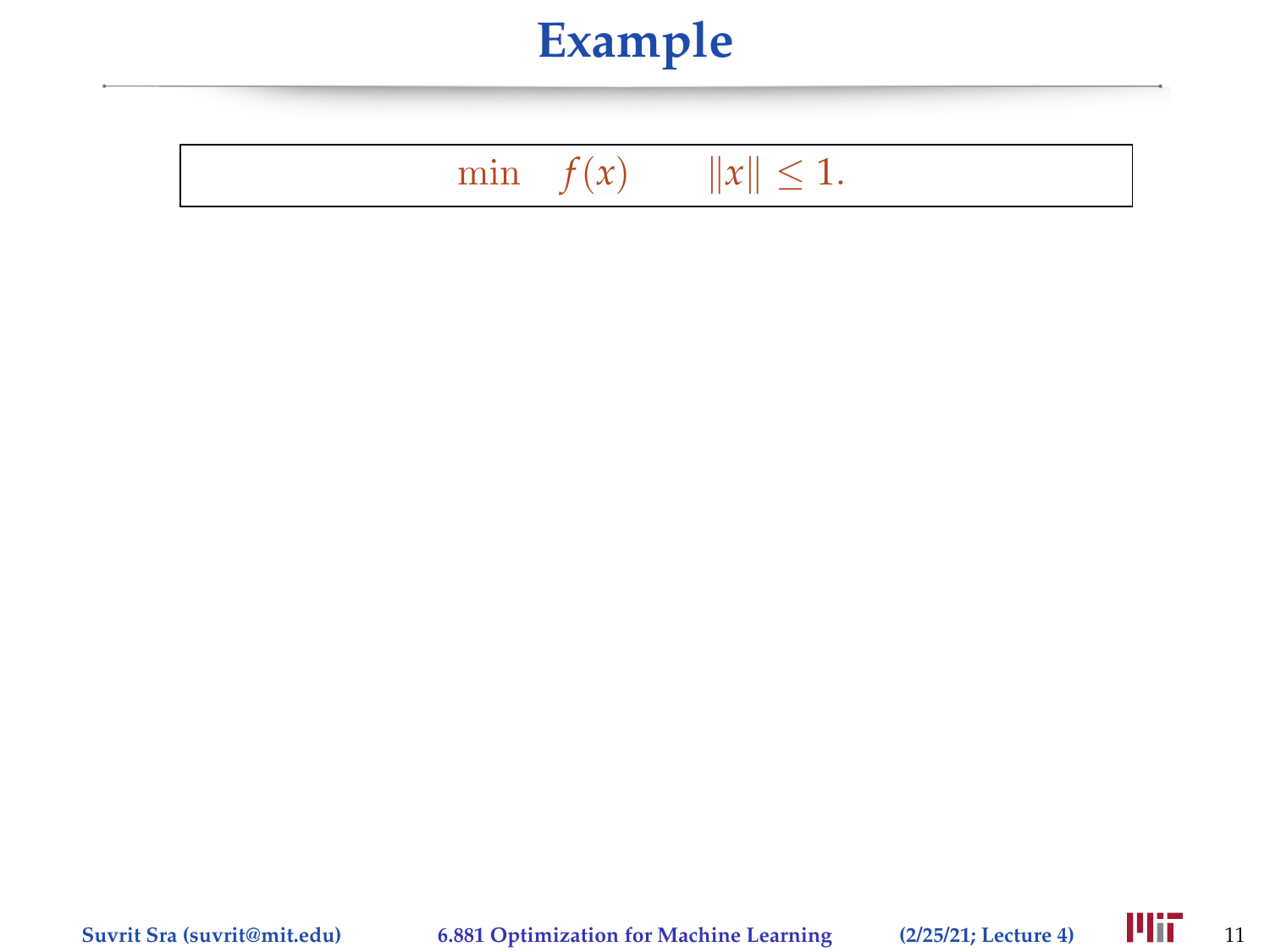min  $f(x) \t ||x|| \le 1.$ 

A point *x* is optimal if and only if

 $x \in \text{dom } f, \|x\| \leq 1,$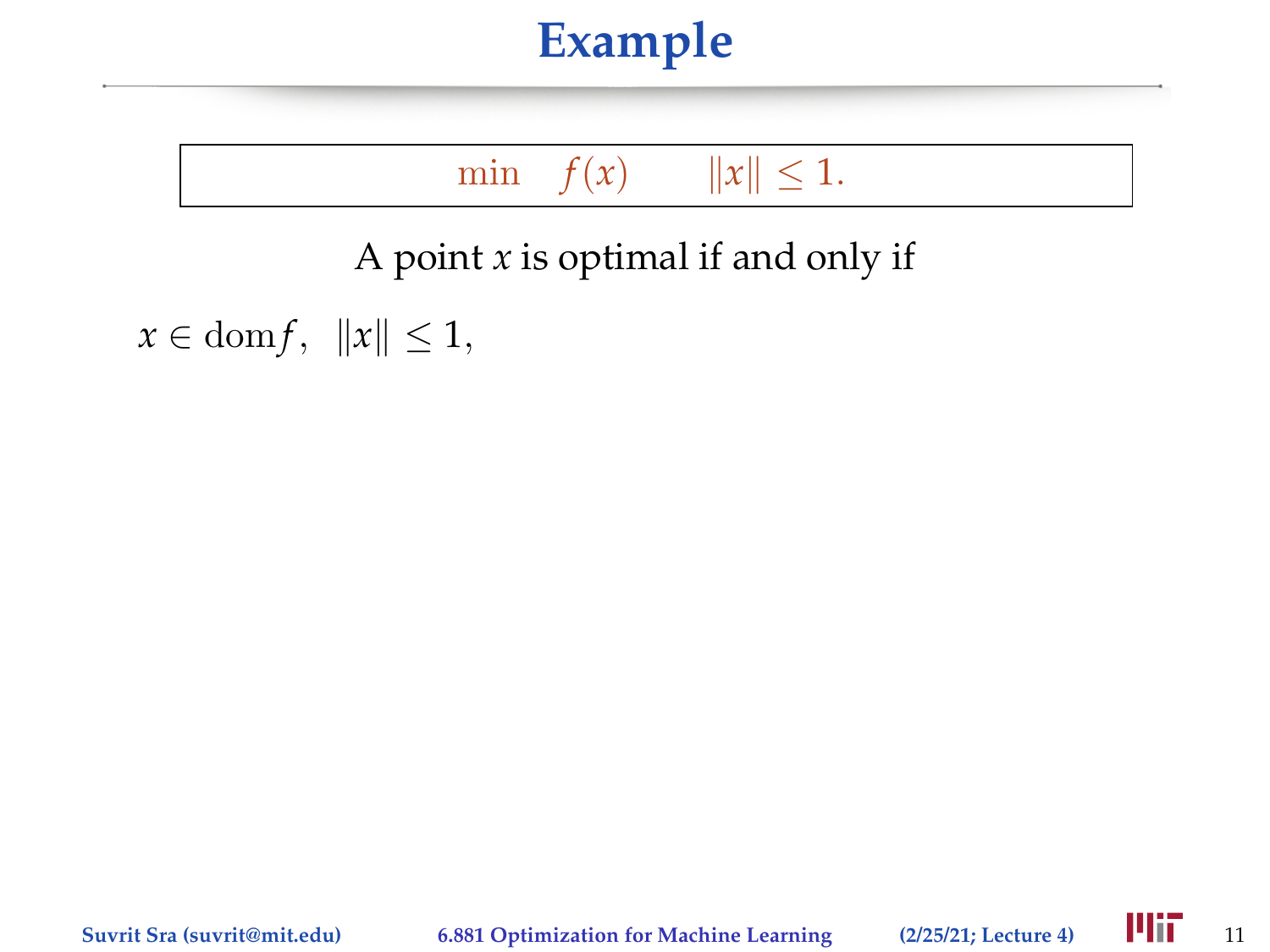min  $f(x) \t ||x|| \le 1.$ 

A point *x* is optimal if and only if

 $x \in \text{dom} f, \|x\| \leq 1, \forall y \text{ s.t. } \|y\| \leq 1 \implies \nabla f(x)^T (y - x) \geq 0.$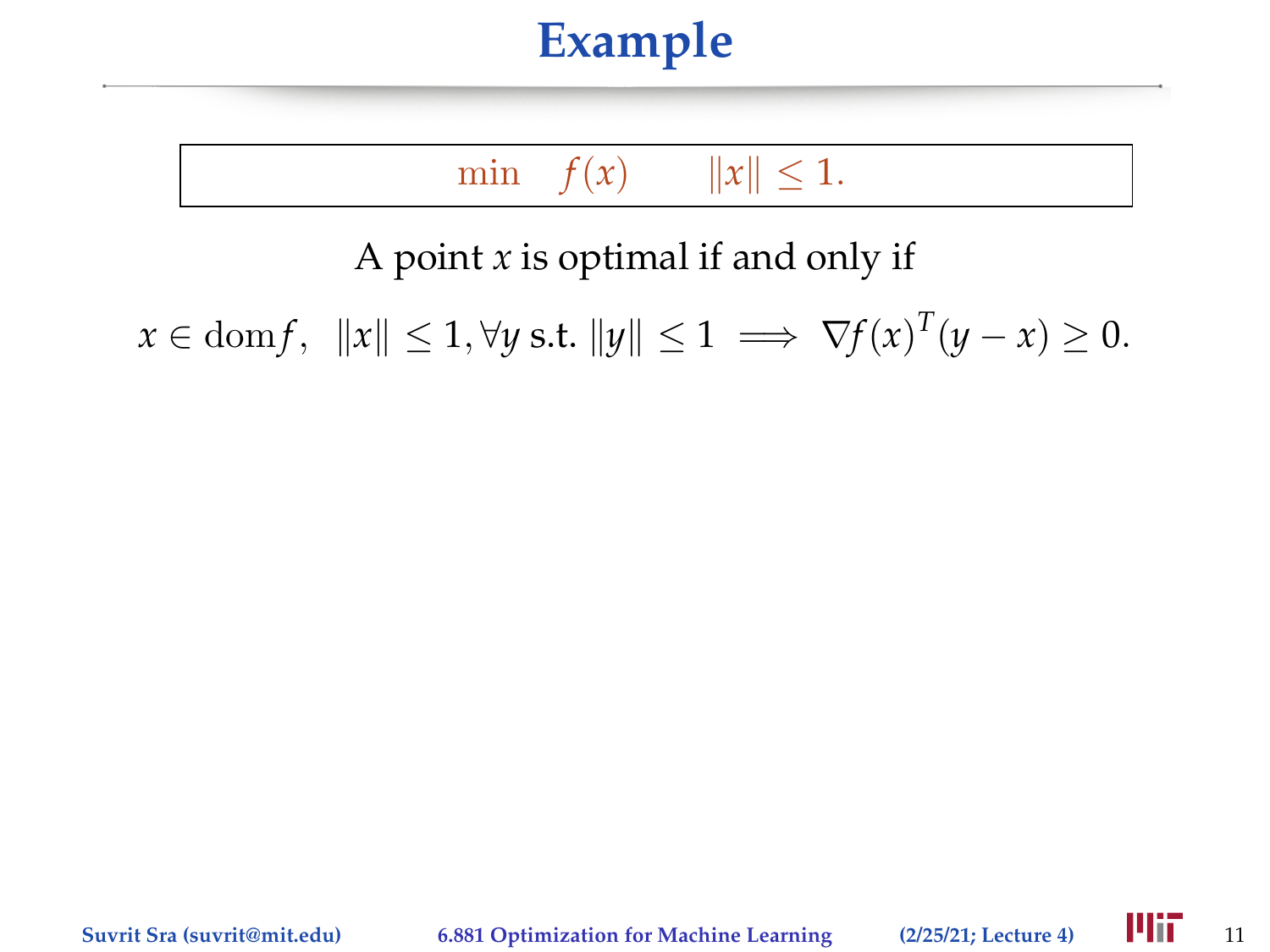min  $f(x) \t ||x|| \le 1.$ 

A point *x* is optimal if and only if

 $x \in \text{dom} f, \|x\| \leq 1, \forall y \text{ s.t. } \|y\| \leq 1 \implies \nabla f(x)^T (y - x) \geq 0.$ **In other words** *T T*

$$
\forall ||y|| \leq 1, \quad \nabla f(x)^T y \geq \nabla f(x)^T x
$$
  
 
$$
\forall ||y|| \leq 1, \quad -\nabla f(x)^T y \leq -\nabla f(x)^T x
$$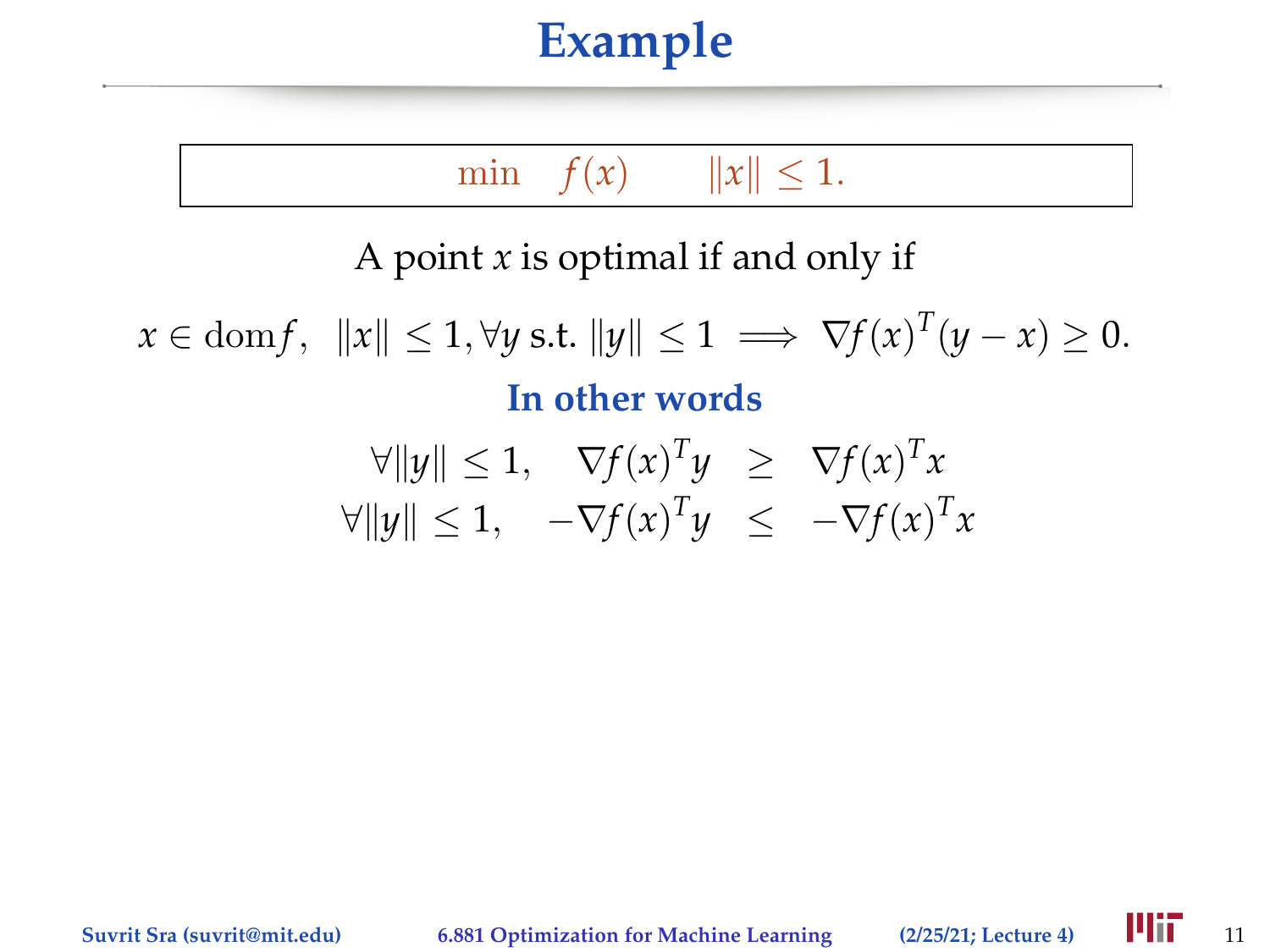min  $f(x) \t ||x|| \le 1.$ 

A point *x* is optimal if and only if

 $x \in \text{dom} f, \|x\| \leq 1, \forall y \text{ s.t. } \|y\| \leq 1 \implies \nabla f(x)^T (y - x) \geq 0.$ **In other words**

$$
\forall ||y|| \le 1, \quad \nabla f(x)^T y \ge \nabla f(x)^T x
$$
  
\n
$$
\forall ||y|| \le 1, \quad -\nabla f(x)^T y \le -\nabla f(x)^T x
$$
  
\n
$$
\sup \{-\nabla f(x)^T y \mid ||y|| \le 1\} \le -\nabla f(x)^T x
$$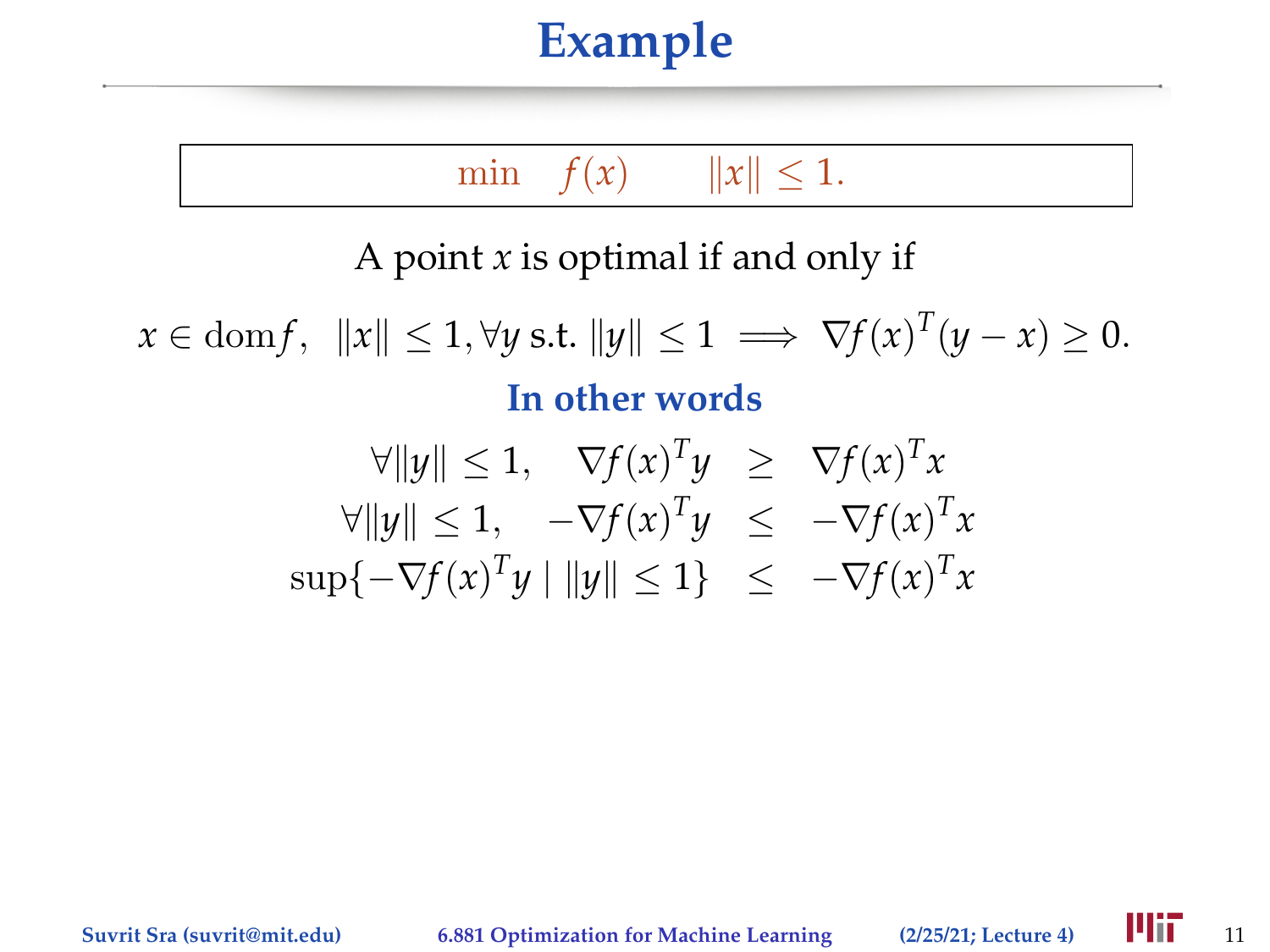min  $f(x) \t ||x|| \le 1.$ 

A point *x* is optimal if and only if

 $x \in \text{dom} f, \|x\| \leq 1, \forall y \text{ s.t. } \|y\| \leq 1 \implies \nabla f(x)^T (y - x) \geq 0.$ **In other words**  $\forall ||y|| \leq 1, \quad \nabla f(x)^T y \geq \nabla f(x)^T x$ 

$$
\forall ||y|| \leq 1, \quad -\nabla f(x)^T y \leq -\nabla f(x)^T x
$$
  
\n
$$
\sup \{-\nabla f(x)^T y \mid ||y|| \leq 1\} \leq -\nabla f(x)^T x
$$
  
\n
$$
||-\nabla f(x)||_* \leq -\nabla f(x)^T x
$$
  
\n
$$
||\nabla f(x)||_* \leq -\nabla f(x)^T x.
$$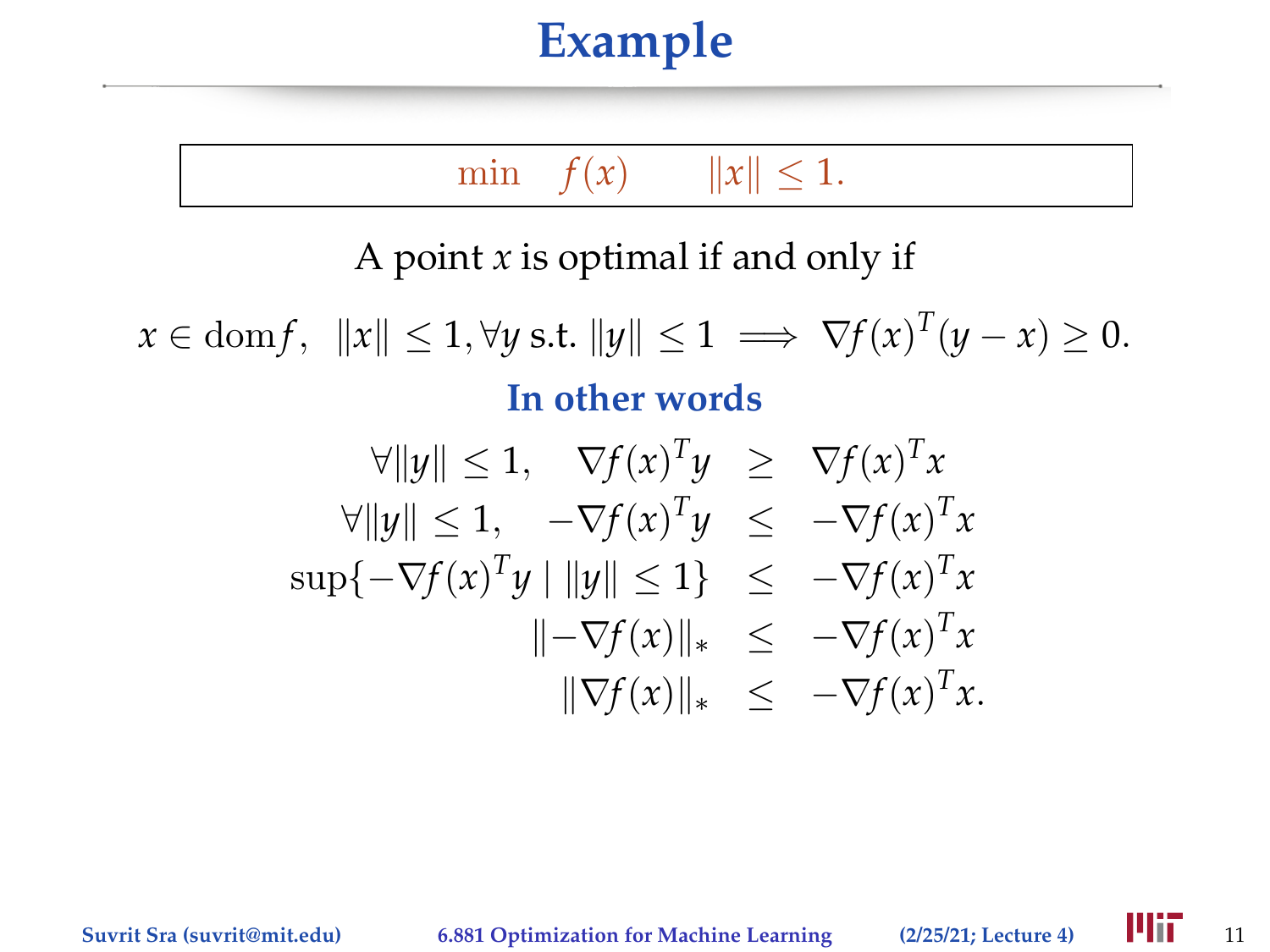min  $f(x) \t ||x|| < 1.$ 

A point *x* is optimal if and only if

 $x \in \text{dom} f, \|x\| \leq 1, \forall y \text{ s.t. } \|y\| \leq 1 \implies \nabla f(x)^T (y - x) \geq 0.$ 

#### **In other words**

$$
\forall ||y|| \leq 1, \quad \nabla f(x)^T y \geq \nabla f(x)^T x
$$
  
\n
$$
\forall ||y|| \leq 1, \quad -\nabla f(x)^T y \leq -\nabla f(x)^T x
$$
  
\n
$$
\sup \{-\nabla f(x)^T y \mid ||y|| \leq 1\} \leq -\nabla f(x)^T x
$$
  
\n
$$
||-\nabla f(x)||_* \leq -\nabla f(x)^T x
$$
  
\n
$$
||\nabla f(x)||_* \leq -\nabla f(x)^T x.
$$

*Observe:* If constraint satisfied strictly at optimum ( $||x|| < 1$ ), then  $\nabla f(x) = 0$  (else we'd violate the last inequality above).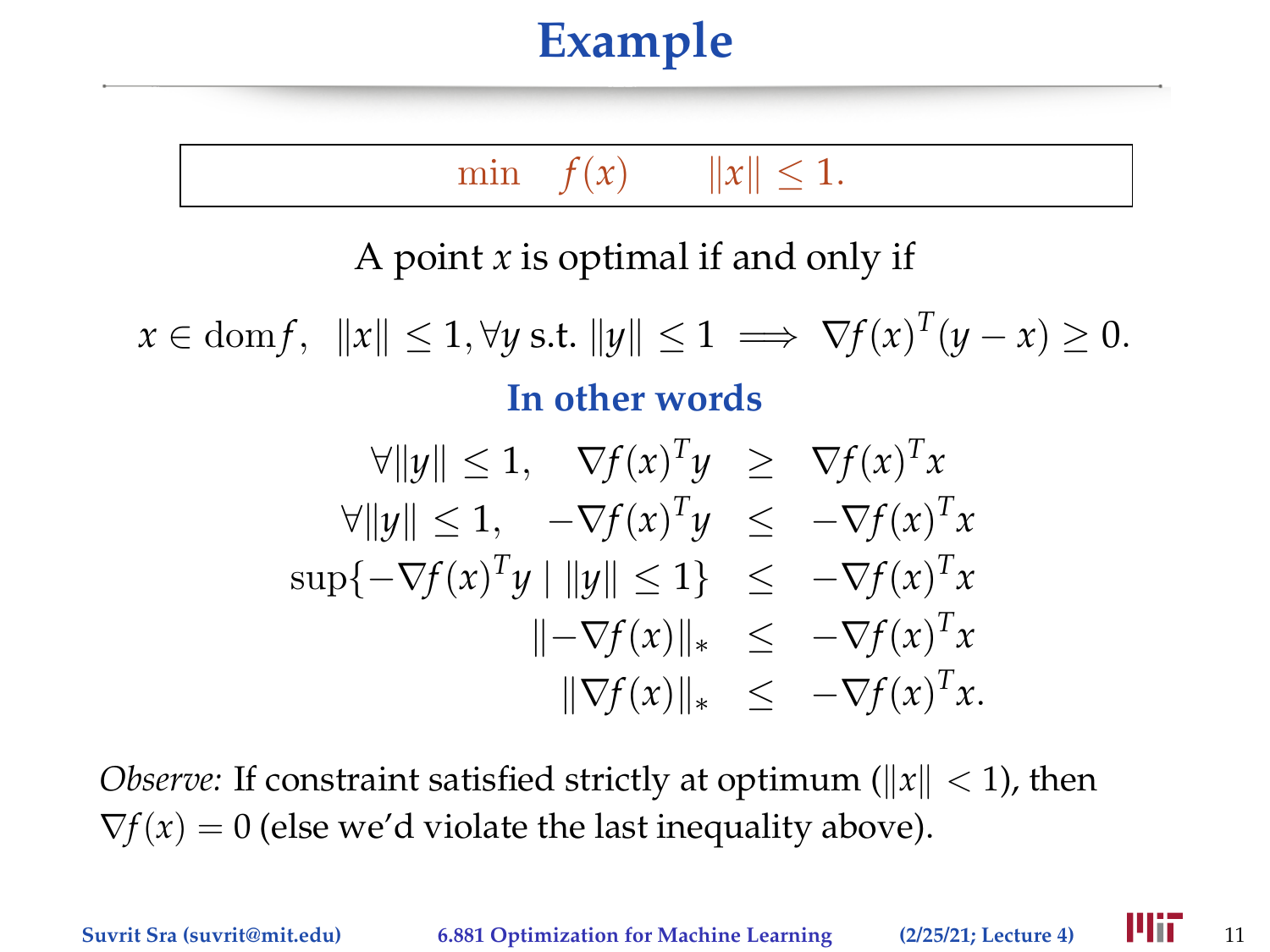# **Optimality conditions**

**(KKT and friends)**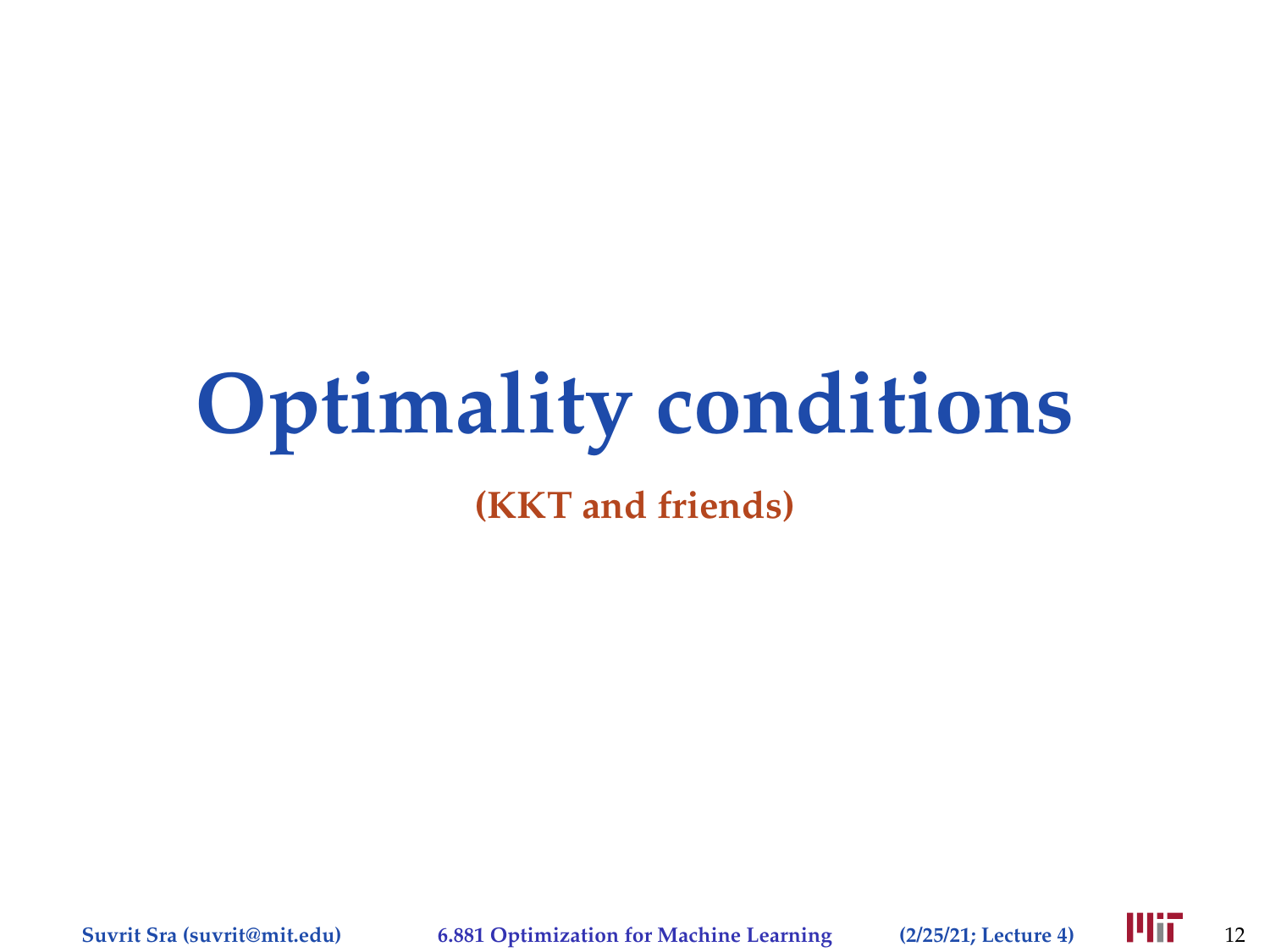$$
\min f(x), \qquad f_i(x) \leq 0, \quad i=1,\ldots,m.
$$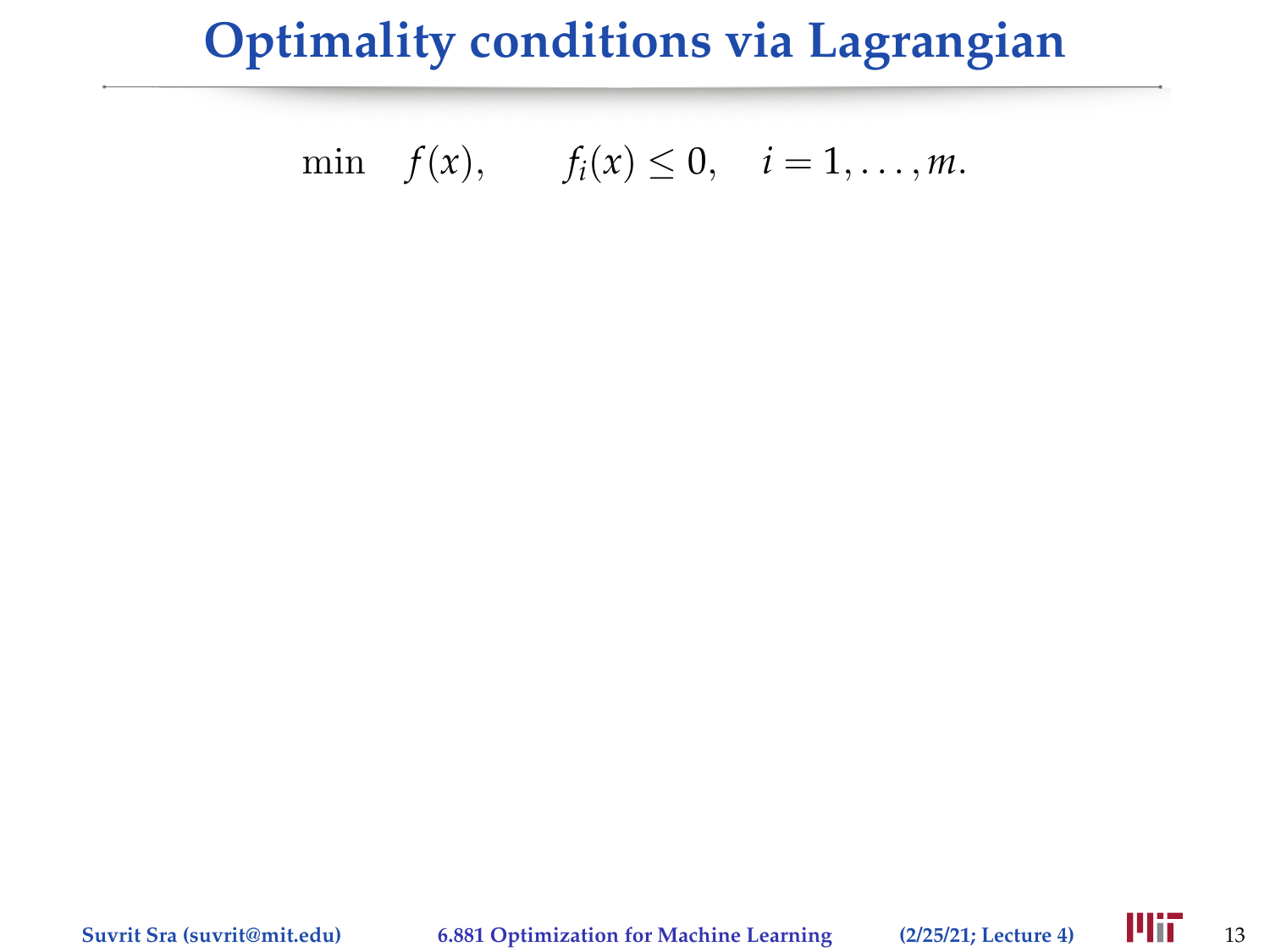min  $f(x)$ ,  $f_i(x) \le 0$ ,  $i = 1, ..., m$ .

► Recall:  $\langle \nabla f(x^*)$ ,  $x - x^* \rangle \ge 0$  for all feasible  $x \in \mathcal{X}$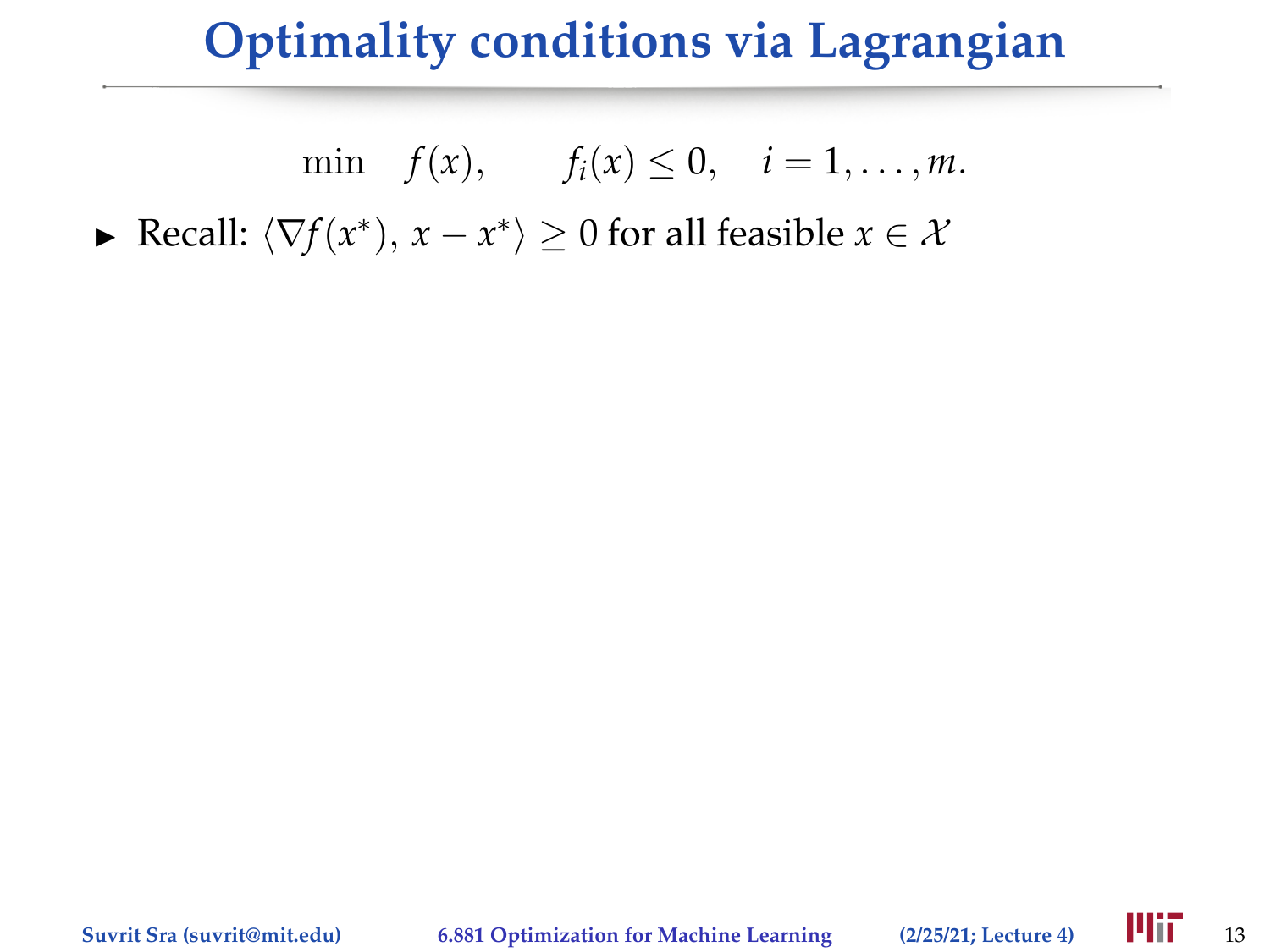$$
\min f(x), \qquad f_i(x) \leq 0, \quad i=1,\ldots,m.
$$

- ► Recall:  $\langle \nabla f(x^*)$ ,  $x x^* \rangle \ge 0$  for all feasible  $x \in \mathcal{X}$
- $\triangleright$  Can we simplify this using Lagrangian?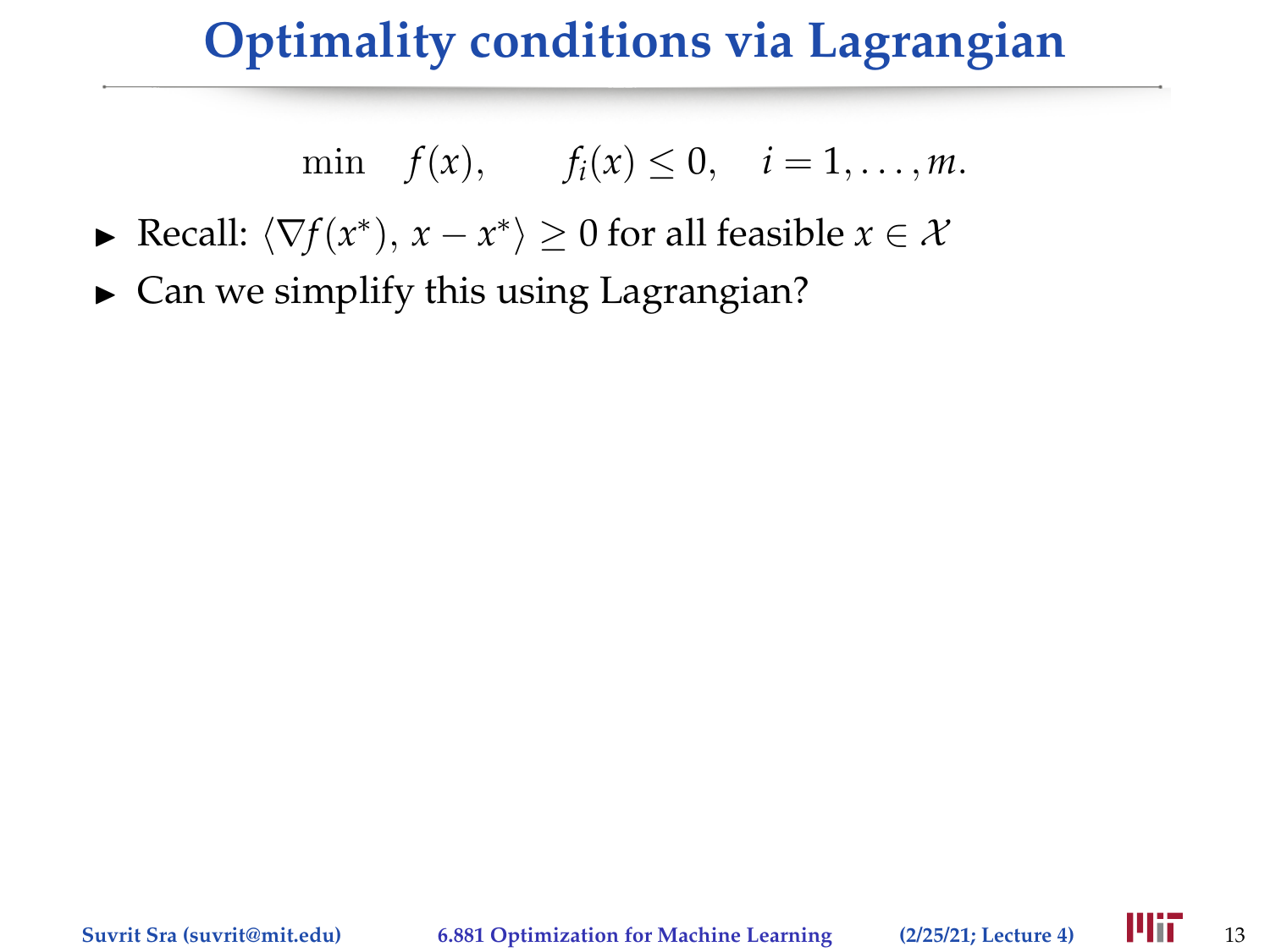$$
\min f(x), \qquad f_i(x) \leq 0, \quad i=1,\ldots,m.
$$

- ► Recall:  $\langle \nabla f(x^*)$ ,  $x x^* \rangle \ge 0$  for all feasible  $x \in \mathcal{X}$
- $\triangleright$  Can we simplify this using Lagrangian?
- $\blacktriangleright$   $g(\lambda) = \inf_x (\mathcal{L}(x, \lambda)) := f(x) + \sum_i \lambda_i f_i(x)$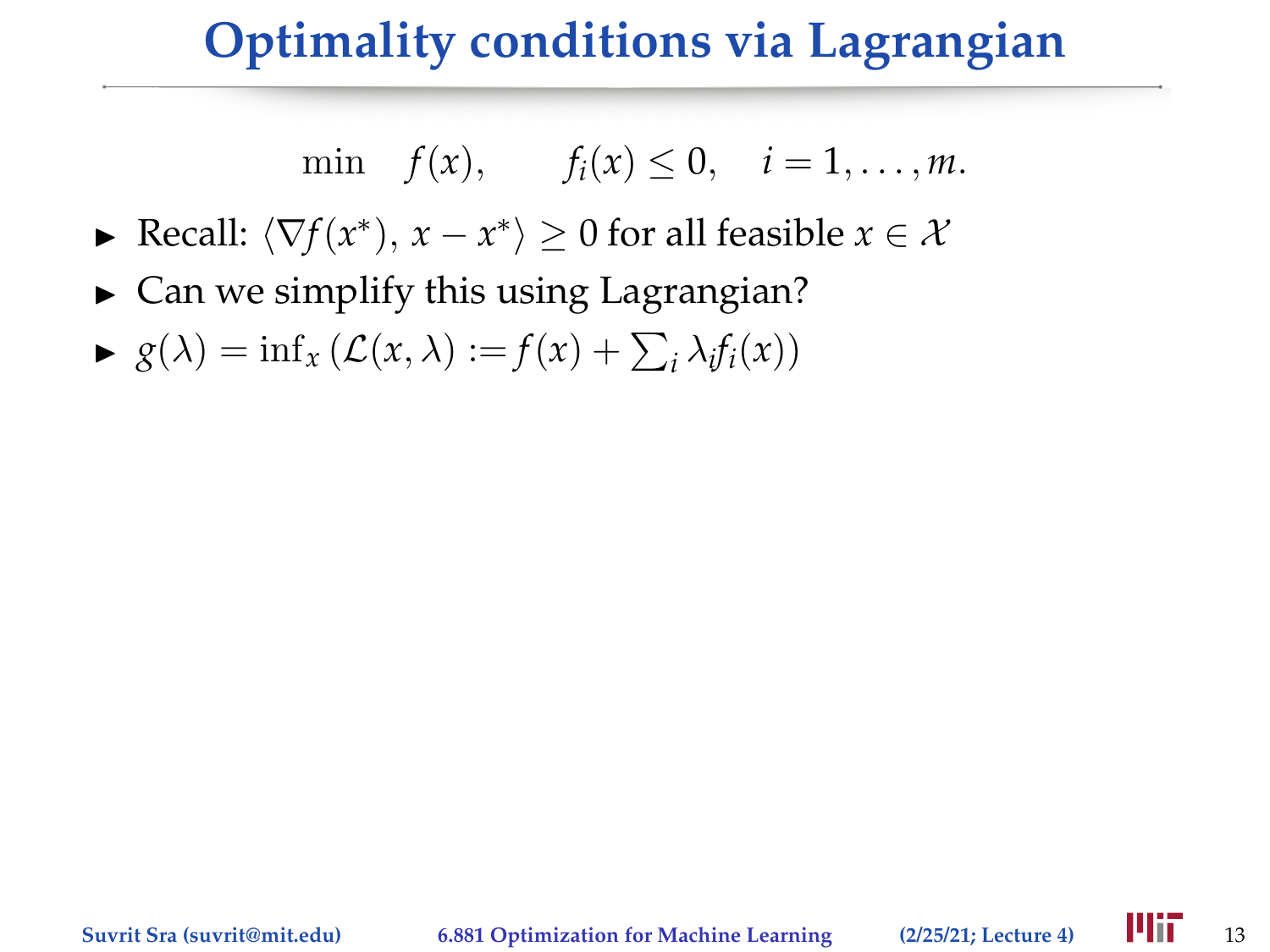$$
\min f(x), \qquad f_i(x) \leq 0, \quad i=1,\ldots,m.
$$

- ► Recall:  $\langle \nabla f(x^*)$ ,  $x x^* \rangle \ge 0$  for all feasible  $x \in \mathcal{X}$
- $\triangleright$  Can we simplify this using Lagrangian?
- $\blacktriangleright$   $g(\lambda) = \inf_x (\mathcal{L}(x, \lambda)) := f(x) + \sum_i \lambda_i f_i(x)$

Assume strong duality and that *p* ∗ , *d* ∗ attained!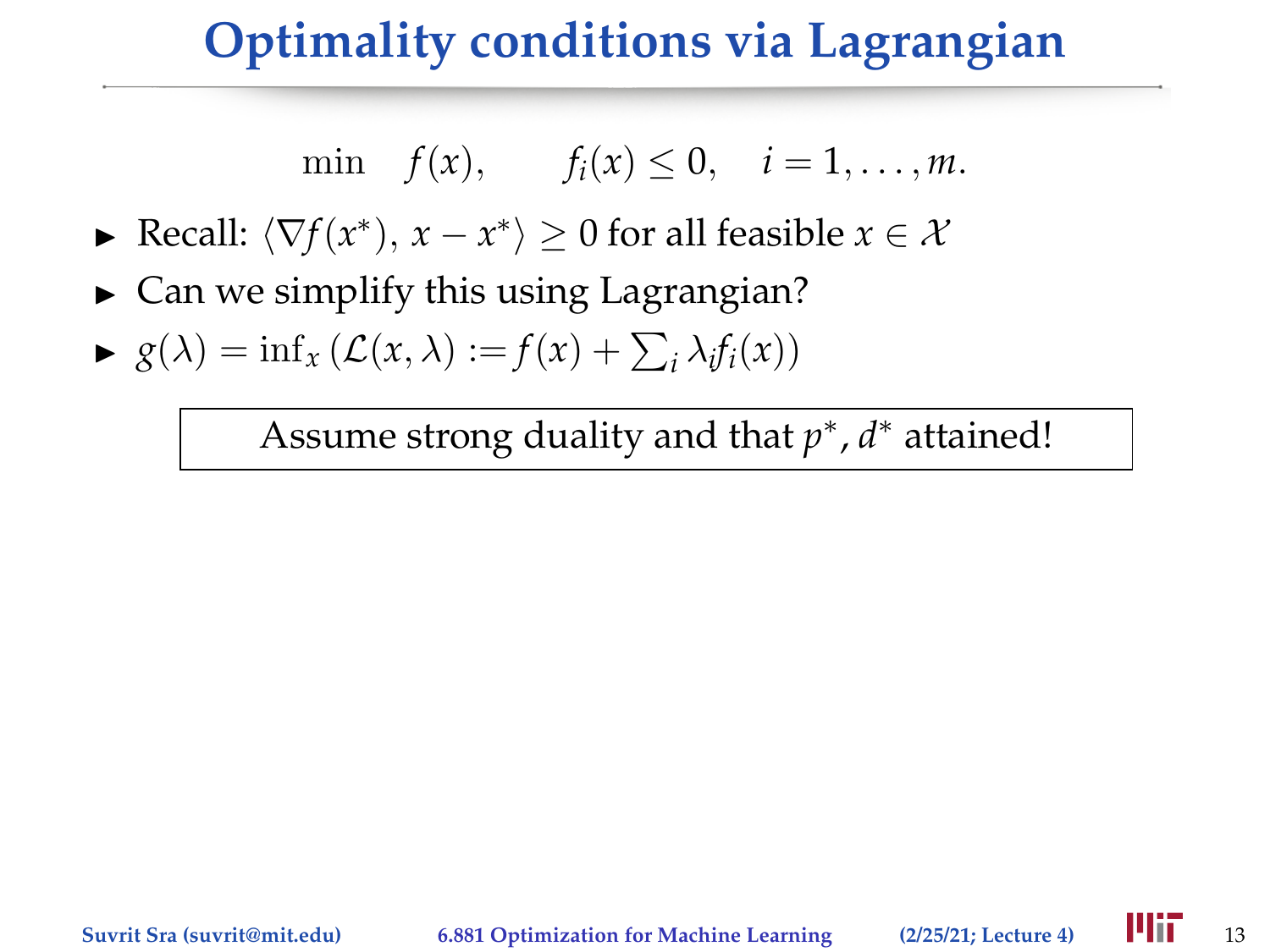$$
\min f(x), \quad f_i(x) \leq 0, \quad i=1,\ldots,m.
$$

- ► Recall:  $\langle \nabla f(x^*)$ ,  $x x^* \rangle \ge 0$  for all feasible  $x \in \mathcal{X}$
- $\triangleright$  Can we simplify this using Lagrangian?
- $\blacktriangleright$   $g(\lambda) = \inf_x (\mathcal{L}(x, \lambda)) := f(x) + \sum_i \lambda_i f_i(x)$

Assume strong duality and that *p* ∗ , *d* ∗ attained!

Thus, there exists a pair  $(x^*,\lambda^*)$  such that

 $p^* = f(x^*)$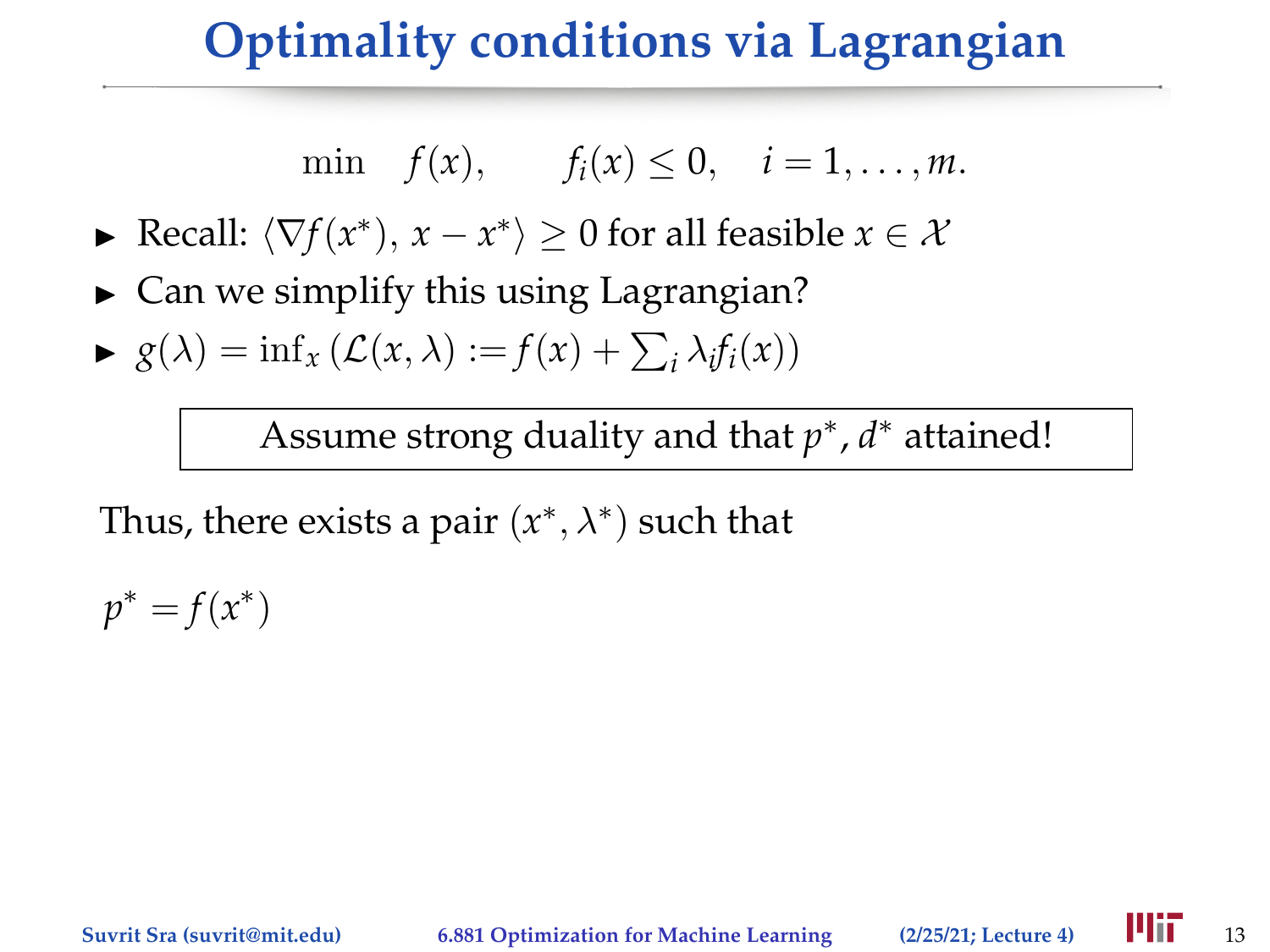$$
\min f(x), \qquad f_i(x) \leq 0, \quad i=1,\ldots,m.
$$

- ► Recall:  $\langle \nabla f(x^*)$ ,  $x x^* \rangle \ge 0$  for all feasible  $x \in \mathcal{X}$
- $\triangleright$  Can we simplify this using Lagrangian?
- $\blacktriangleright$   $g(\lambda) = \inf_x (\mathcal{L}(x, \lambda)) := f(x) + \sum_i \lambda_i f_i(x)$

Assume strong duality and that *p* ∗ , *d* ∗ attained!

Thus, there exists a pair  $(x^*,\lambda^*)$  such that

$$
p^* = f(x^*) = d^* = g(\lambda^*)
$$

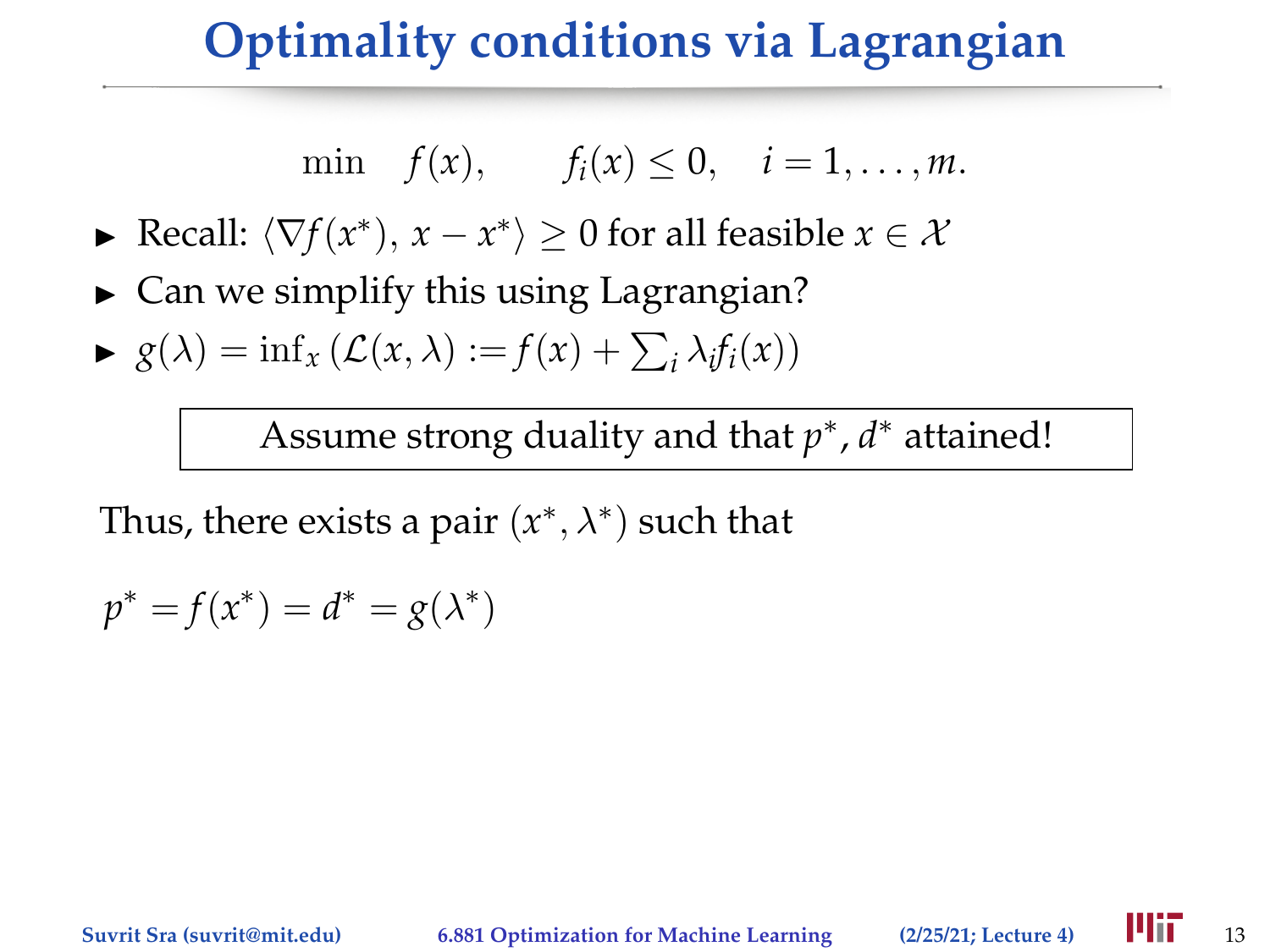$$
\min f(x), \qquad f_i(x) \leq 0, \quad i=1,\ldots,m.
$$

- ► Recall:  $\langle \nabla f(x^*)$ ,  $x x^* \rangle \ge 0$  for all feasible  $x \in \mathcal{X}$
- $\triangleright$  Can we simplify this using Lagrangian?
- $\blacktriangleright$   $g(\lambda) = \inf_x (\mathcal{L}(x, \lambda)) := f(x) + \sum_i \lambda_i f_i(x)$

Assume strong duality and that *p* ∗ , *d* ∗ attained!

Thus, there exists a pair  $(x^*,\lambda^*)$  such that

$$
p^* = f(x^*) = d^* = g(\lambda^*) = \min_{x} \mathcal{L}(x, \lambda^*)
$$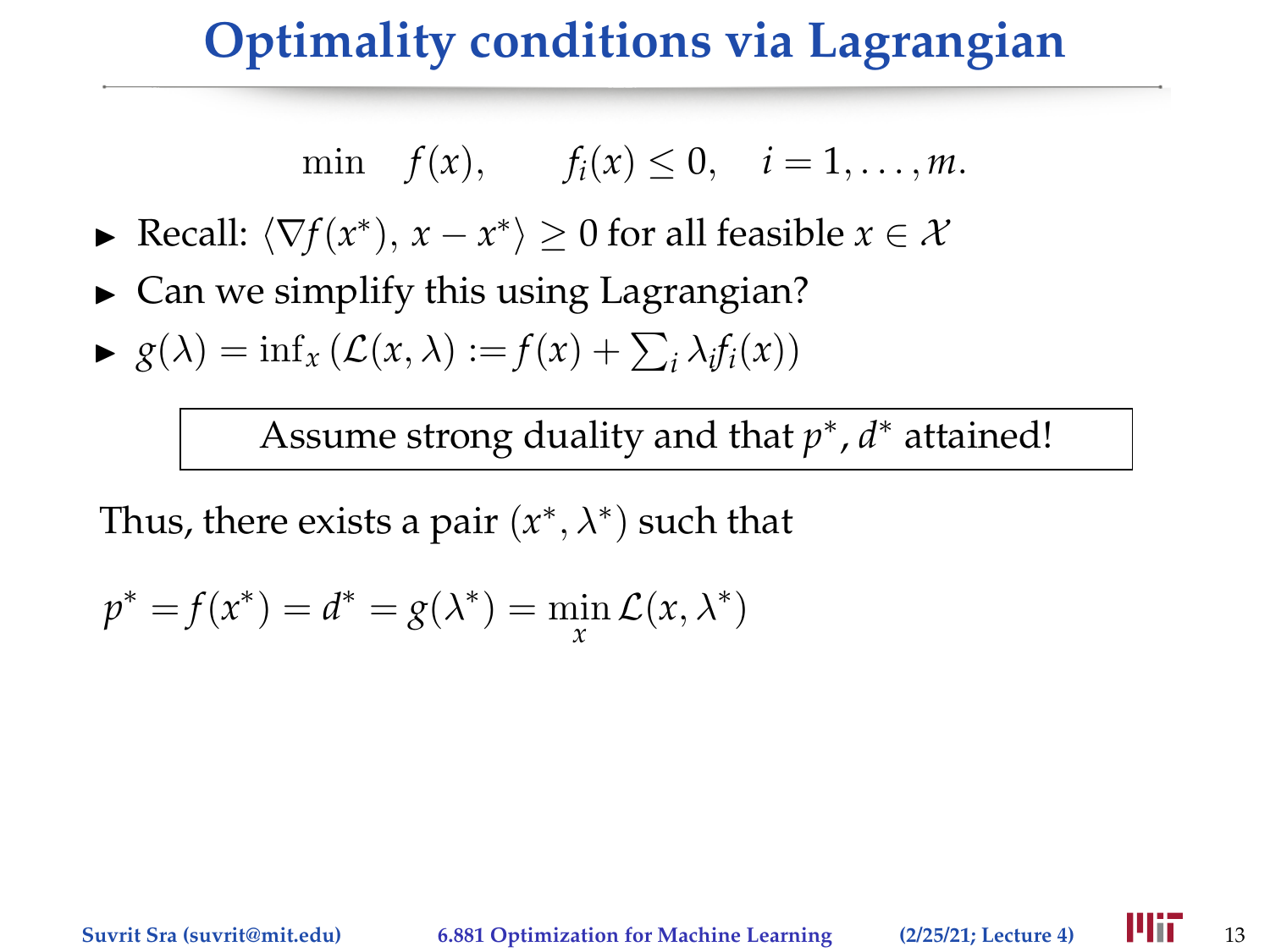$$
\min f(x), \qquad f_i(x) \leq 0, \quad i=1,\ldots,m.
$$

- ► Recall:  $\langle \nabla f(x^*)$ ,  $x x^* \rangle \ge 0$  for all feasible  $x \in \mathcal{X}$
- $\triangleright$  Can we simplify this using Lagrangian?
- $\blacktriangleright$   $g(\lambda) = \inf_x (\mathcal{L}(x, \lambda)) := f(x) + \sum_i \lambda_i f_i(x)$

Assume strong duality and that *p* ∗ , *d* ∗ attained!

Thus, there exists a pair  $(x^*,\lambda^*)$  such that

$$
p^* = f(x^*) = d^* = g(\lambda^*) = \min_x \mathcal{L}(x, \lambda^*) \le \mathcal{L}(x^*, \lambda^*)
$$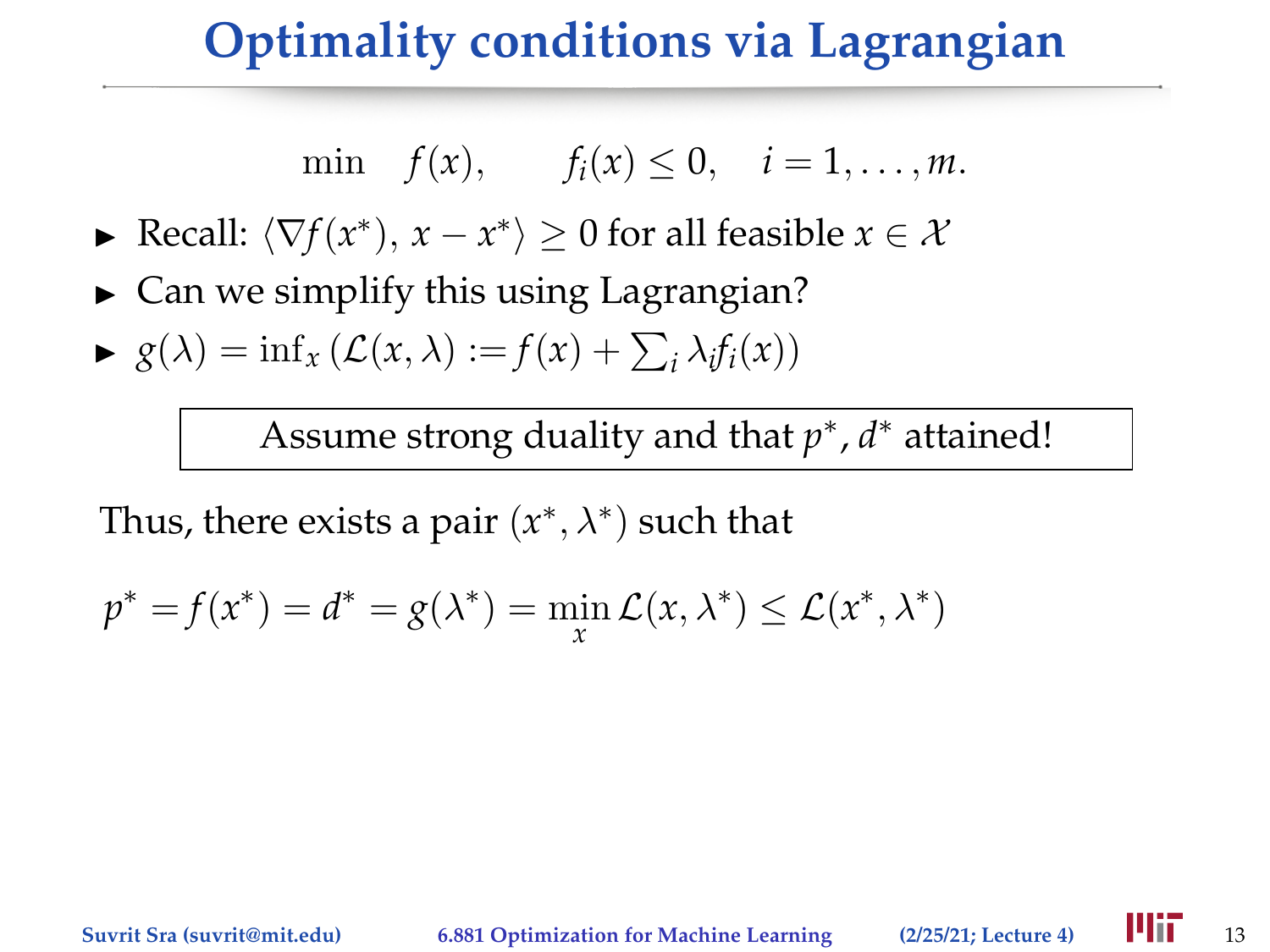$$
\min f(x), \qquad f_i(x) \leq 0, \quad i=1,\ldots,m.
$$

- ► Recall:  $\langle \nabla f(x^*)$ ,  $x x^* \rangle \ge 0$  for all feasible  $x \in \mathcal{X}$
- $\triangleright$  Can we simplify this using Lagrangian?
- $\blacktriangleright$   $g(\lambda) = \inf_x (\mathcal{L}(x, \lambda)) := f(x) + \sum_i \lambda_i f_i(x)$

Assume strong duality and that *p* ∗ , *d* ∗ attained!

Thus, there exists a pair  $(x^*,\lambda^*)$  such that

$$
p^* = f(x^*) = d^* = g(\lambda^*) = \min_{x} \mathcal{L}(x, \lambda^*) \le \mathcal{L}(x^*, \lambda^*) \le f(x^*) = p^*
$$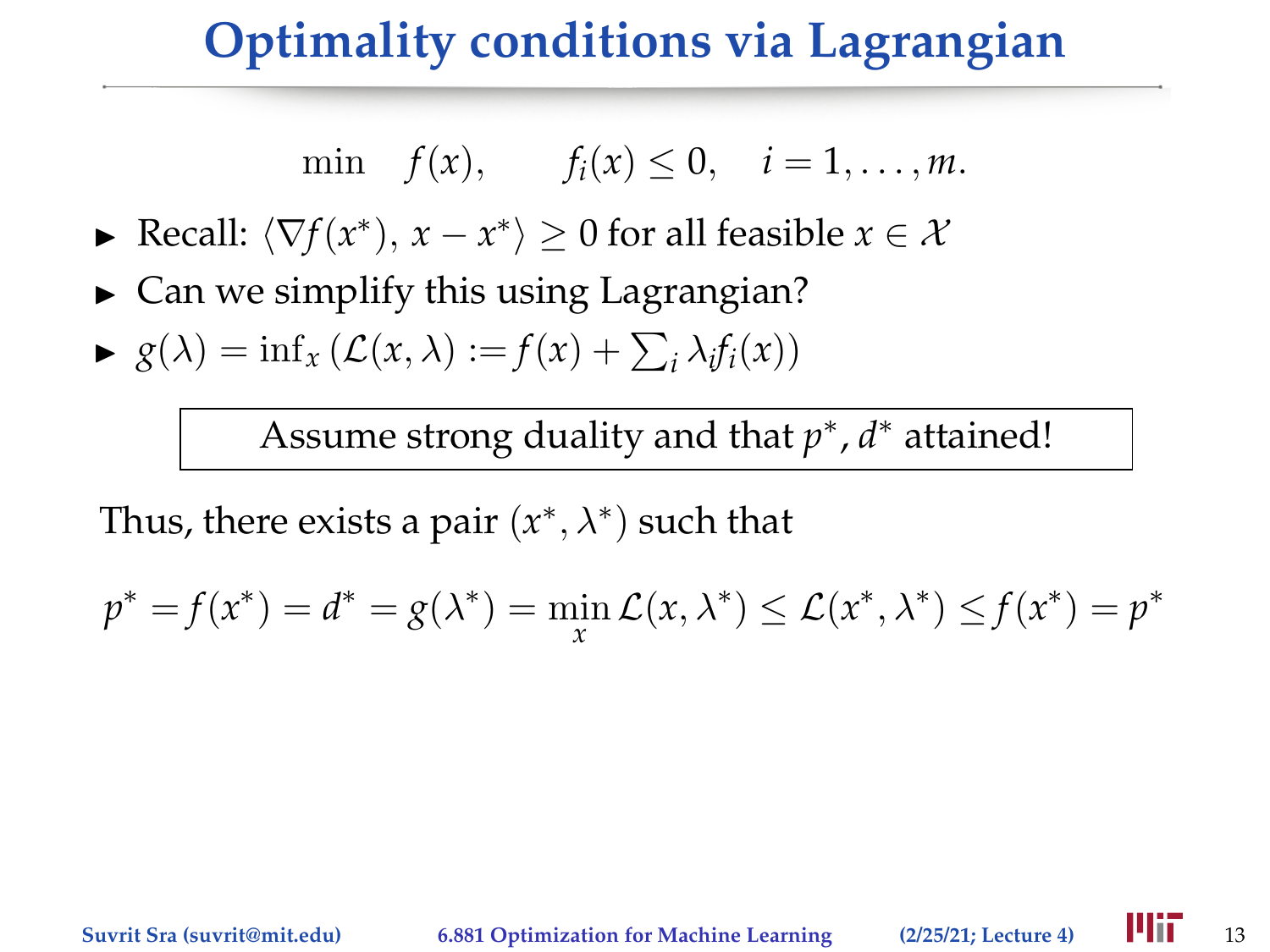$$
\min f(x), \qquad f_i(x) \leq 0, \quad i=1,\ldots,m.
$$

- ► Recall:  $\langle \nabla f(x^*)$ ,  $x x^* \rangle \ge 0$  for all feasible  $x \in \mathcal{X}$
- $\triangleright$  Can we simplify this using Lagrangian?
- $\blacktriangleright$   $g(\lambda) = \inf_x (\mathcal{L}(x, \lambda)) := f(x) + \sum_i \lambda_i f_i(x)$

Assume strong duality and that *p* ∗ , *d* ∗ attained!

Thus, there exists a pair  $(x^*,\lambda^*)$  such that

$$
p^* = f(x^*) = d^* = g(\lambda^*) = \min_{x} \mathcal{L}(x, \lambda^*) \le \mathcal{L}(x^*, \lambda^*) \le f(x^*) = p^*
$$

 $\blacktriangleright$  Thus, equalities hold in above chain, and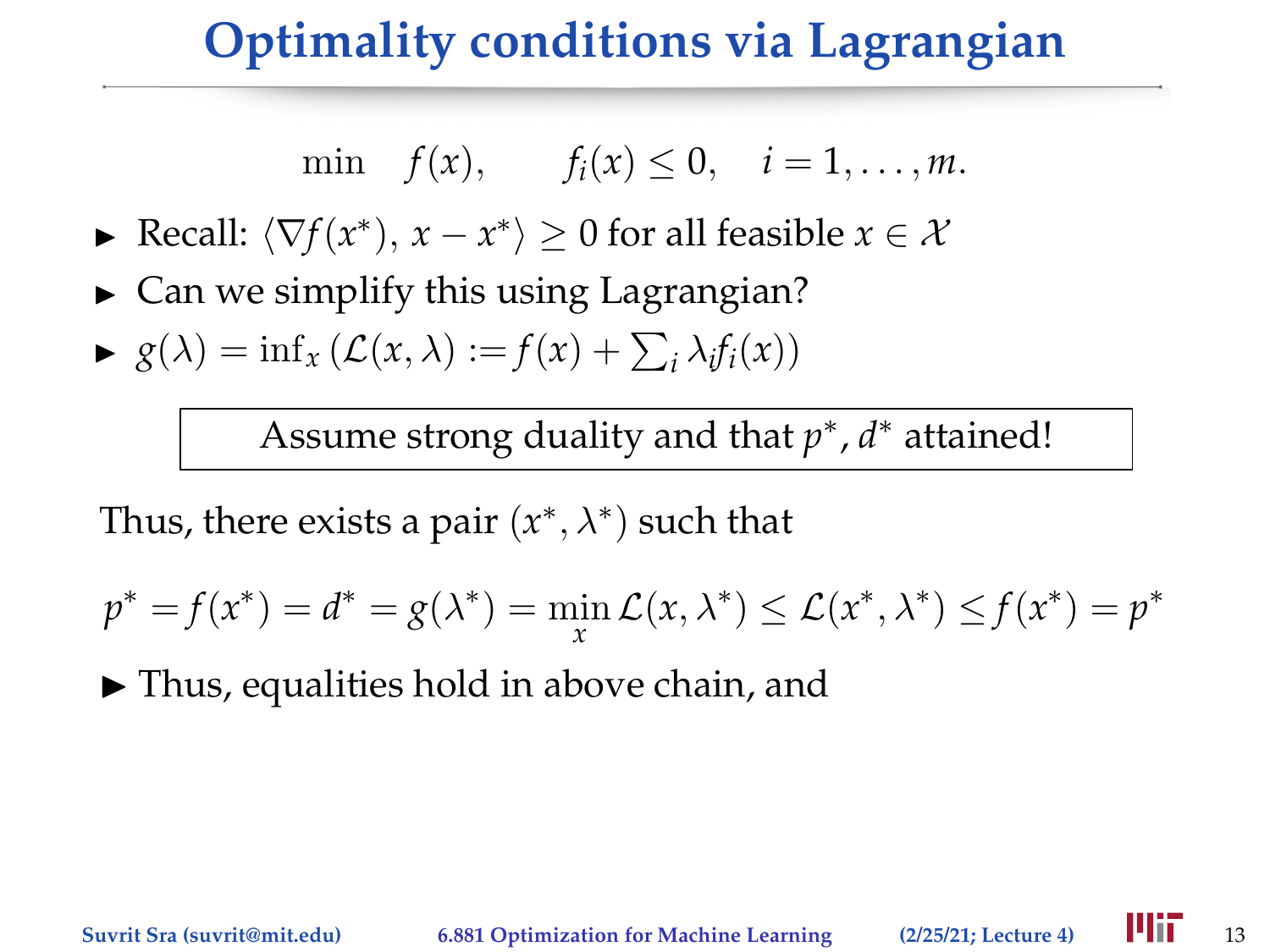$$
\min f(x), \quad f_i(x) \leq 0, \quad i=1,\ldots,m.
$$

- ► Recall:  $\langle \nabla f(x^*)$ ,  $x x^* \rangle \ge 0$  for all feasible  $x \in \mathcal{X}$
- $\triangleright$  Can we simplify this using Lagrangian?
- $\blacktriangleright$   $g(\lambda) = \inf_x (\mathcal{L}(x, \lambda)) := f(x) + \sum_i \lambda_i f_i(x)$

Assume strong duality and that *p* ∗ , *d* ∗ attained!

Thus, there exists a pair  $(x^*,\lambda^*)$  such that

$$
p^* = f(x^*) = d^* = g(\lambda^*) = \min_{x} \mathcal{L}(x, \lambda^*) \le \mathcal{L}(x^*, \lambda^*) \le f(x^*) = p^*
$$

 $\blacktriangleright$  Thus, equalities hold in above chain, and

$$
x^* \in \operatorname{argmin}_x \mathcal{L}(x, \lambda^*).
$$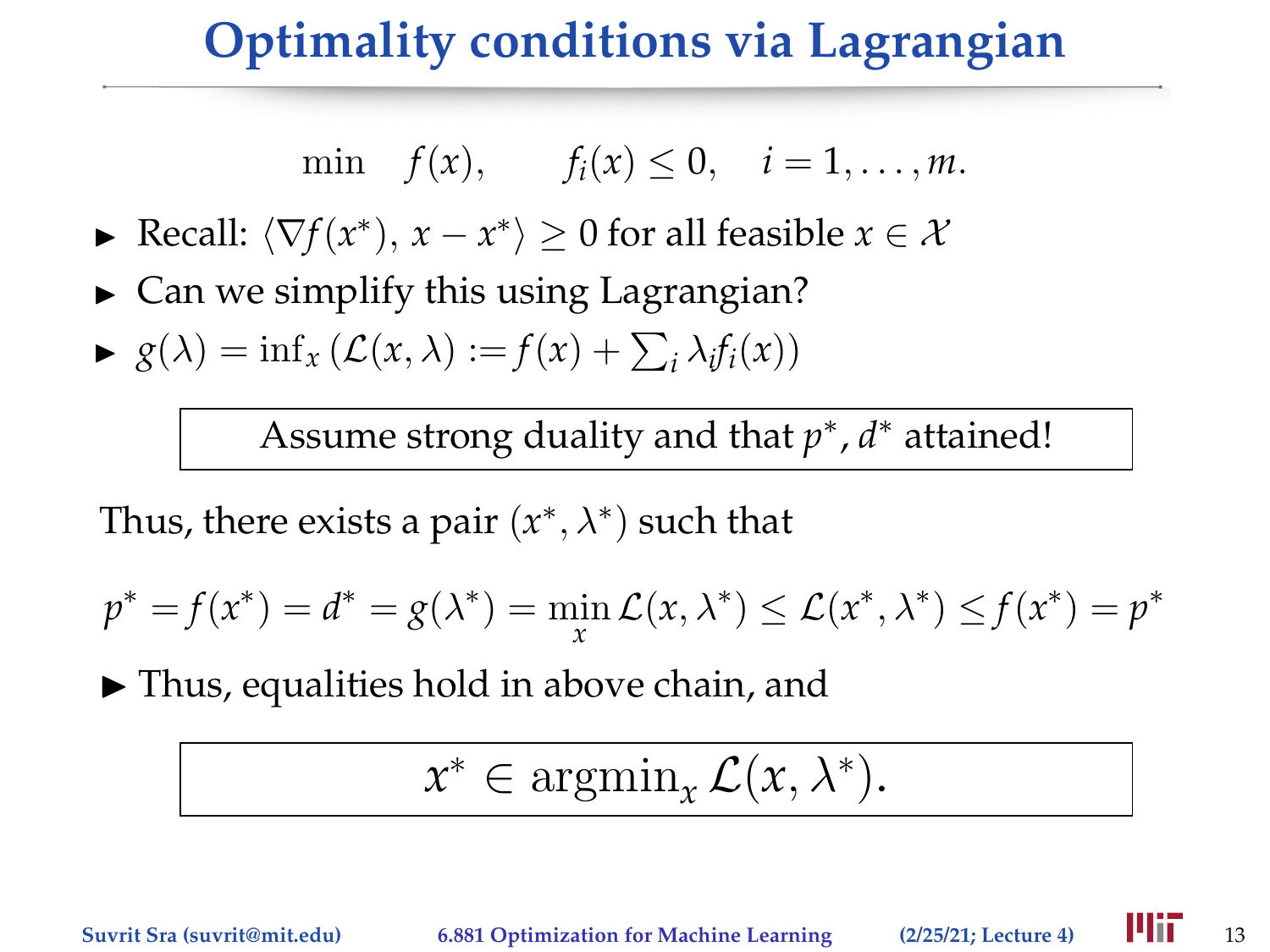$$
x^* \in \operatorname{argmin}_x \mathcal{L}(x, \lambda^*).
$$

If  $f$ ,  $f_1$ , . . . ,  $f_m$  are differentiable, this implies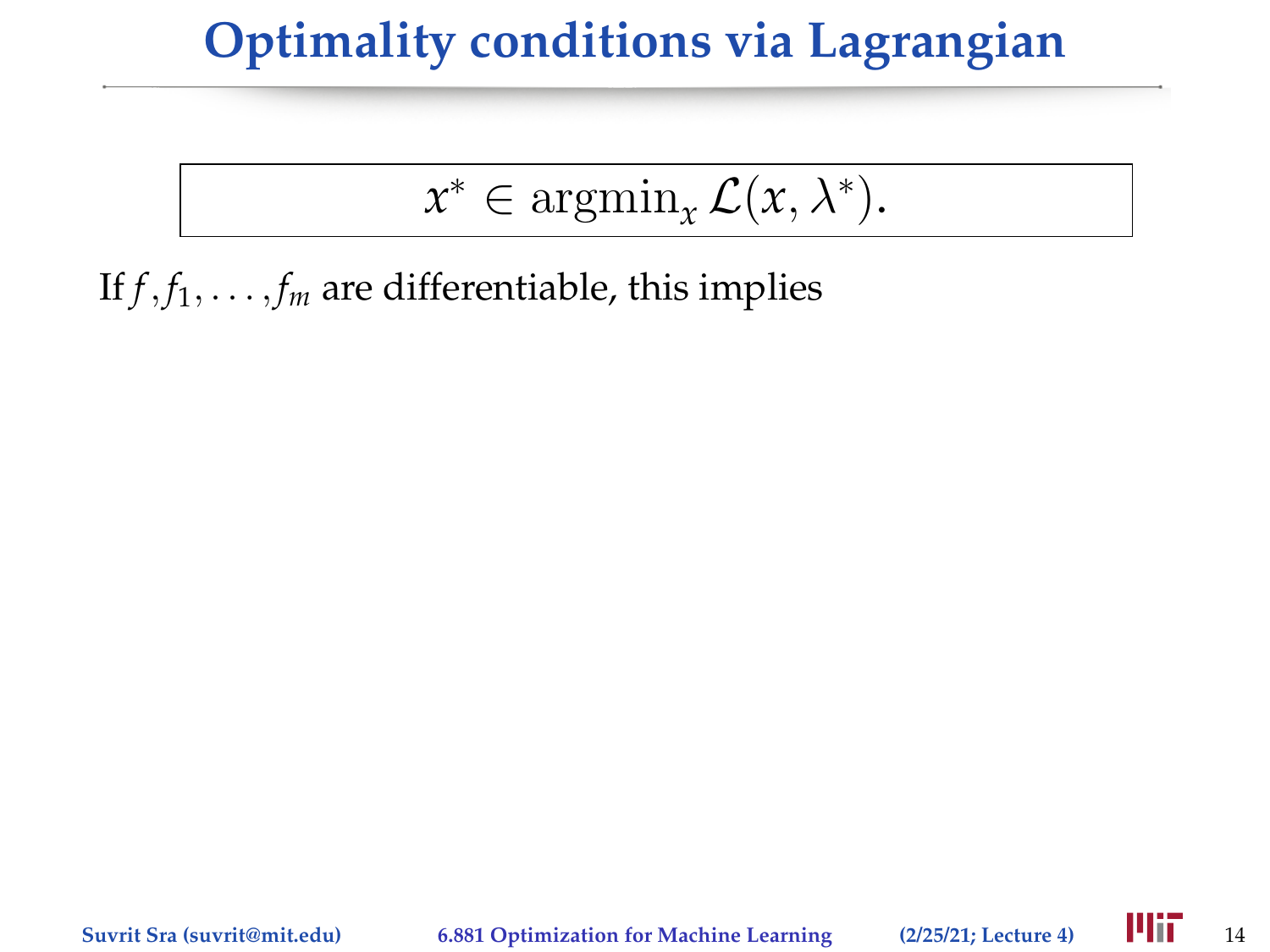$$
x^* \in \operatorname{argmin}_x \mathcal{L}(x, \lambda^*).
$$

If  $f$ ,  $f_1$ , . . . ,  $f_m$  are differentiable, this implies

$$
\nabla_x \mathcal{L}(x, \lambda^*)|_{x=x^*} = \nabla f(x^*) + \sum_i \lambda_i^* \nabla f_i(x^*) = 0.
$$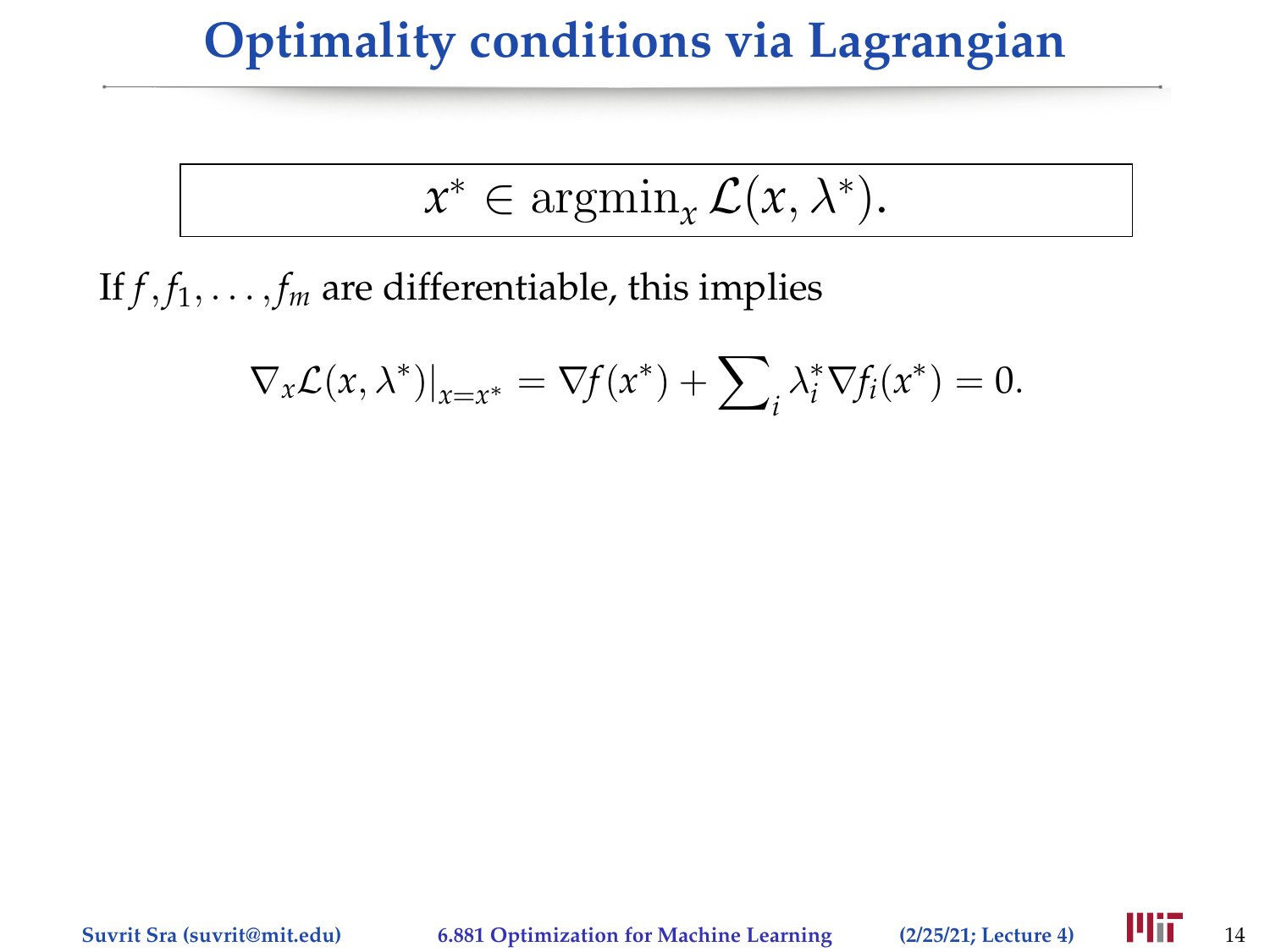$$
x^* \in \operatorname{argmin}_x \mathcal{L}(x, \lambda^*).
$$

If  $f$ ,  $f_1$ , . . . ,  $f_m$  are differentiable, this implies

$$
\nabla_x \mathcal{L}(x, \lambda^*)|_{x=x^*} = \nabla f(x^*) + \sum_i \lambda_i^* \nabla f_i(x^*) = 0.
$$

Moreover, since  $\mathcal{L}(x^*, \lambda^*) = f(x^*)$ , we also have

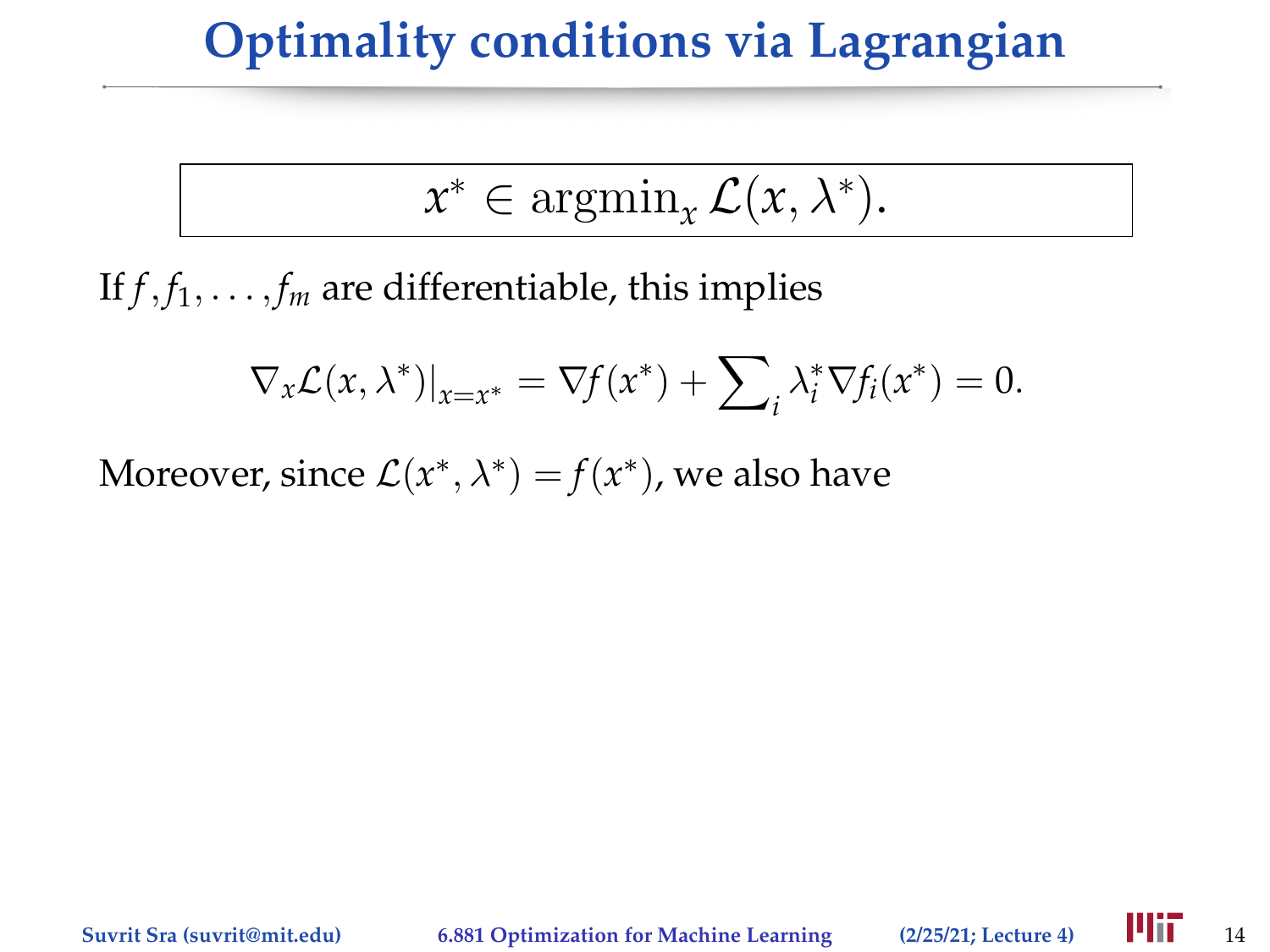$$
x^* \in \operatorname{argmin}_x \mathcal{L}(x, \lambda^*).
$$

If  $f$ ,  $f_1$ , . . . ,  $f_m$  are differentiable, this implies

$$
\nabla_x \mathcal{L}(x, \lambda^*)|_{x=x^*} = \nabla f(x^*) + \sum_i \lambda_i^* \nabla f_i(x^*) = 0.
$$

Moreover, since  $\mathcal{L}(x^*, \lambda^*) = f(x^*)$ , we also have

$$
\sum_{i} \lambda_i^* f_i(x^*) = 0.
$$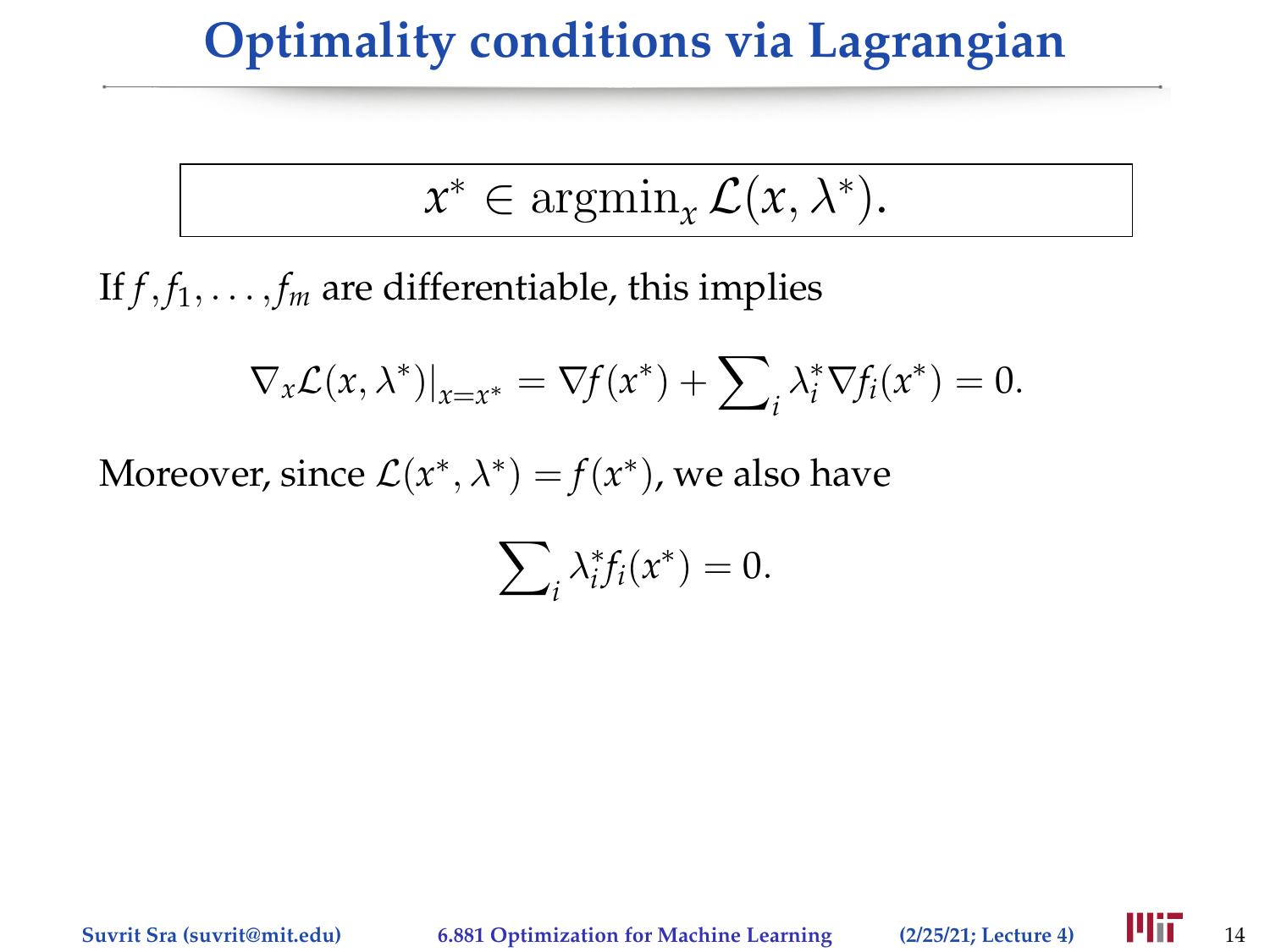$$
x^* \in \operatorname{argmin}_x \mathcal{L}(x, \lambda^*).
$$

If  $f$ ,  $f_1$ , . . . ,  $f_m$  are differentiable, this implies

$$
\nabla_{x}\mathcal{L}(x,\lambda^{*})|_{x=x^{*}}=\nabla f(x^{*})+\sum_{i}\lambda_{i}^{*}\nabla f_{i}(x^{*})=0.
$$

Moreover, since  $\mathcal{L}(x^*, \lambda^*) = f(x^*)$ , we also have

$$
\sum_{i} \lambda_i^* f_i(x^*) = 0.
$$

But  $\lambda_i^* \geq 0$  and  $f_i(x^*) \leq 0$ ,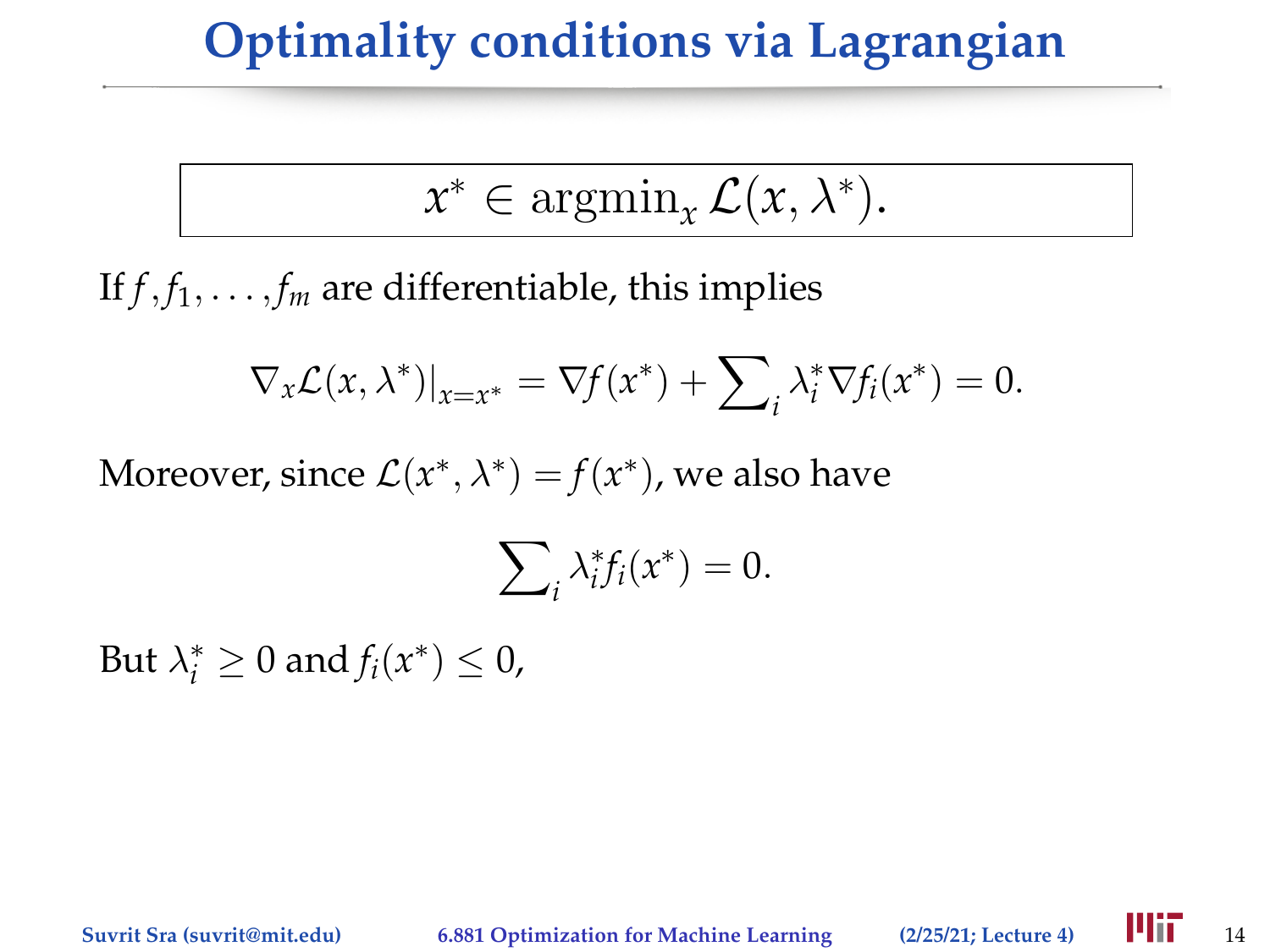$$
x^* \in \operatorname{argmin}_x \mathcal{L}(x, \lambda^*).
$$

If  $f$ ,  $f_1$ , . . . ,  $f_m$  are differentiable, this implies

$$
\nabla_{x}\mathcal{L}(x,\lambda^{*})|_{x=x^{*}}=\nabla f(x^{*})+\sum_{i}\lambda_{i}^{*}\nabla f_{i}(x^{*})=0.
$$

Moreover, since  $\mathcal{L}(x^*, \lambda^*) = f(x^*)$ , we also have

$$
\sum_{i} \lambda_i^* f_i(x^*) = 0.
$$

But  $\lambda_i^* \geq 0$  and  $f_i(x^*) \leq 0$ , so *complementary slackness* 

$$
\lambda_i^* f_i(x^*) = 0, \quad i = 1, \ldots, m.
$$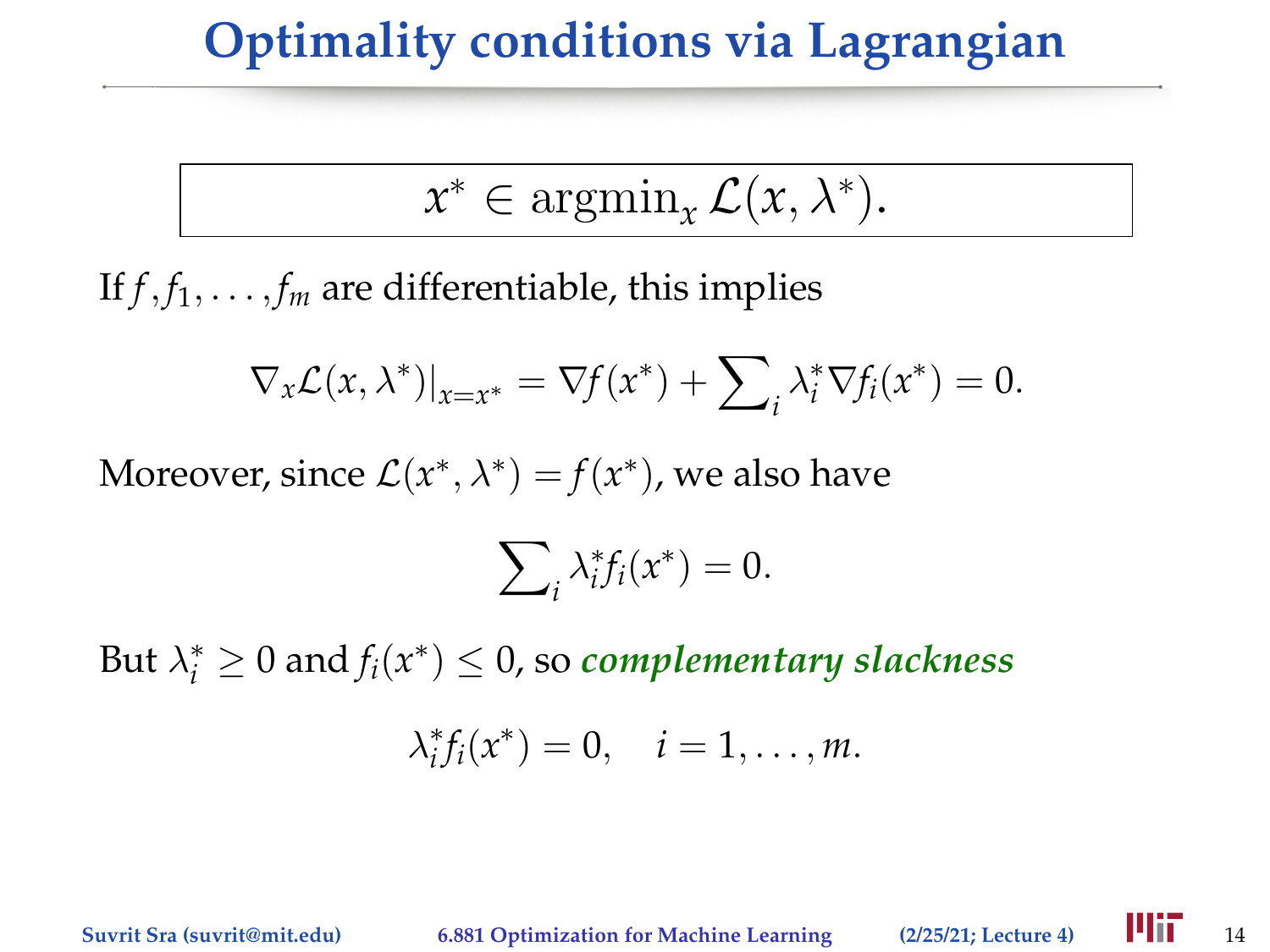#### **Karush-Kuhn-Tucker Conditions (KKT)**

$$
f_i(x^*) \leq 0, \quad i = 1, ..., m \quad \text{(primal feasibility)}
$$
\n
$$
\lambda_i^* \geq 0, \quad i = 1, ..., m \quad \text{(dual feasibility)}
$$
\n
$$
\lambda_i^* f_i(x^*) = 0, \quad i = 1, ..., m \quad \text{(comp. slackness)}
$$
\n
$$
\nabla_x \mathcal{L}(x, \lambda^*)|_{x=x^*} = 0 \quad \text{(Lagrangian stationarity)}
$$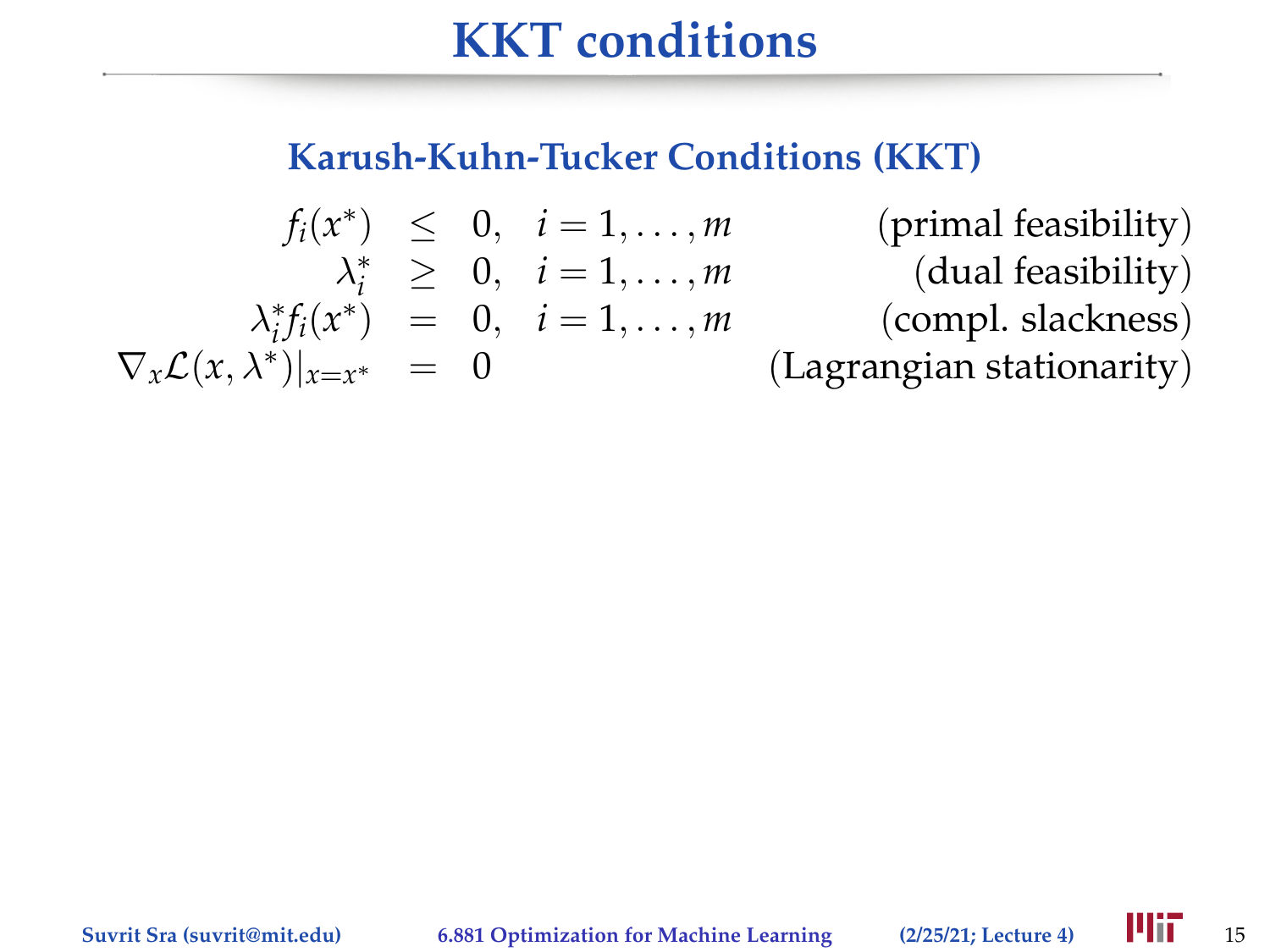#### **Karush-Kuhn-Tucker Conditions (KKT)**

$$
f_i(x^*) \leq 0, \quad i = 1, ..., m \quad \text{(primal feasibility)}
$$
\n
$$
\lambda_i^* \geq 0, \quad i = 1, ..., m \quad \text{(dual feasibility)}
$$
\n
$$
\lambda_i^* f_i(x^*) = 0, \quad i = 1, ..., m \quad \text{(comp. slackness)}
$$
\n
$$
\nabla_x \mathcal{L}(x, \lambda^*)|_{x=x^*} = 0 \quad \text{(Lagrangian stationarity)}
$$

► Thus, if strong duality holds, and  $(x^*, \lambda^*)$  exists, then KKT conditions are **necessary** for pair (*x* ∗ , λ∗ ) to be optimal

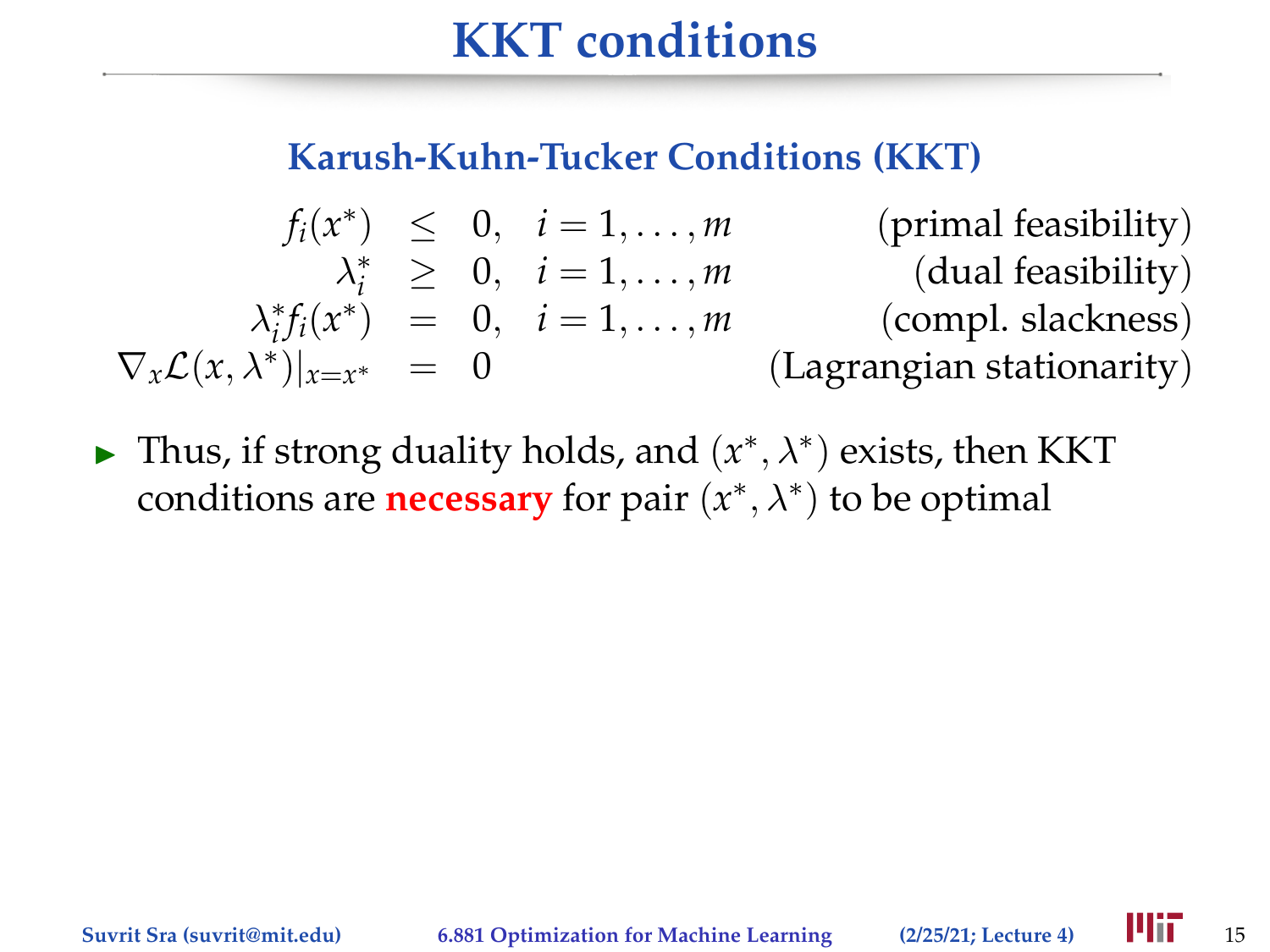#### **Karush-Kuhn-Tucker Conditions (KKT)**

$$
f_i(x^*) \leq 0, \quad i = 1, ..., m \quad \text{(primal feasibility)}
$$
\n
$$
\lambda_i^* \geq 0, \quad i = 1, ..., m \quad \text{(dual feasibility)}
$$
\n
$$
\lambda_i^* f_i(x^*) = 0, \quad i = 1, ..., m \quad \text{(comp. slackness)}
$$
\n
$$
\nabla_x \mathcal{L}(x, \lambda^*)|_{x=x^*} = 0 \quad \text{(Lagrangian stationarity)}
$$

- ► Thus, if strong duality holds, and  $(x^*, \lambda^*)$  exists, then KKT conditions are **necessary** for pair (*x* ∗ , λ∗ ) to be optimal
- If problem is convex, then KKT also **sufficient**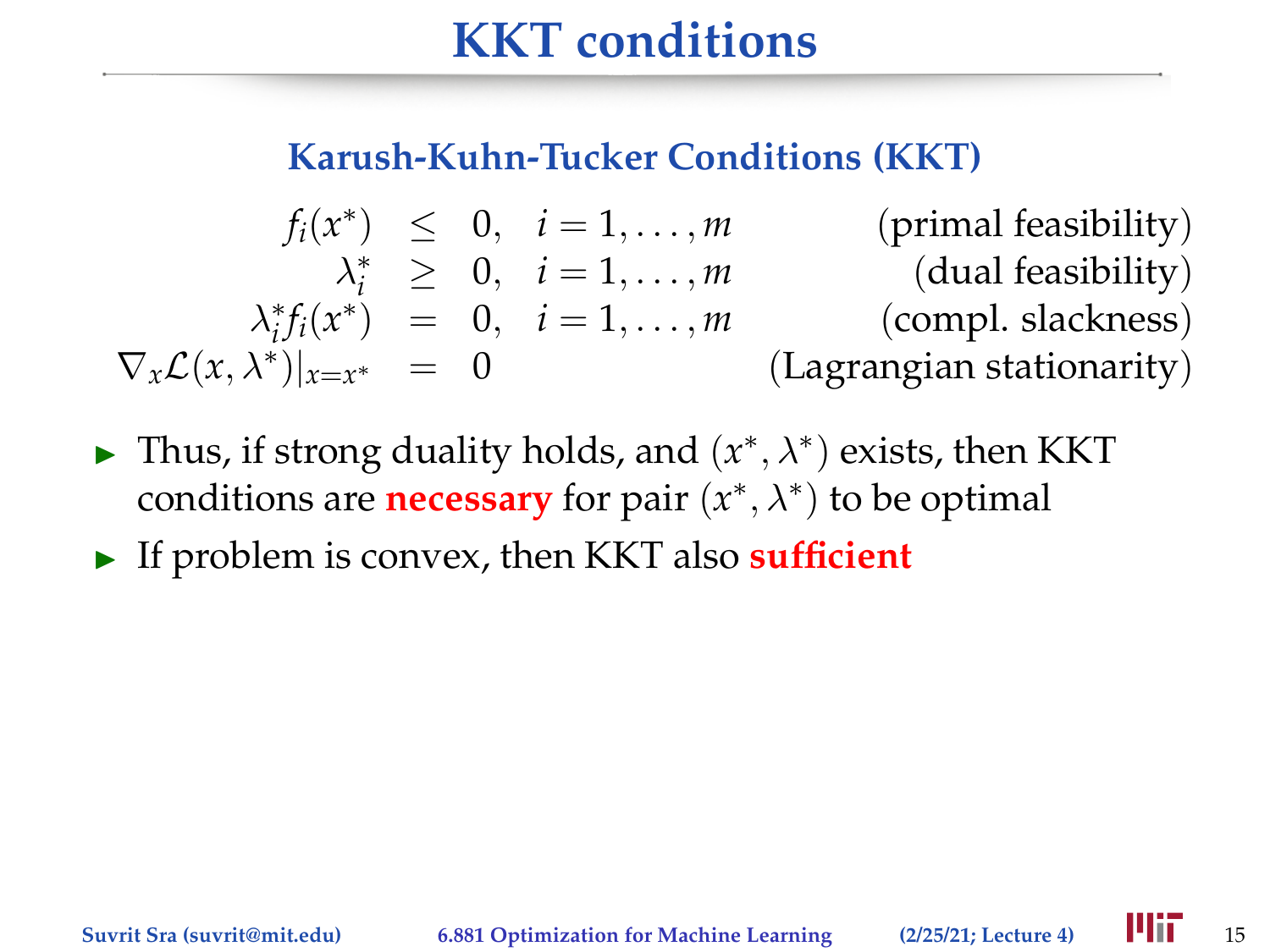#### **Karush-Kuhn-Tucker Conditions (KKT)**

$$
f_i(x^*) \leq 0, \quad i = 1, ..., m \quad \text{(primal feasibility)}
$$
\n
$$
\lambda_i^* \geq 0, \quad i = 1, ..., m \quad \text{(dual feasibility)}
$$
\n
$$
\lambda_i^* f_i(x^*) = 0, \quad i = 1, ..., m \quad \text{(compl. slackness)}
$$
\n
$$
\nabla_x \mathcal{L}(x, \lambda^*)|_{x=x^*} = 0 \quad \text{(Lagrangian stationarity)}
$$

- ► Thus, if strong duality holds, and  $(x^*, \lambda^*)$  exists, then KKT conditions are **necessary** for pair (*x* ∗ , λ∗ ) to be optimal
- If problem is convex, then KKT also **sufficient**

**Exercise:** Prove the above sufficiency of KKT. *Hint*: Use that  $\mathcal{L}(x, \lambda^*)$  is convex, and conclude from KKT conditions that  $g(\lambda^*) = f_0(x^*)$ , so that  $(x^*, \lambda^*)$  optimal primal-dual pair.

#### Read Ch. 5 of BV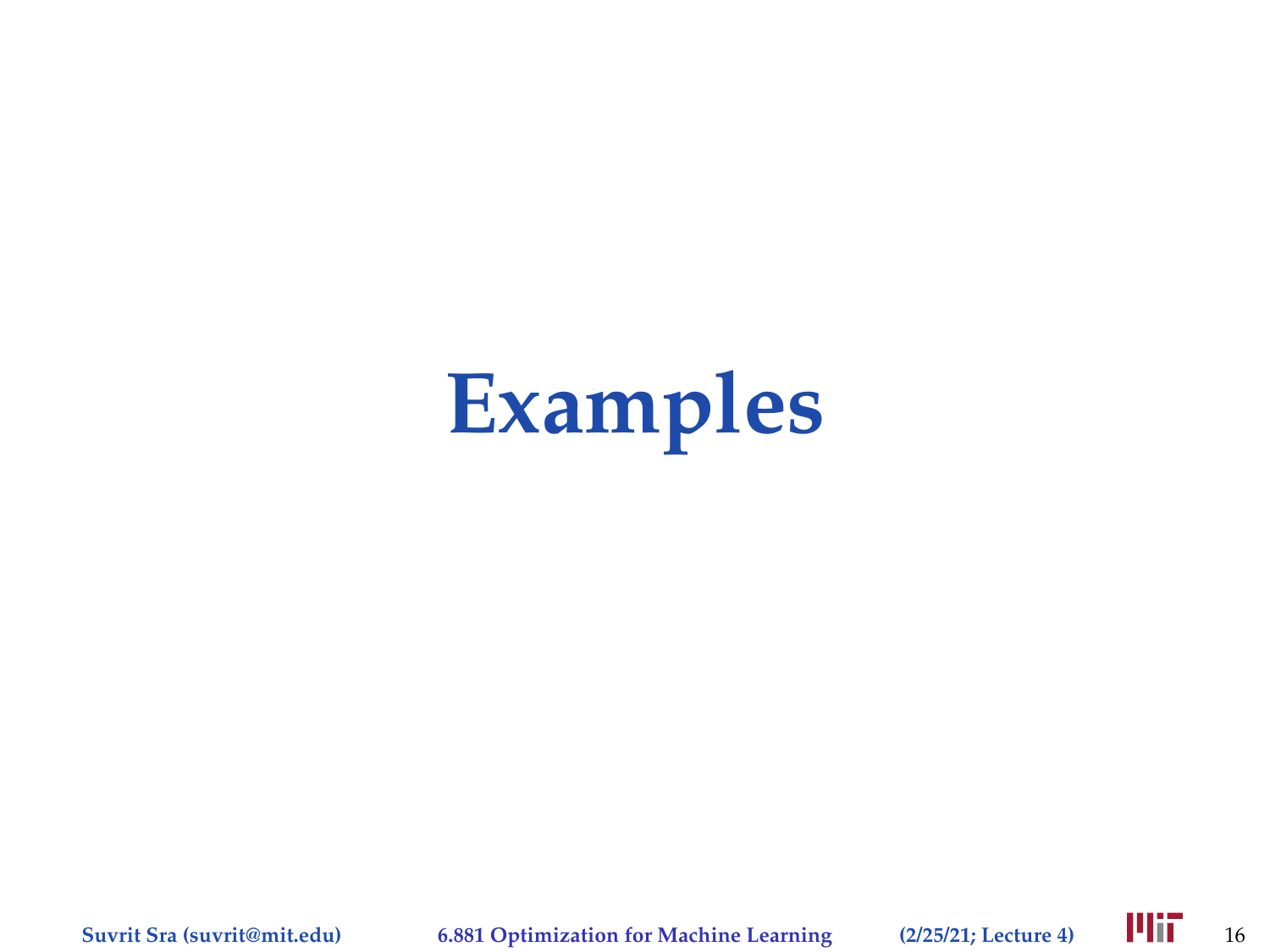$$
\min_{x} \frac{1}{2} \|x - y\|^2, \quad \text{s.t.} \quad a^T x = b.
$$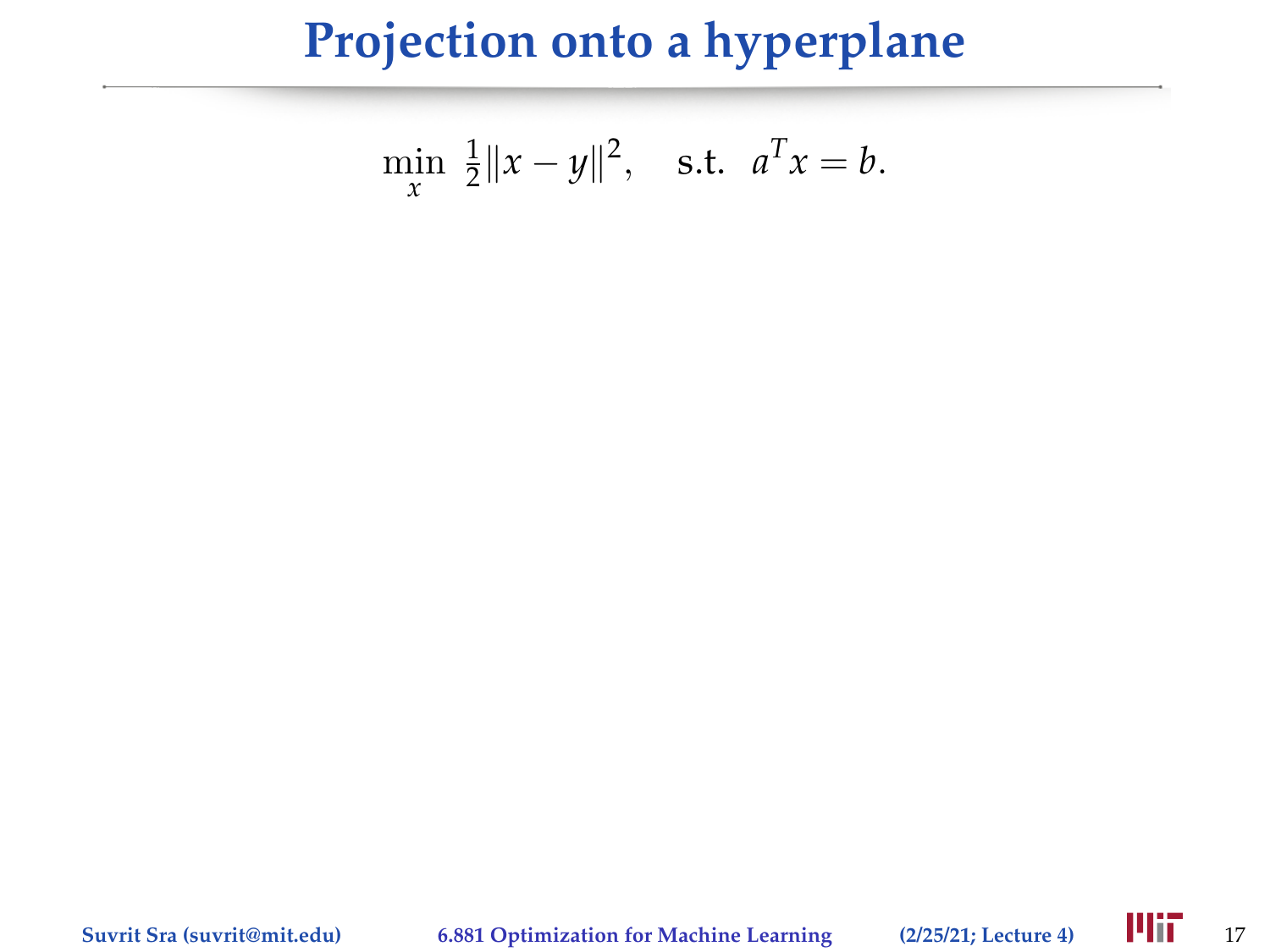$$
\min_{x} \frac{1}{2} \|x - y\|^2, \quad \text{s.t.} \quad a^T x = b.
$$

#### **KKT Conditions**

$$
L(x, \nu) = \frac{1}{2} ||x - y||^2 + \nu (a^T x - b)
$$

$$
\frac{\partial L}{\partial x} = x - y + \nu a = 0
$$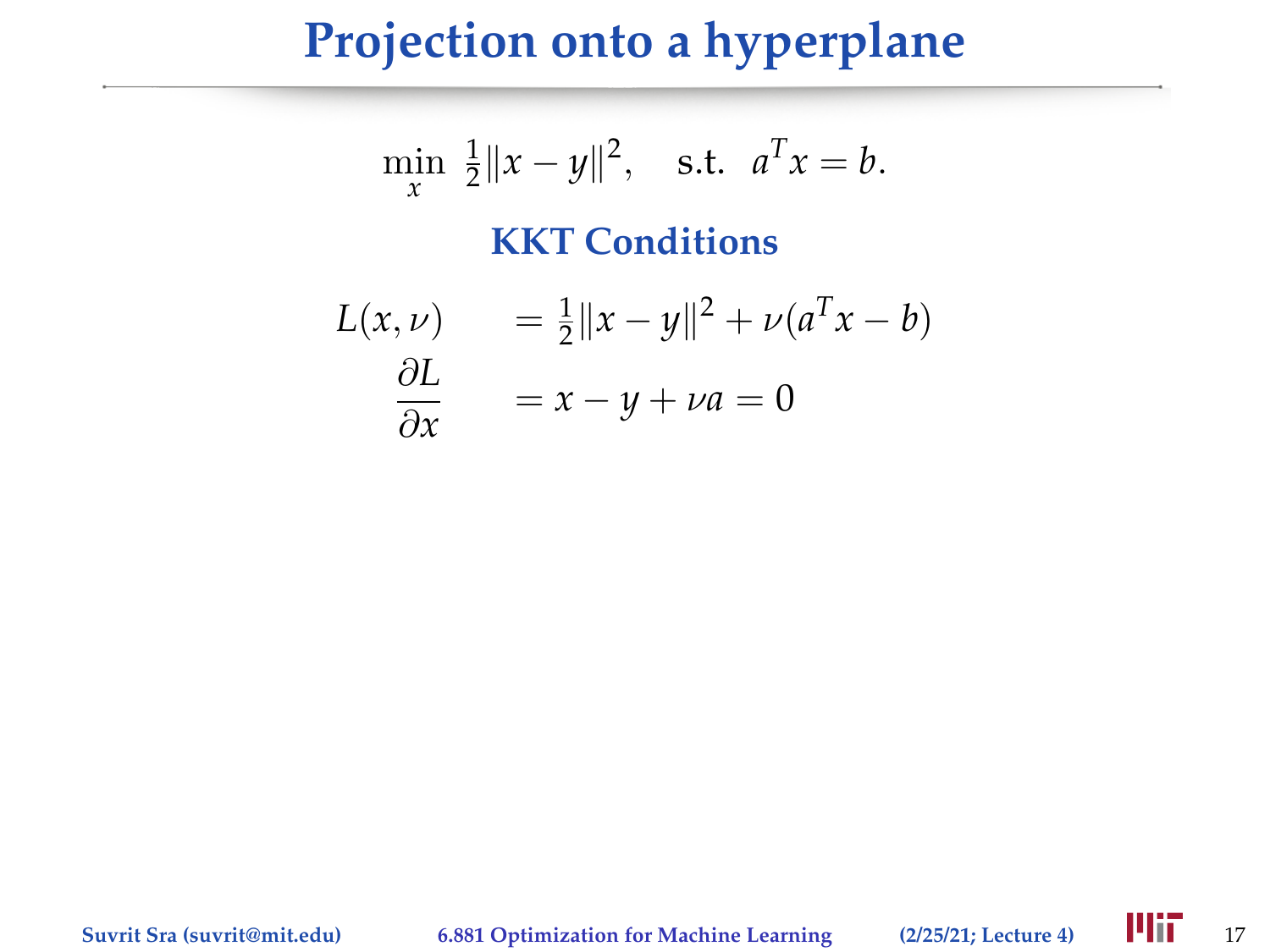$$
\min_{x} \frac{1}{2} \|x - y\|^2, \quad \text{s.t.} \quad a^T x = b.
$$

#### **KKT Conditions**

$$
L(x, \nu) = \frac{1}{2} ||x - y||^2 + \nu (a^T x - b)
$$
  
\n
$$
\frac{\partial L}{\partial x} = x - y + \nu a = 0
$$
  
\n
$$
x = y - \nu a
$$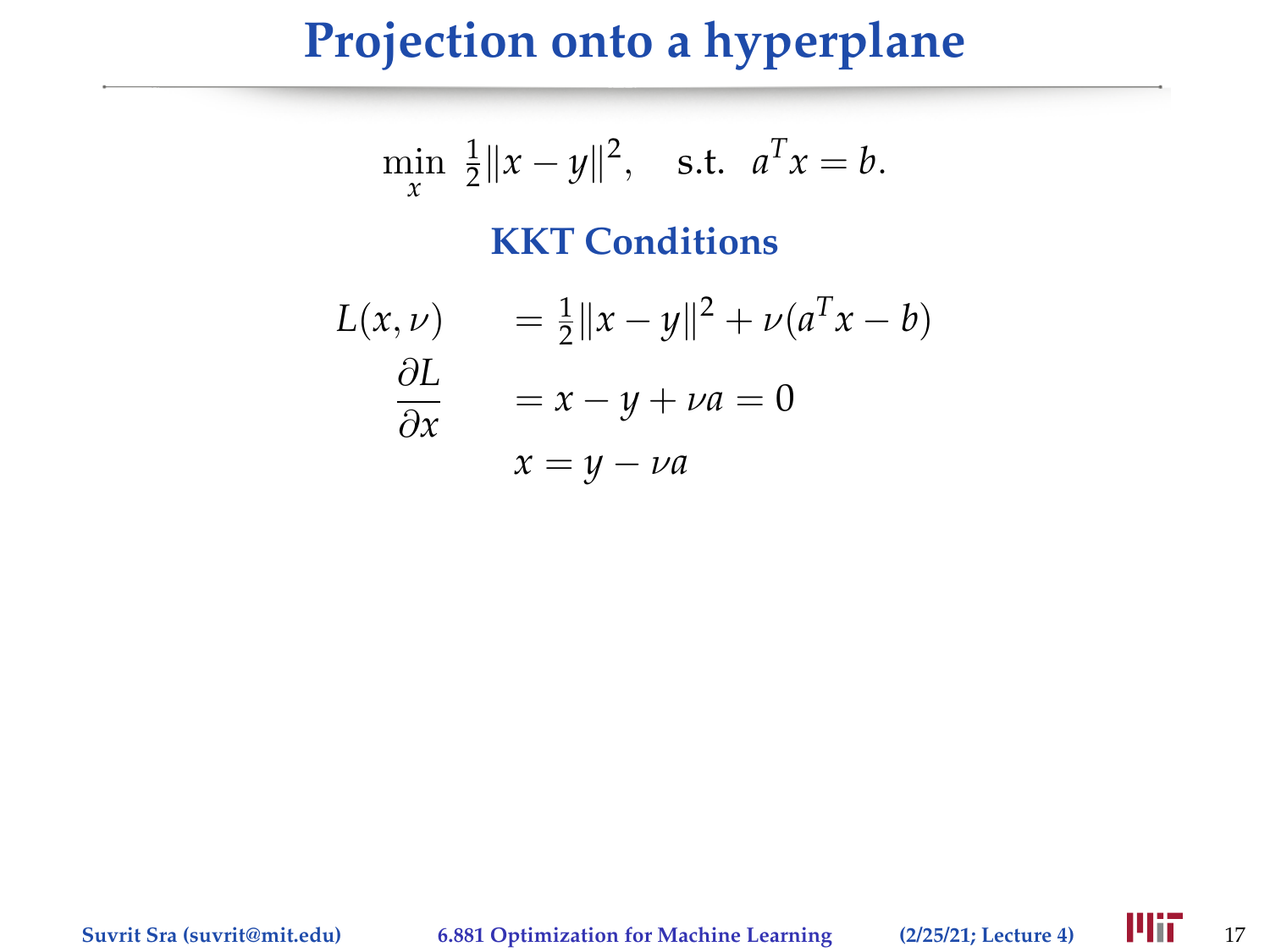$$
\min_{x} \frac{1}{2} \|x - y\|^2, \quad \text{s.t.} \quad a^T x = b.
$$

#### **KKT Conditions**

$$
L(x, \nu) = \frac{1}{2} ||x - y||^2 + \nu (a^T x - b)
$$
  
\n
$$
\frac{\partial L}{\partial x} = x - y + \nu a = 0
$$
  
\n
$$
x = y - \nu a
$$
  
\n
$$
a^T x = a^T y - \nu a^T a
$$
  
\n
$$
||a||^2 \nu = a^T y - b
$$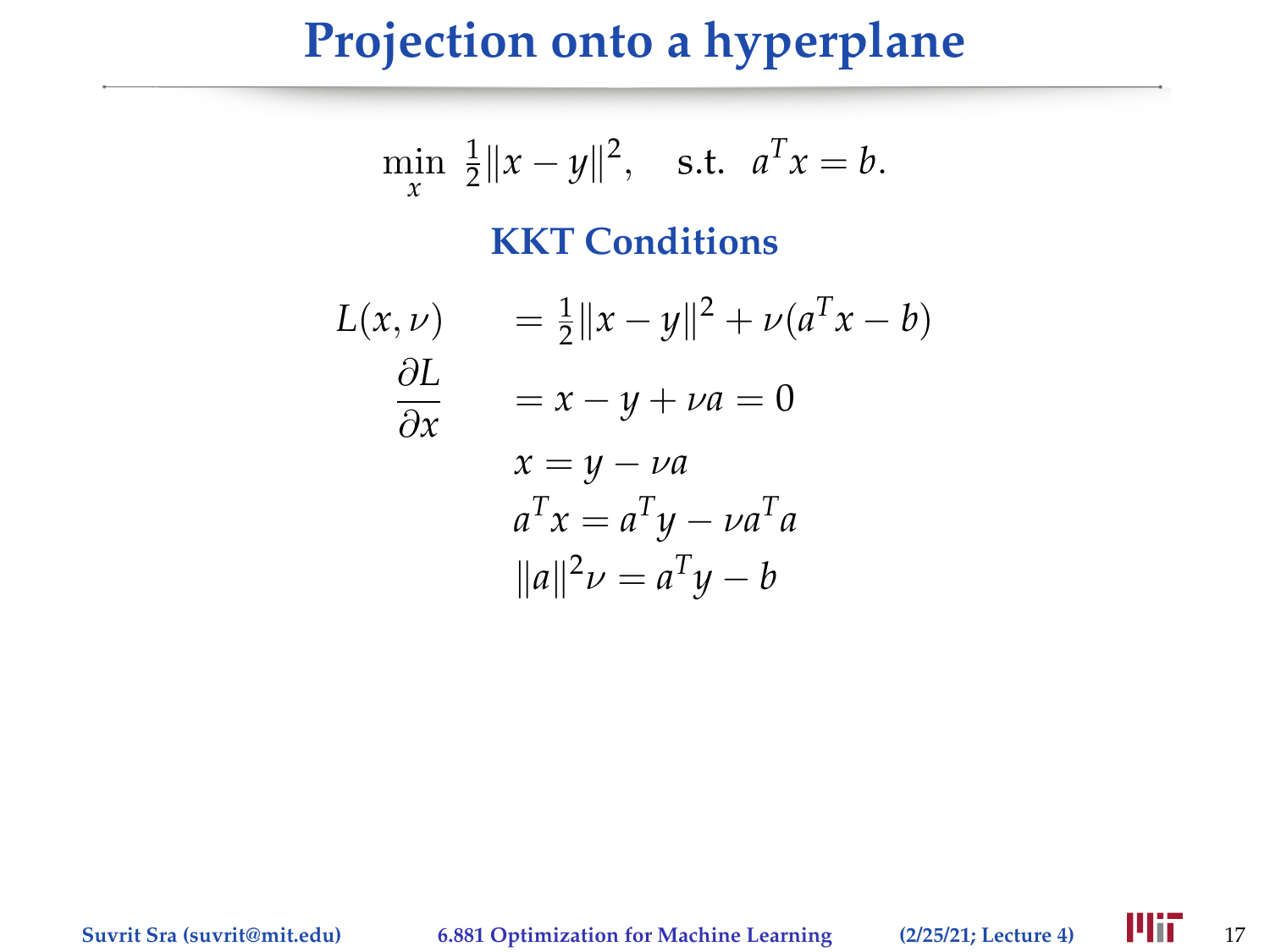#### **Projection onto a hyperplane**

$$
\min_{x} \frac{1}{2} \|x - y\|^2, \quad \text{s.t.} \quad a^T x = b.
$$

#### **KKT Conditions**

$$
L(x, \nu) = \frac{1}{2} ||x - y||^2 + \nu (a^T x - b)
$$
  
\n
$$
\frac{\partial L}{\partial x} = x - y + \nu a = 0
$$
  
\n
$$
x = y - \nu a
$$
  
\n
$$
a^T x = a^T y - \nu a^T a
$$
  
\n
$$
||a||^2 \nu = a^T y - b
$$

$$
x = y - \frac{1}{\|a\|^2} (a^T y - b) a
$$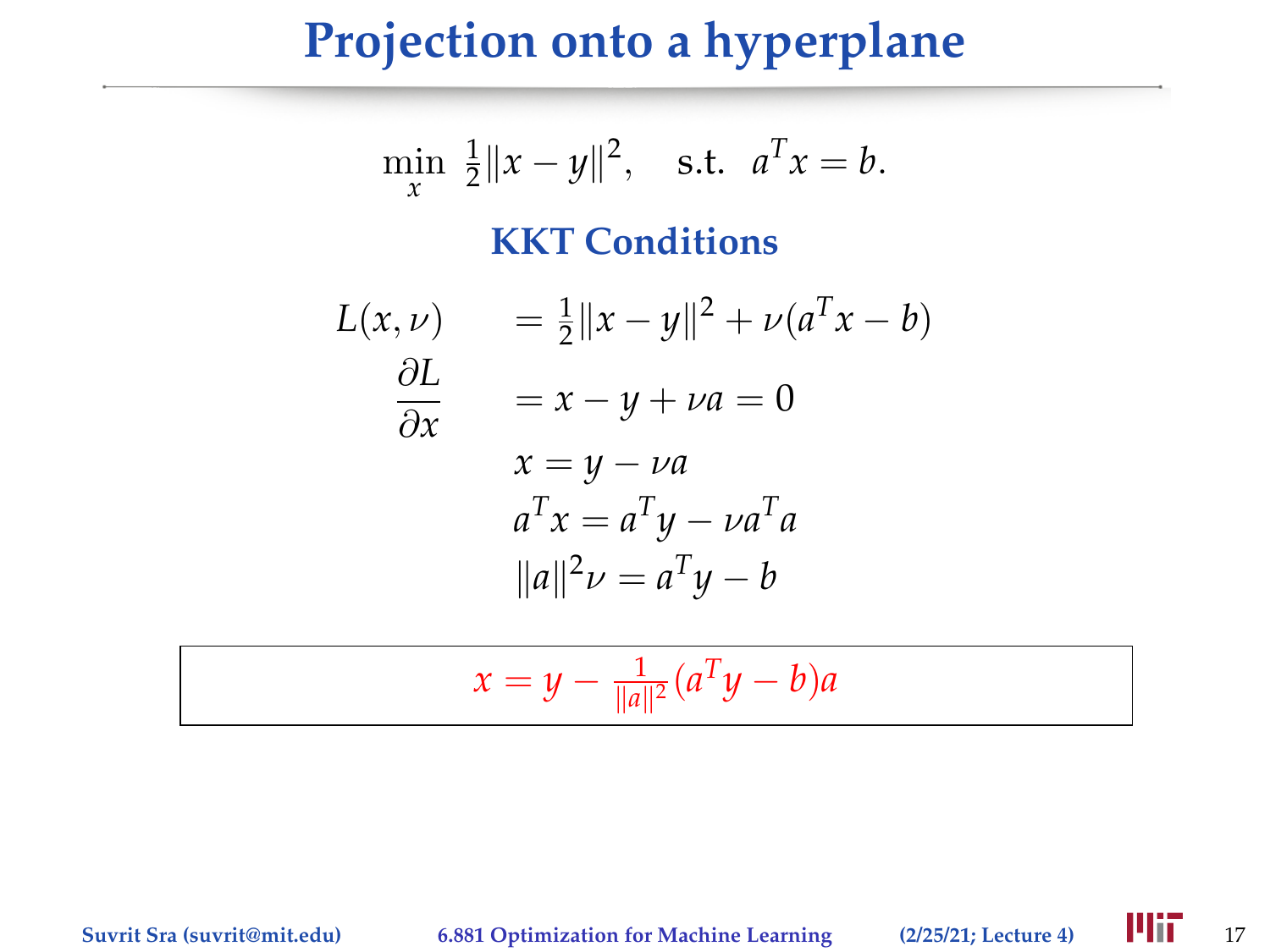## **Projection onto simplex**

$$
\min_{x} \frac{1}{2} \|x - y\|^2, \quad \text{s.t.} \quad x^T 1 = 1, x \ge 0.
$$

**KKT Conditions**

$$
L(x, \lambda, \nu) = \frac{1}{2} ||x - y||^2 - \sum_{i} \lambda_i x_i + \nu(x^T 1 - 1)
$$

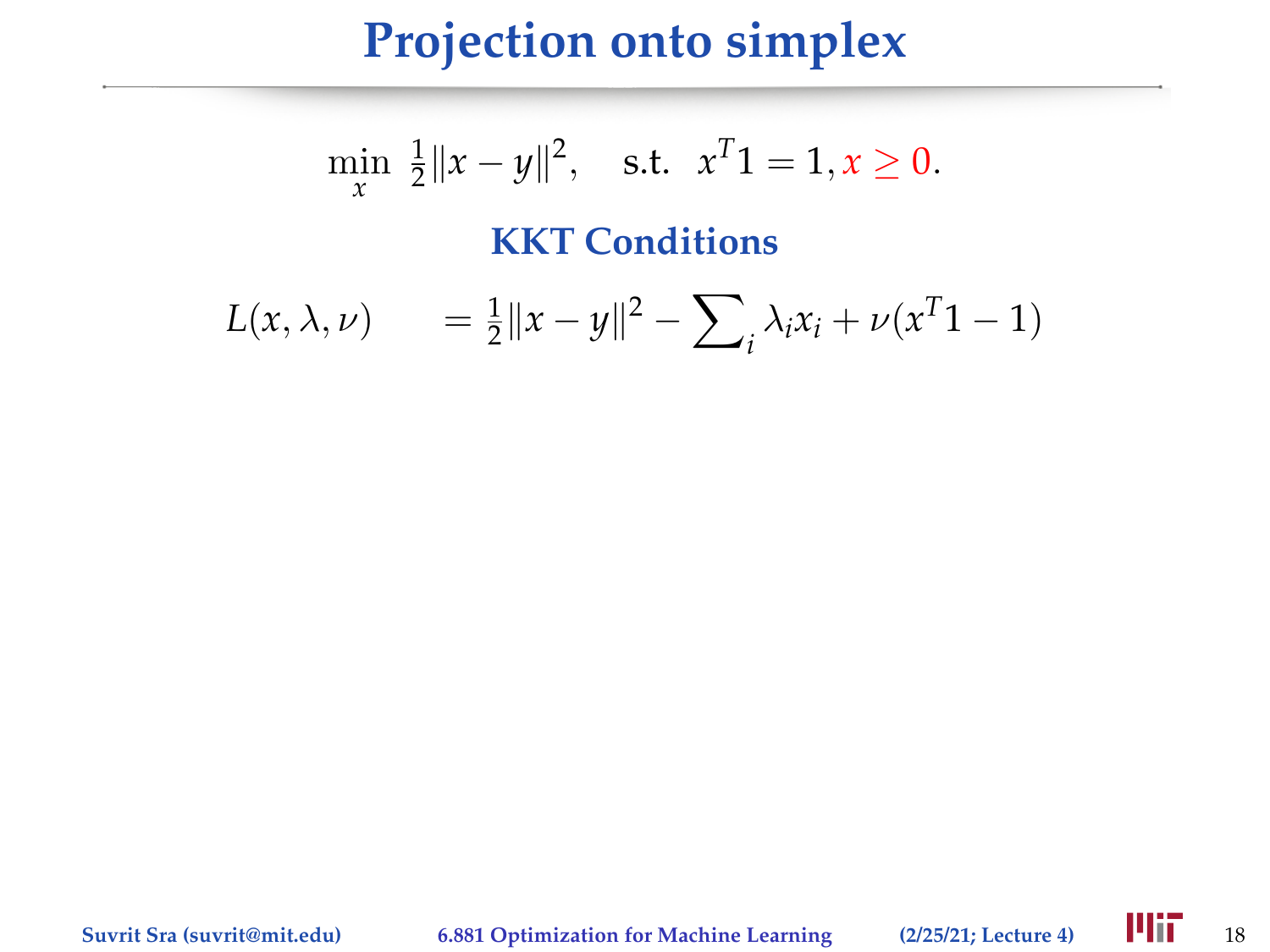## **Projection onto simplex**

$$
\min_{x} \frac{1}{2} \|x - y\|^2, \quad \text{s.t.} \quad x^T 1 = 1, x \ge 0.
$$
  
**KKT Conditions**

$$
L(x, \lambda, \nu) = \frac{1}{2} ||x - y||^2 - \sum_i \lambda_i x_i + \nu(x^T 1 - 1)
$$
  
\n
$$
\frac{\partial L}{\partial x_i} = x_i - y_i - \lambda_i + \nu = 0
$$
  
\n
$$
\lambda_i x_i = 0
$$
  
\n
$$
\lambda_i \ge 0
$$
  
\n
$$
x^T 1 = 1, x \ge 0
$$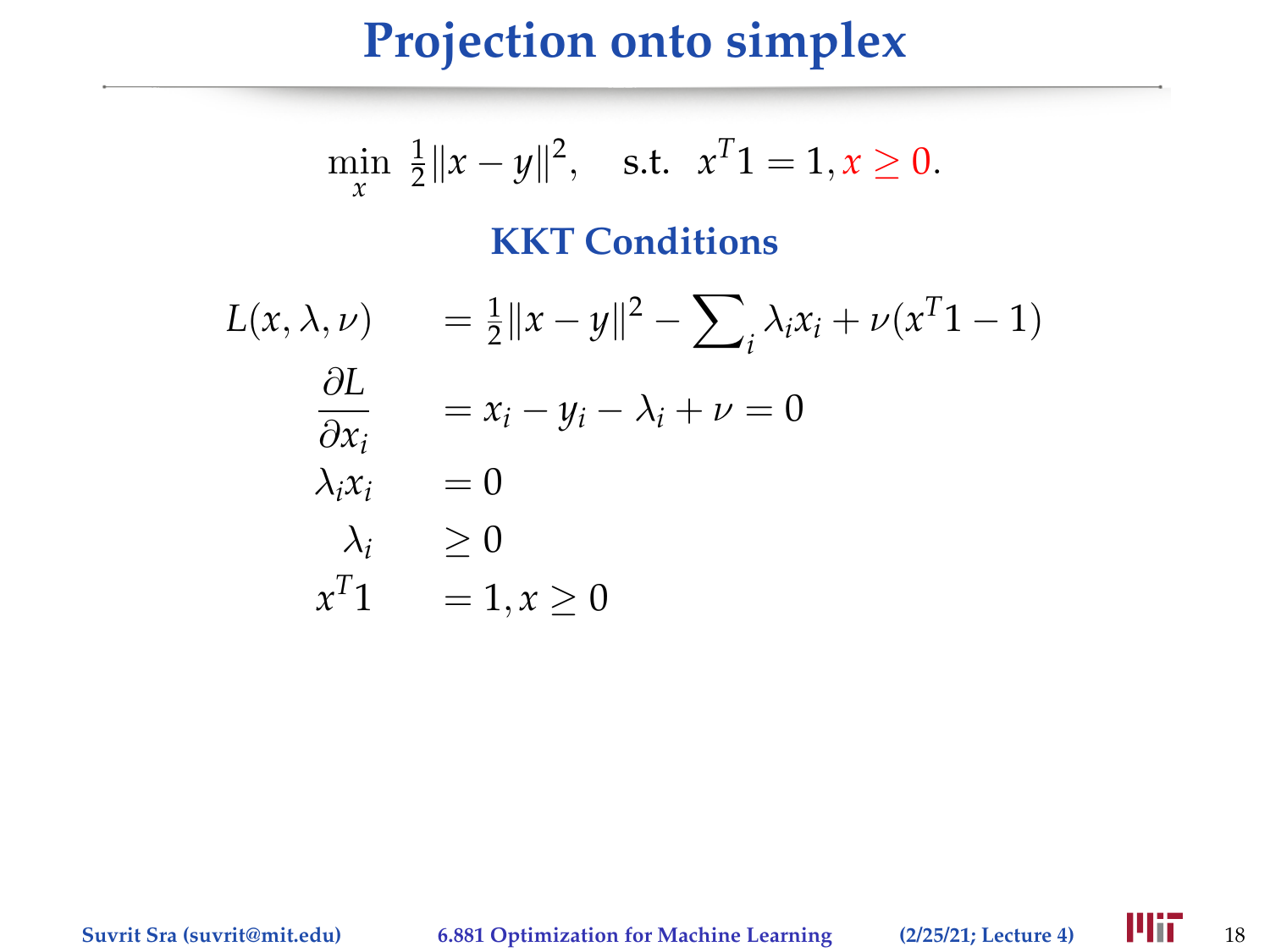# **Projection onto simplex**

$$
\min_{x} \frac{1}{2} ||x - y||^{2}, \quad \text{s.t.} \quad x^{T}1 = 1, x \ge 0.
$$
\nKKT Conditions

\n
$$
L(x, \lambda, \nu) = \frac{1}{2} ||x - y||^{2} - \sum_{i} \lambda_{i}x_{i} + \nu(x^{T}1 - 1)
$$
\n
$$
\frac{\partial L}{\partial x_{i}} = x_{i} - y_{i} - \lambda_{i} + \nu = 0
$$
\n
$$
\lambda_{i}x_{i} = 0
$$
\n
$$
\lambda_{i} \ge 0
$$
\n
$$
x^{T}1 = 1, x \ge 0
$$

**Challenge A.** Solve the above conditions in  $O(n \log n)$  time.

**Challenge A+.** Solve the above conditions in  $O(n)$  time.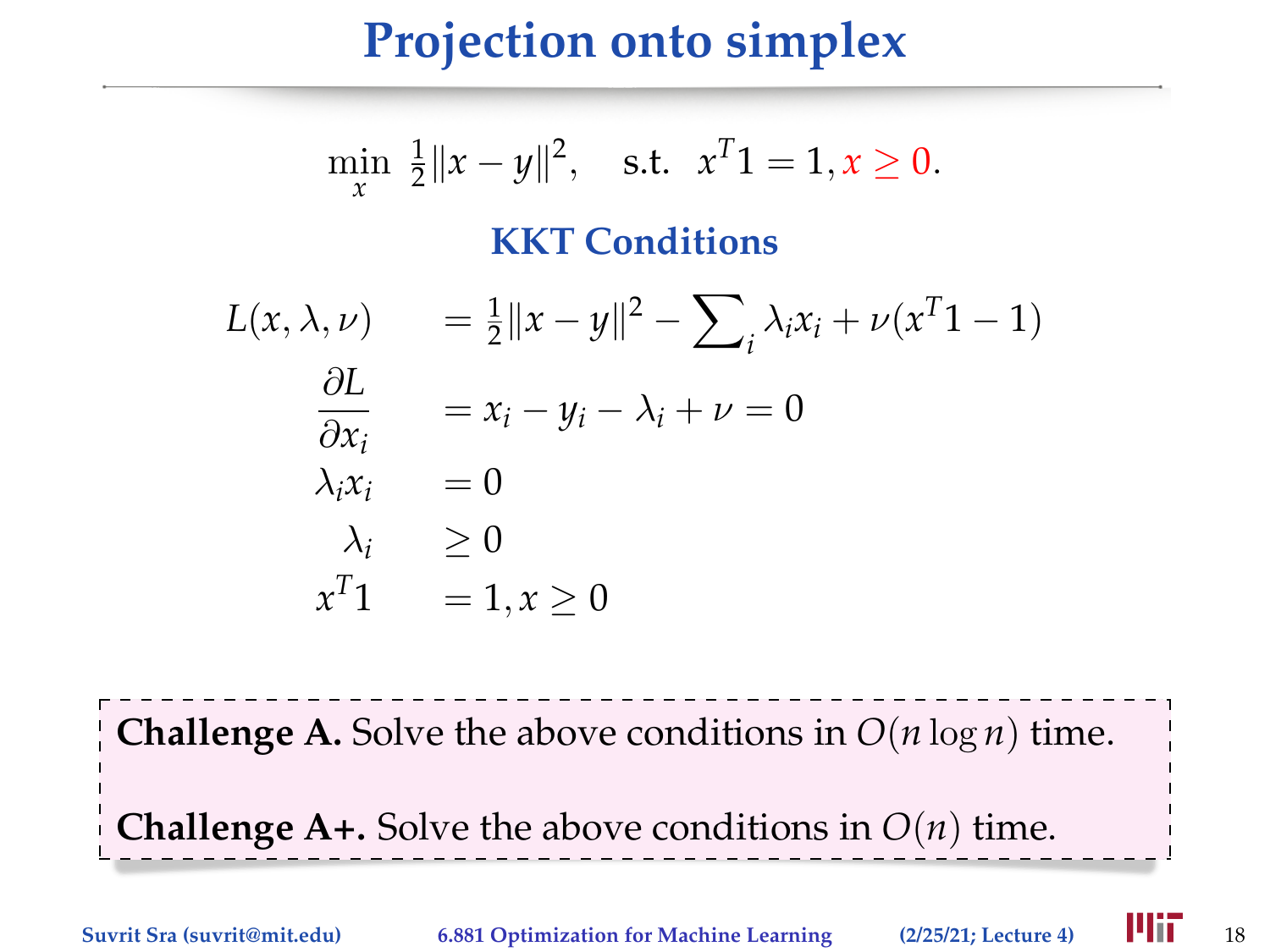min 
$$
\frac{1}{2} ||x - y||^2 + \lambda \sum_i |x_{i+1} - x_i|
$$
,  
min  $\frac{1}{2} ||x - y||^2 + \lambda ||Dx||_1$ ,

(the matrix *D* is also known as a differencing matrix).

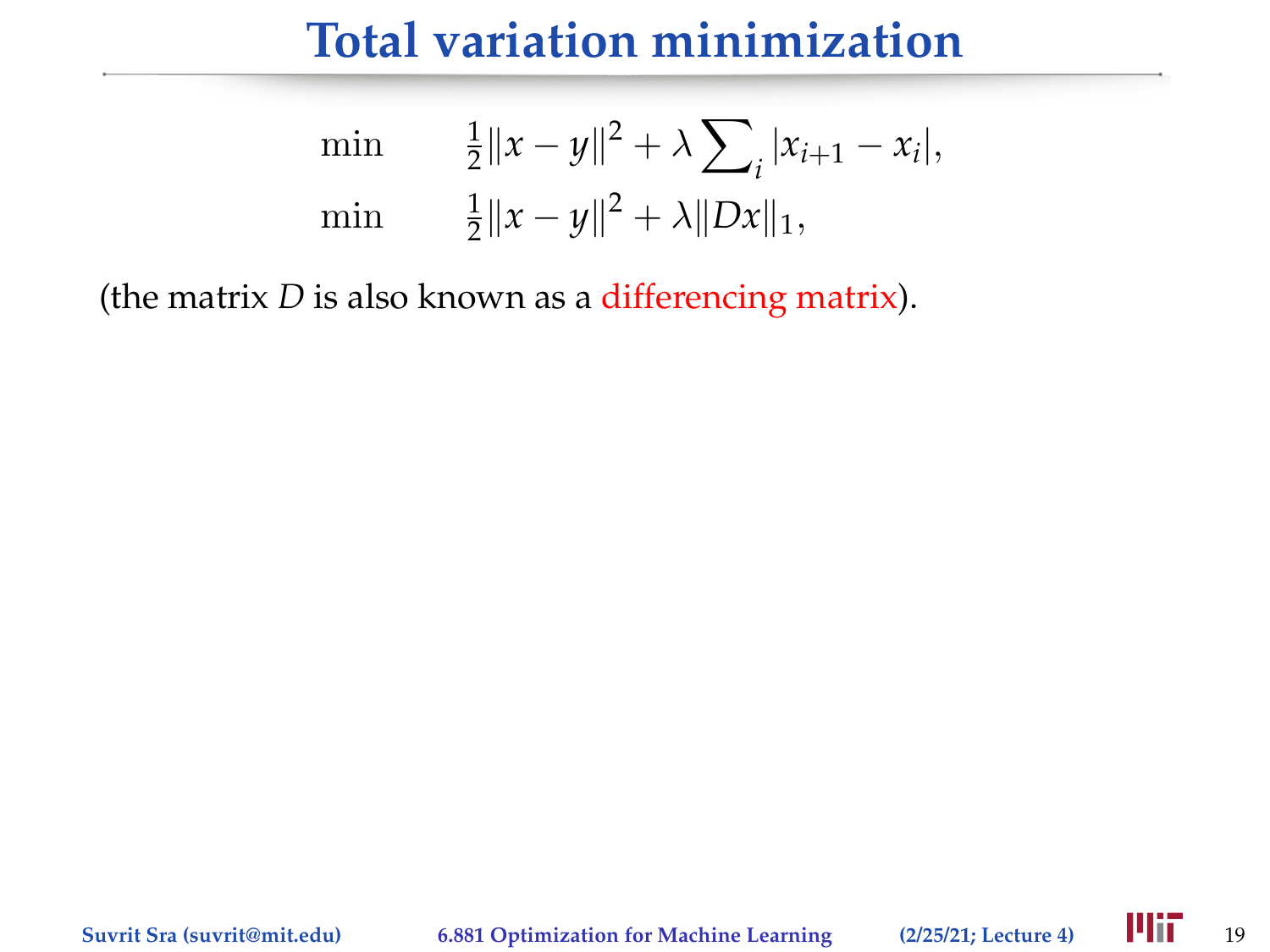min 
$$
\frac{1}{2} ||x - y||^2 + \lambda \sum_i |x_{i+1} - x_i|
$$
,  
min  $\frac{1}{2} ||x - y||^2 + \lambda ||Dx||_1$ ,

(the matrix *D* is also known as a differencing matrix). **Step 1.** Take the dual (recall from L3-25) to obtain:

$$
\min_{u} \frac{1}{2} ||D^T u||^2 - u^T D y, \quad \text{s.t.} \quad ||u||_{\infty} \leq \lambda.
$$

**Step 2.** Replace obj by  $||D^T u - y||^2$  (argmin is unchanged)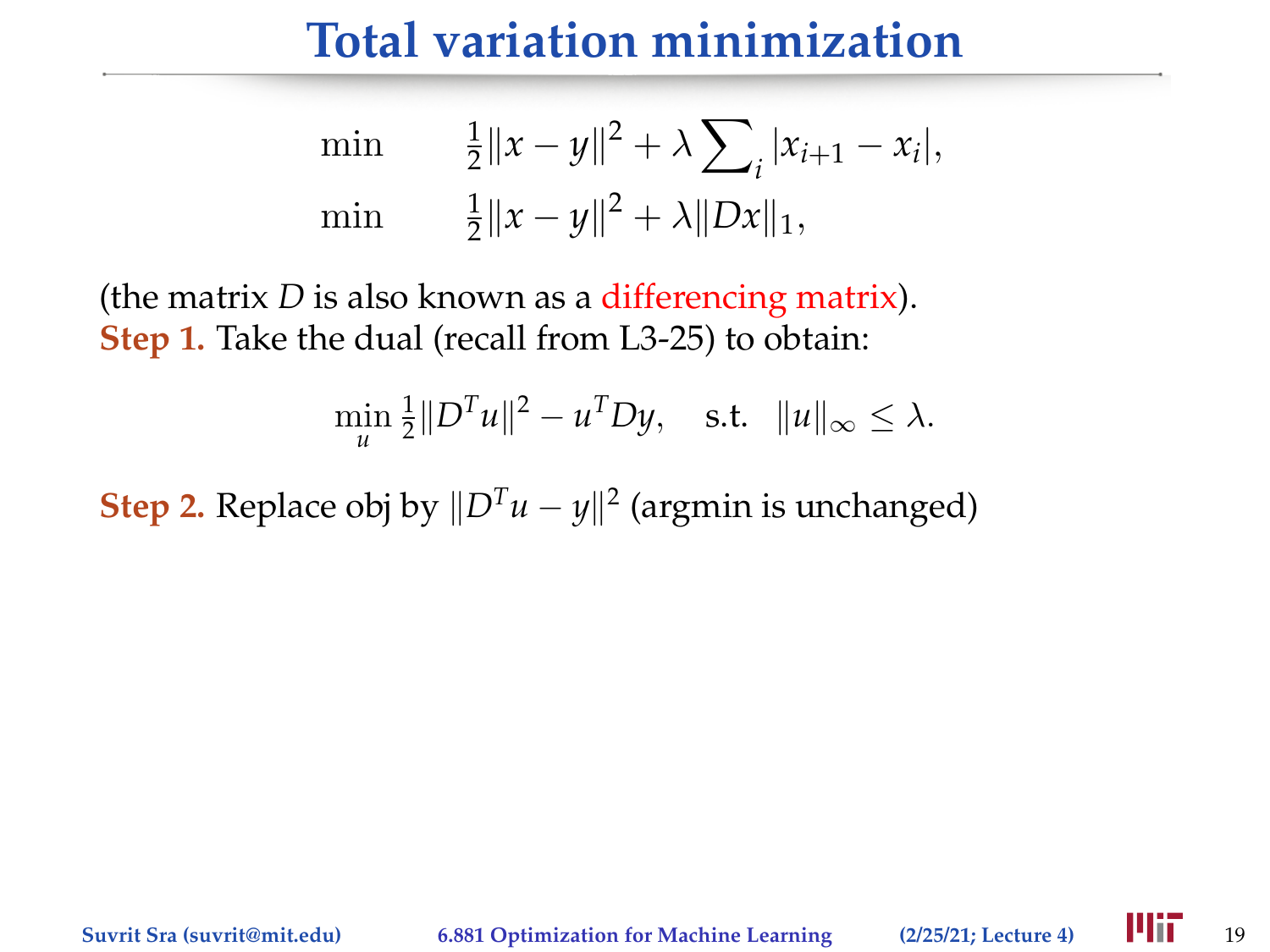min 
$$
\frac{1}{2} ||x - y||^2 + \lambda \sum_i |x_{i+1} - x_i|
$$
,  
min  $\frac{1}{2} ||x - y||^2 + \lambda ||Dx||_1$ ,

(the matrix *D* is also known as a differencing matrix). **Step 1.** Take the dual (recall from L3-25) to obtain:

$$
\min_{u} \frac{1}{2} ||D^{T}u||^{2} - u^{T}Dy, \text{ s.t. } ||u||_{\infty} \leq \lambda.
$$

**Step 2.** Replace obj by  $||D^T u - y||^2$  (argmin is unchanged) **Step 3.** Add dummies  $u_0 = u_n = 0$ ; write  $s = r - u$  for  $r = \sum_{k=1}^{i} y_k$ 

$$
\min_{s} \ \sum_{i=1}^{n} (s_{i-1} - s_i)^2, \quad \text{s.t.} \quad ||s - r||_{\infty} \le \lambda, s_0 = 0, s_n = r_n.
$$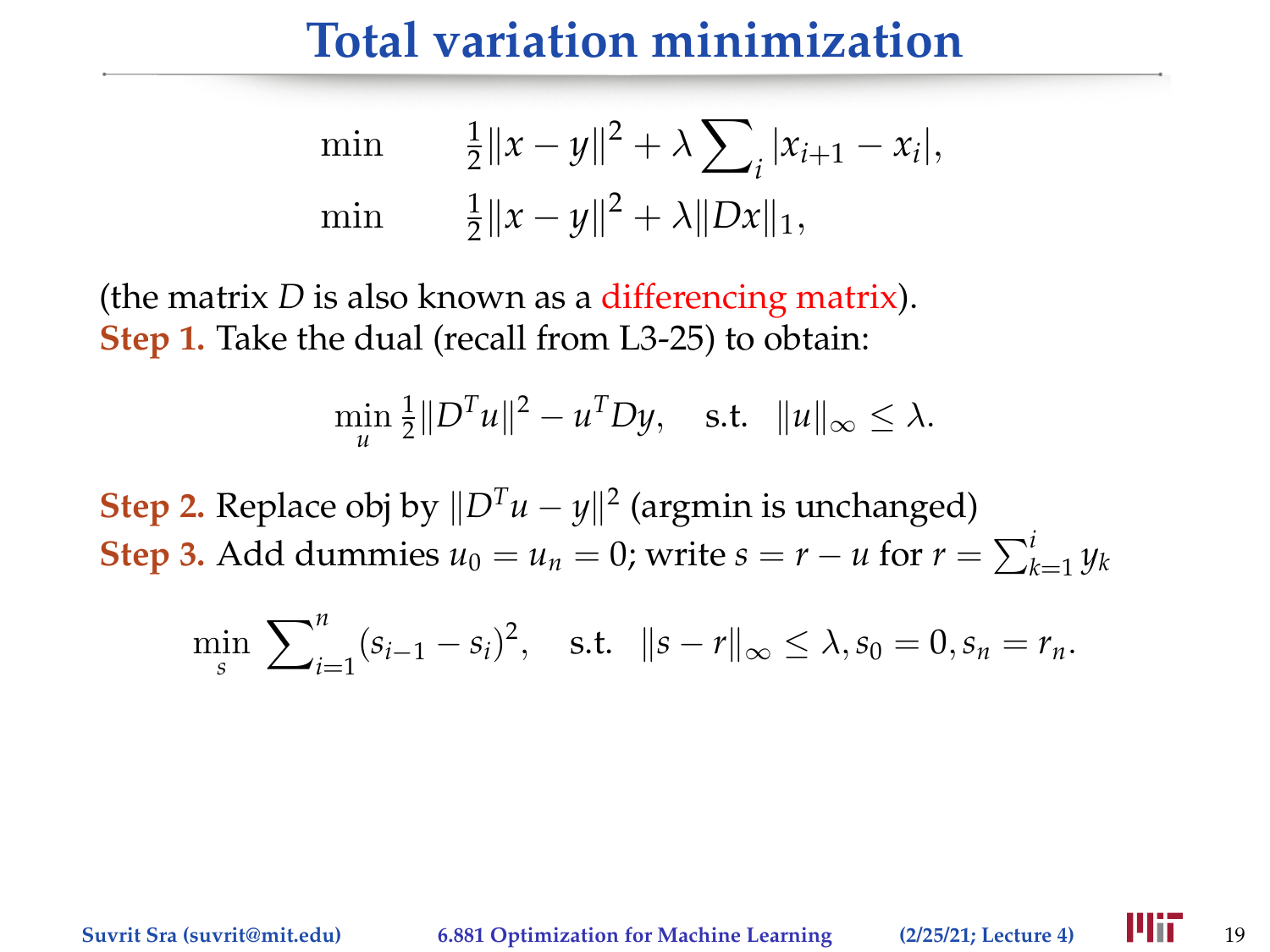min 
$$
\frac{1}{2} ||x - y||^2 + \lambda \sum_i |x_{i+1} - x_i|
$$
,  
min  $\frac{1}{2} ||x - y||^2 + \lambda ||Dx||_1$ ,

(the matrix *D* is also known as a differencing matrix). **Step 1.** Take the dual (recall from L3-25) to obtain:

$$
\min_{u} \frac{1}{2} ||D^T u||^2 - u^T D y, \quad \text{s.t.} \quad ||u||_{\infty} \leq \lambda.
$$

**Step 2.** Replace obj by  $||D^T u - y||^2$  (argmin is unchanged) **Step 3.** Add dummies  $u_0 = u_n = 0$ ; write  $s = r - u$  for  $r = \sum_{k=1}^{i} y_k$ 

$$
\min_{s} \ \sum_{i=1}^{n} (s_{i-1} - s_i)^2, \quad \text{s.t.} \quad ||s - r||_{\infty} \le \lambda, s_0 = 0, s_n = r_n.
$$

**Step 4 (Challenge).** Look at KKT conditions, and keep working . . . finally, obtain *O*(*n*) method! For full-story look at: *A. Barbero, S. Sra. "Modular proximal optimization for multidimensional total-variation regularization" (JMLR 2019, pp. 1–82)*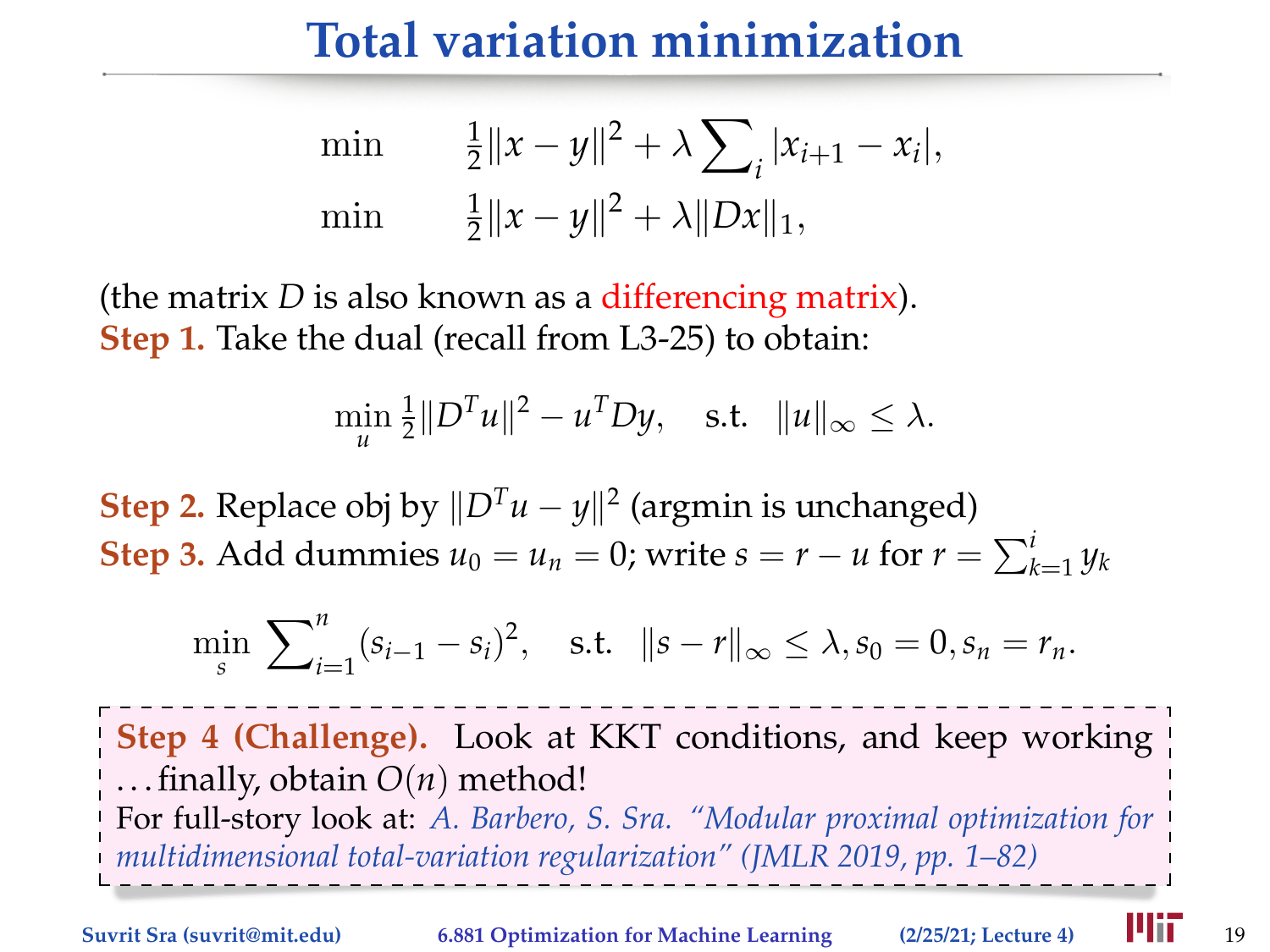# **Nonsmooth KKT**

**(via subdifferentials)**

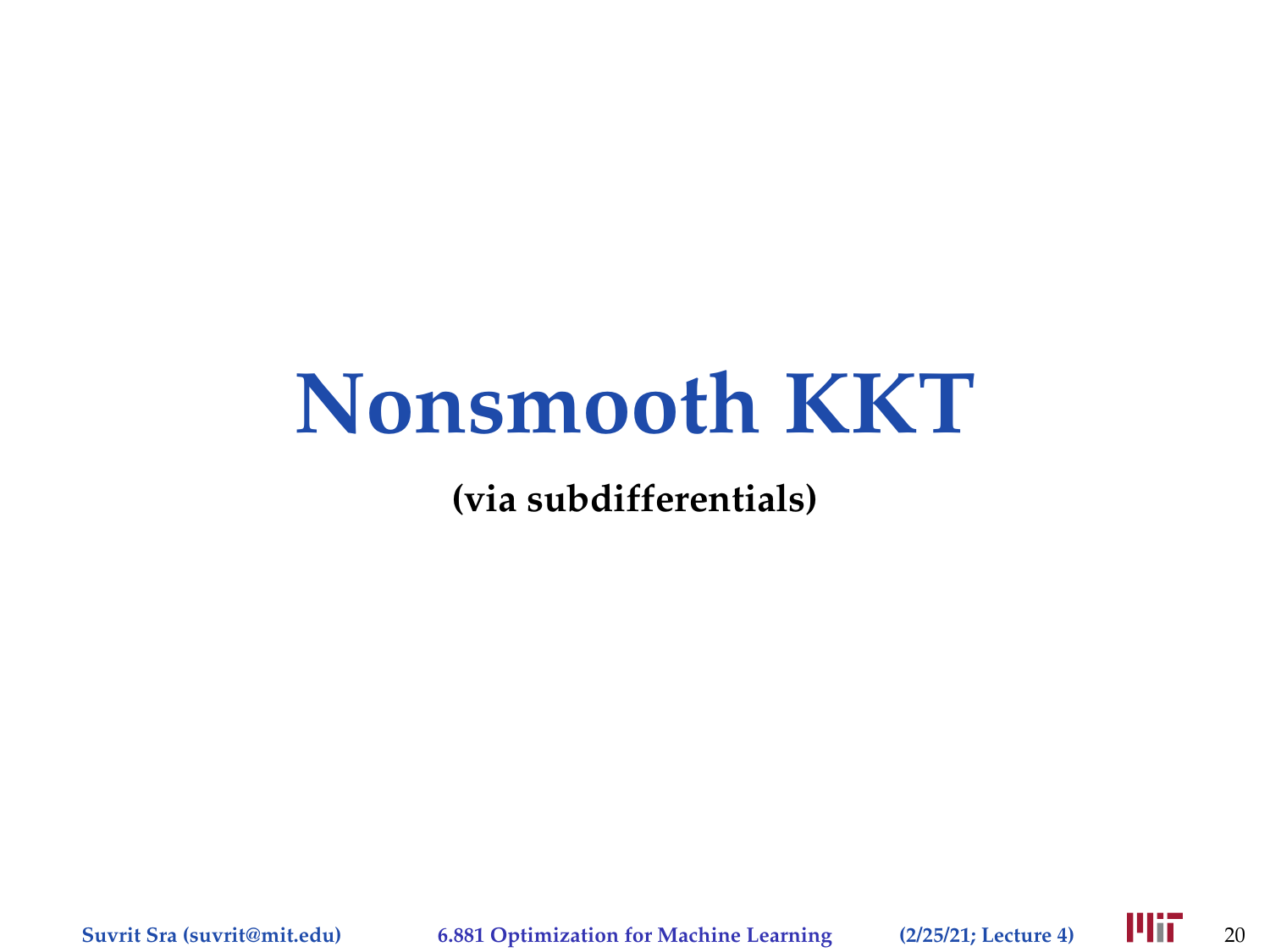Assume all  $f_i(x)$  are finite valued, and  $dom f = \mathbb{R}^n$ 

$$
\min_{x \in \mathbb{R}^n} f(x) \quad \text{s.t.} \ \ f_i(x) \leq 0, \ i \in [m].
$$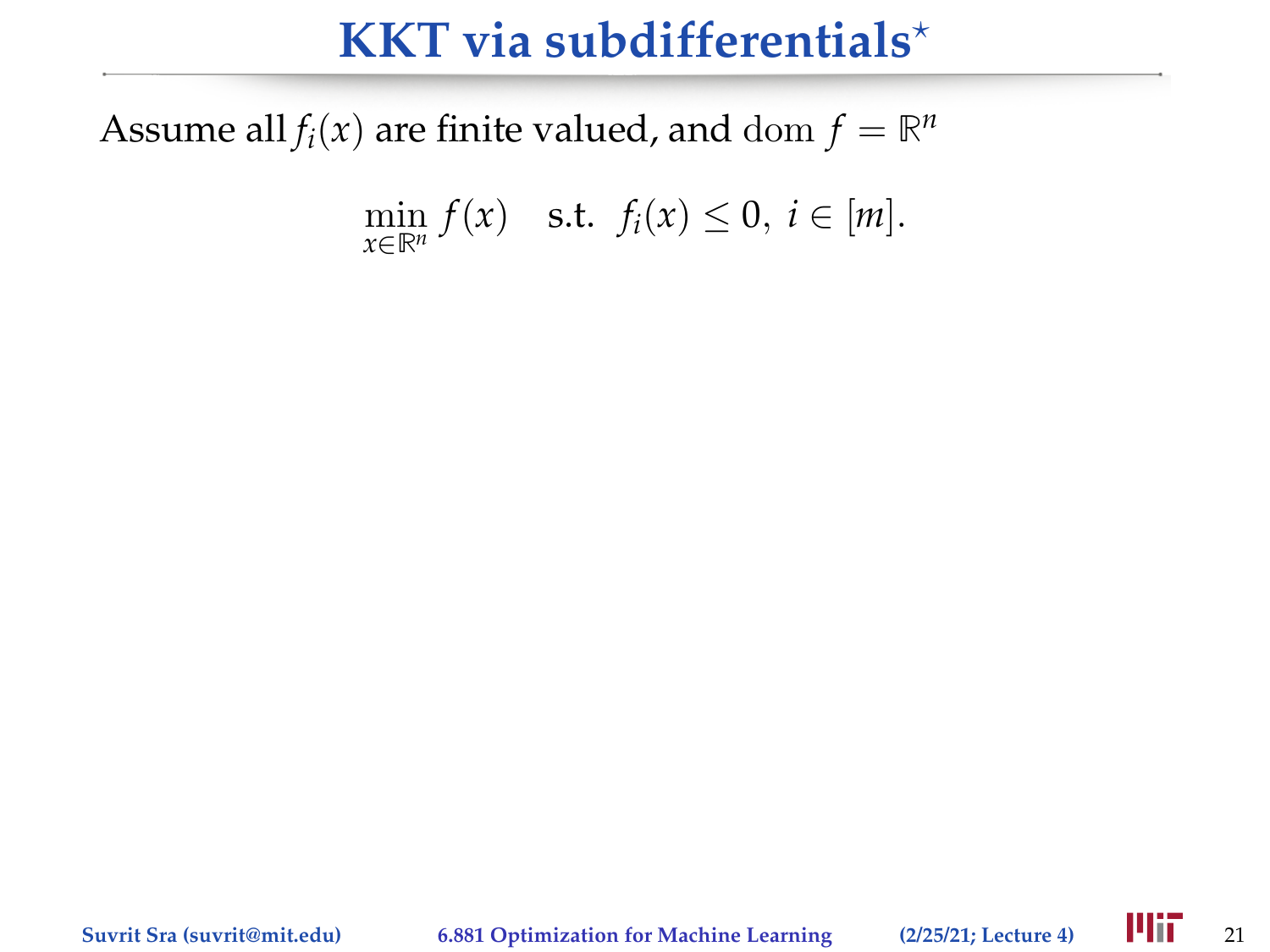Assume all  $f_i(x)$  are finite valued, and  $dom f = \mathbb{R}^n$ 

$$
\min_{x \in \mathbb{R}^n} f(x) \quad \text{s.t.} \ \ f_i(x) \leq 0, \ i \in [m].
$$

Assume Slater's condition:  $\exists x$  such that  $f_i(x) < 0$  for  $i \in [m]$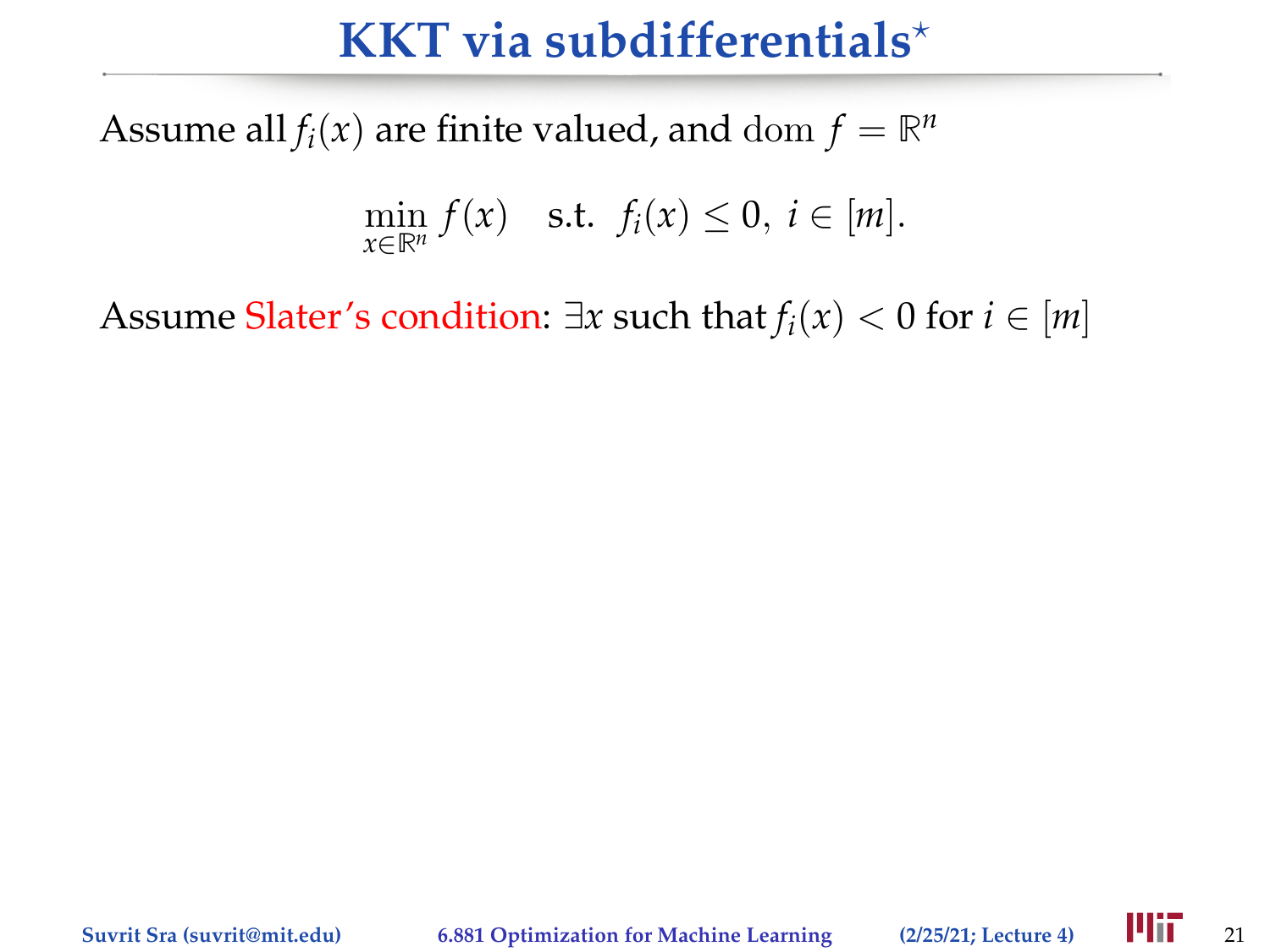Assume all  $f_i(x)$  are finite valued, and  $dom f = \mathbb{R}^n$ 

$$
\min_{x \in \mathbb{R}^n} f(x) \quad \text{s.t.} \ \ f_i(x) \leq 0, \ i \in [m].
$$

Assume Slater's condition:  $\exists x$  such that  $f_i(x) < 0$  for  $i \in [m]$ Write  $C_i := \{x \mid f_i(x) \leq 0\}$ . Then, above problem becomes

$$
\min_x \phi(x) := f(x) + \mathbb{1}_{C_1}(x) + \cdots + \mathbb{1}_{C_m}(x).
$$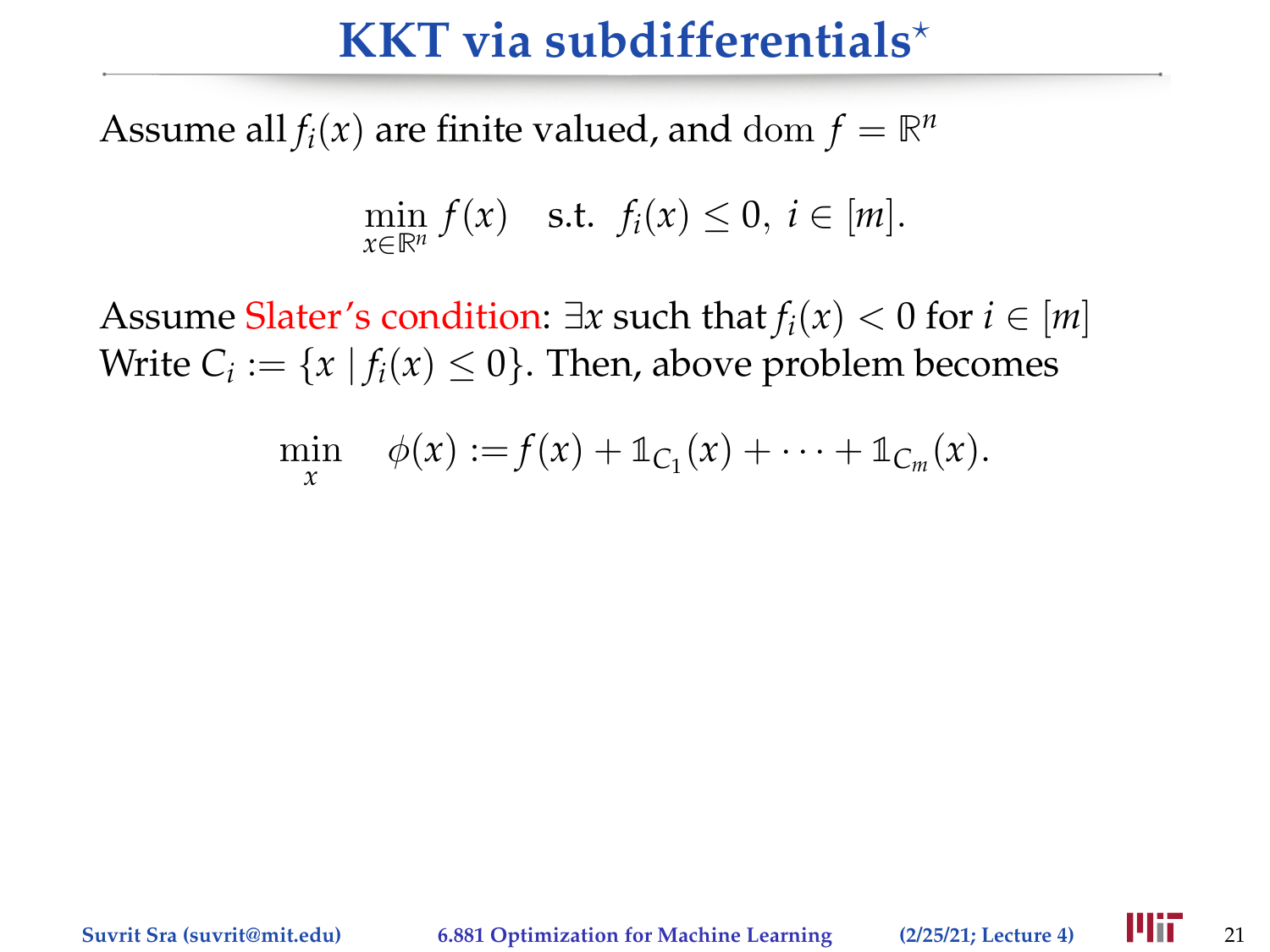Assume all  $f_i(x)$  are finite valued, and  $dom f = \mathbb{R}^n$ 

$$
\min_{x \in \mathbb{R}^n} f(x) \quad \text{s.t.} \ \ f_i(x) \leq 0, \ i \in [m].
$$

Assume Slater's condition:  $\exists x$  such that  $f_i(x) < 0$  for  $i \in [m]$ Write  $C_i := \{x \mid f_i(x) \leq 0\}$ . Then, above problem becomes

$$
\min_x \phi(x) := f(x) + \mathbb{1}_{C_1}(x) + \cdots + \mathbb{1}_{C_m}(x).
$$

An optimal solution to this problem is a vector  $\bar{x}$  such that

 $0 \in \partial \phi(\bar{x})$ .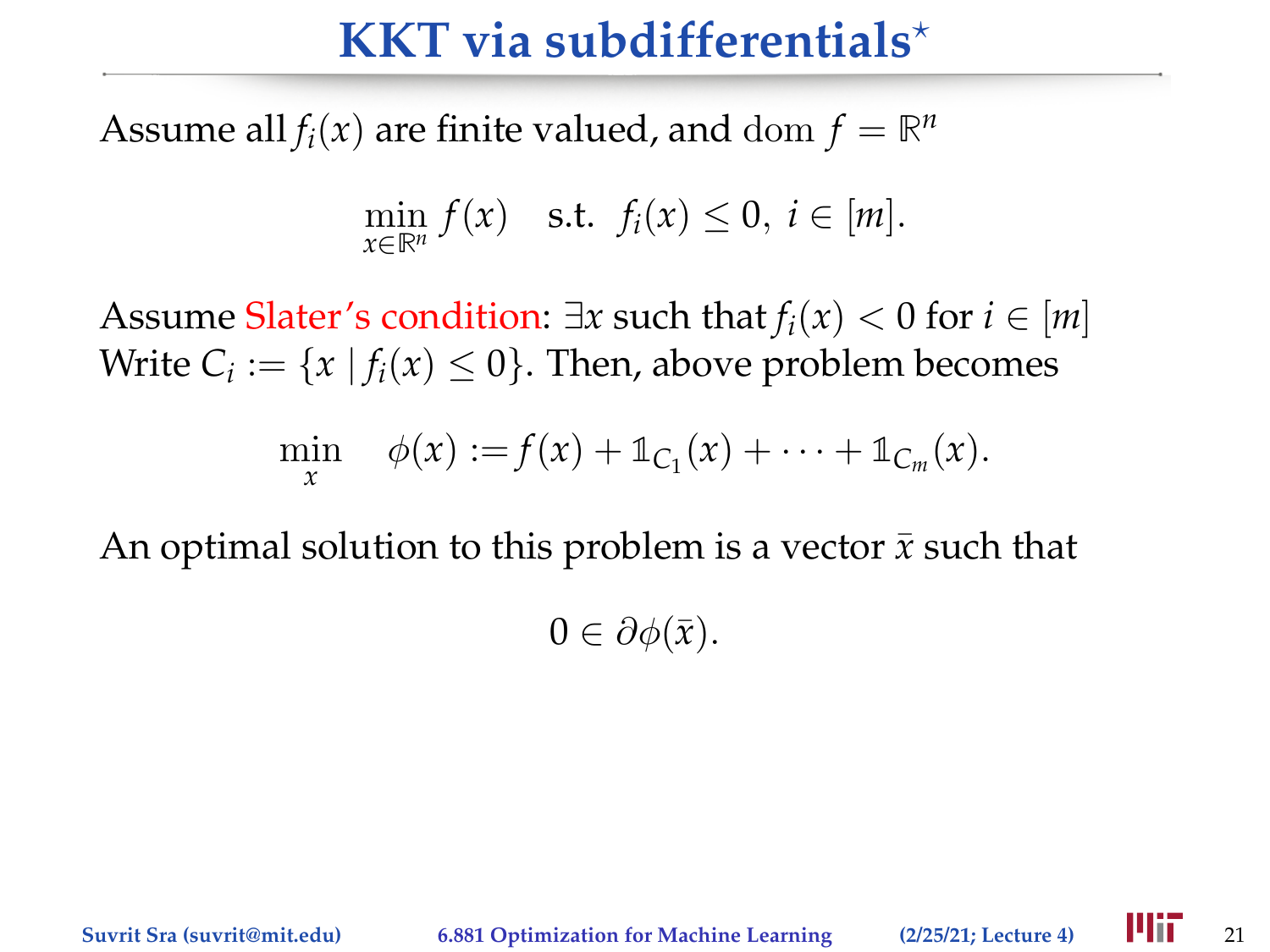Assume all  $f_i(x)$  are finite valued, and  $dom f = \mathbb{R}^n$ 

$$
\min_{x \in \mathbb{R}^n} f(x) \quad \text{s.t.} \ \ f_i(x) \leq 0, \ i \in [m].
$$

Assume Slater's condition:  $\exists x$  such that  $f_i(x) < 0$  for  $i \in [m]$ Write  $C_i := \{x \mid f_i(x) \leq 0\}$ . Then, above problem becomes

$$
\min_x \phi(x) := f(x) + \mathbb{1}_{C_1}(x) + \cdots + \mathbb{1}_{C_m}(x).
$$

An optimal solution to this problem is a vector  $\bar{x}$  such that

 $0 \in \partial \phi(\bar{x})$ .

Slater's condition tells us that

```
int C_1 \cap \cdots \cap int C_m \neq \emptyset.
```
**Exercise:** Rigorously justify the above (*Hint:* use continuity of *fi*)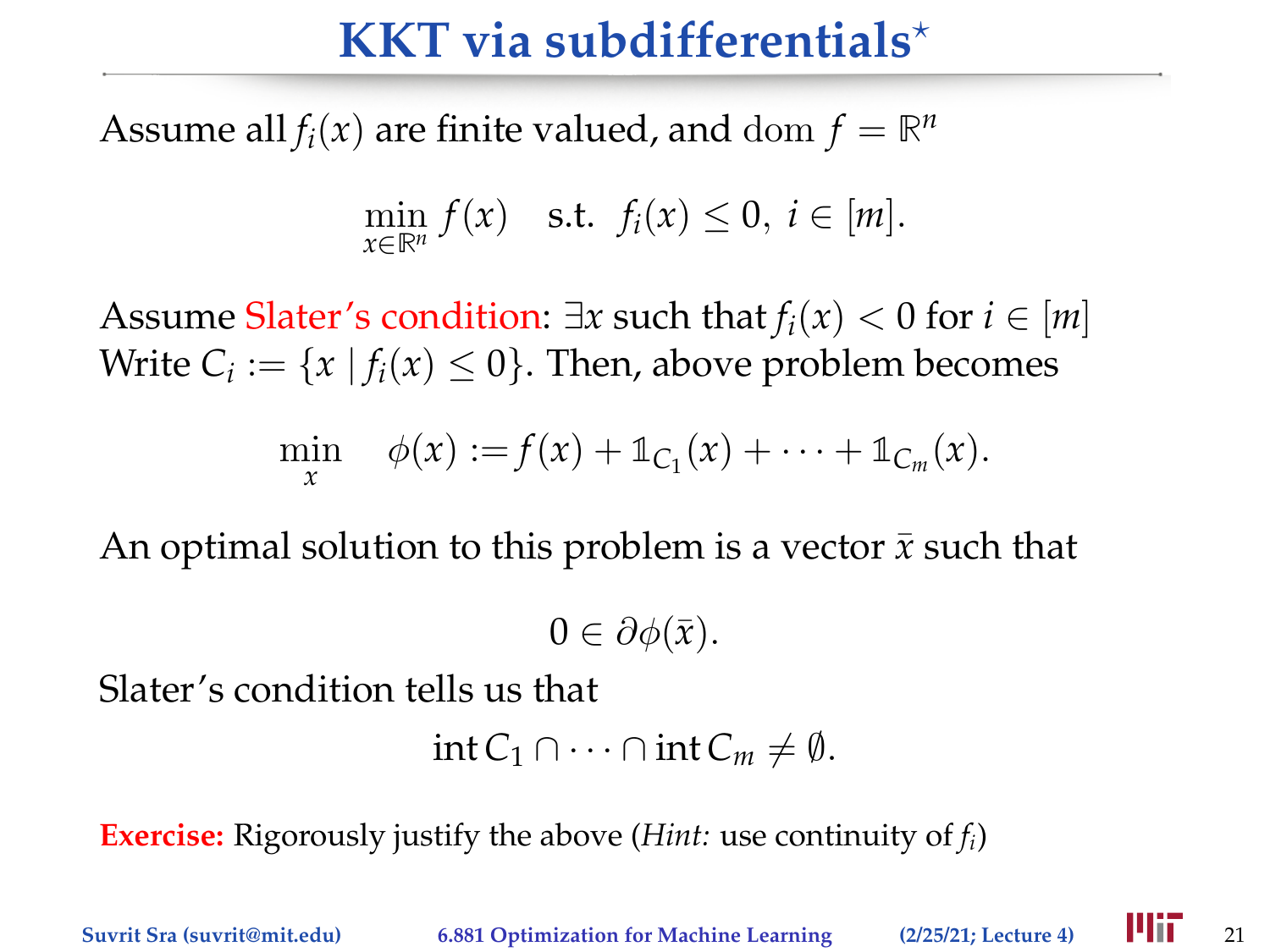Since int  $C_1$  ∩ · · · ∩ int  $C_m \neq \emptyset$ , Rockafellar's theorem tells us

$$
\partial \phi(x) = \partial f(x) + \partial \mathbb{1}_{C_1}(x) + \cdots + \partial \mathbb{1}_{C_m}(x).
$$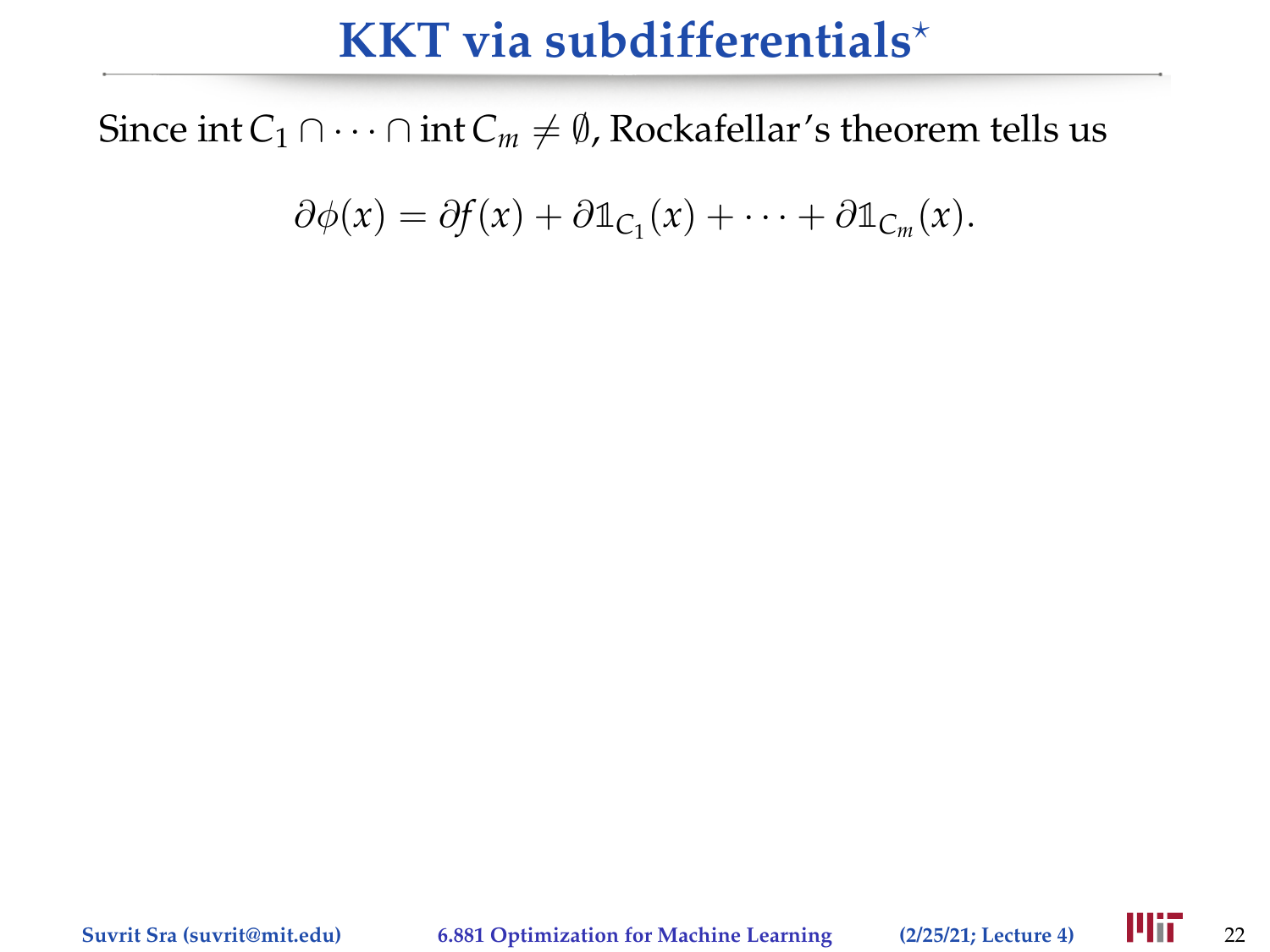Since int  $C_1$  ∩ · · · ∩ int  $C_m \neq \emptyset$ , Rockafellar's theorem tells us

$$
\partial \phi(x) = \partial f(x) + \partial \mathbb{1}_{C_1}(x) + \cdots + \partial \mathbb{1}_{C_m}(x).
$$

 $Recall: \partial \mathbb{1}_{C_i} = \mathcal{N}_{C_i}$  (normal cone). **Verify (Challenge)** that  $\mathcal{N}_{C_i}(x) =$  $\sqrt{ }$  $\int$  $\mathcal{L}$  $\bigcup \{\lambda_i \partial f_i(x) \mid \lambda_i \geq 0\}, \text{ if } f_i(x) = 0,$ {0}, if  $f_i(x) < 0$ , 0, if  $f_i(x) > 0$ .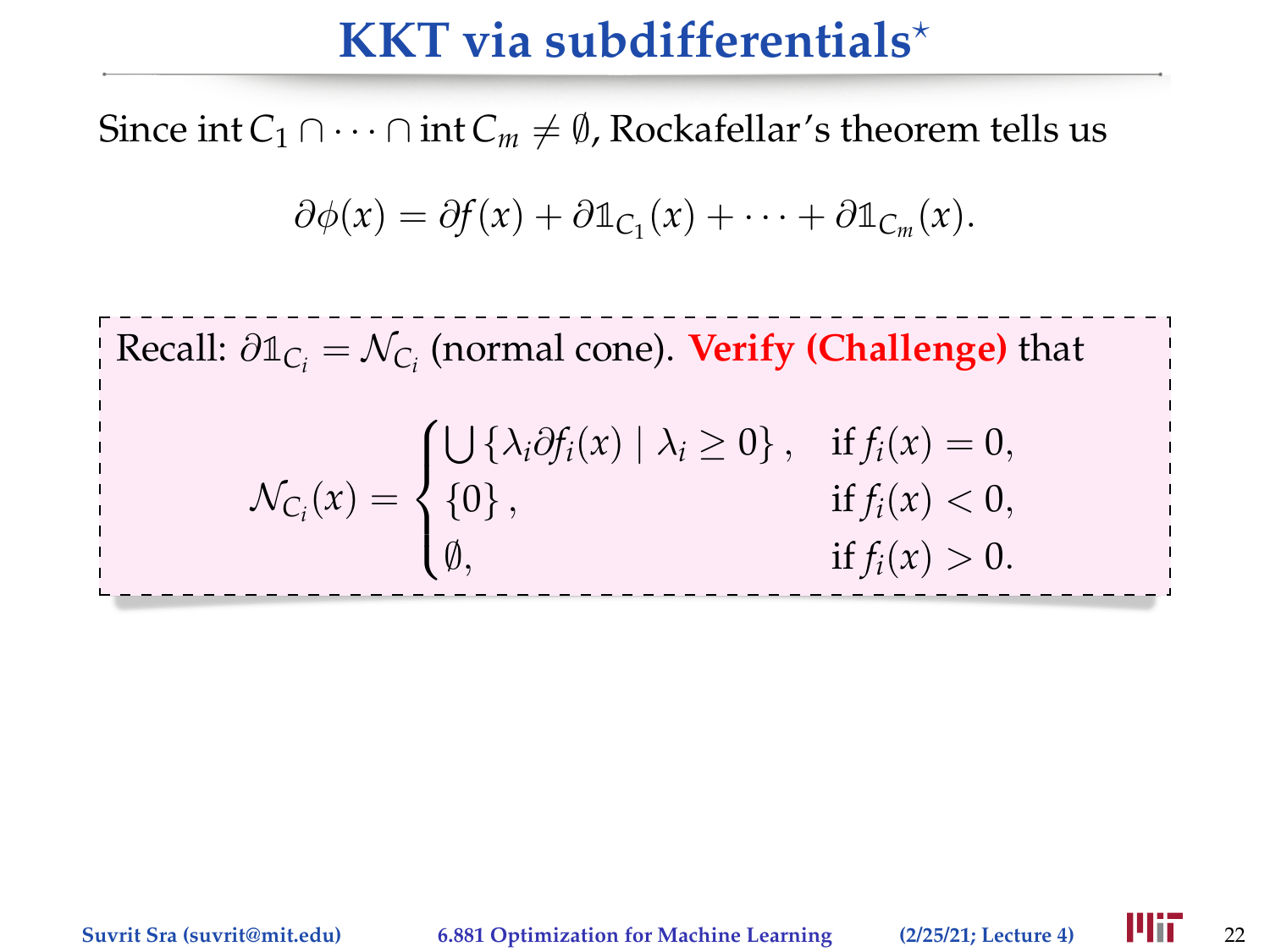Since int  $C_1$  ∩ · · · ∩ int  $C_m \neq \emptyset$ , Rockafellar's theorem tells us

$$
\partial \phi(x) = \partial f(x) + \partial \mathbb{1}_{C_1}(x) + \cdots + \partial \mathbb{1}_{C_m}(x).
$$

 $Recall: \partial \mathbb{1}_{C_i} = \mathcal{N}_{C_i}$  (normal cone). **Verify (Challenge)** that  $\mathcal{N}_{C_i}(x) =$  $\sqrt{ }$  $\int$  $\mathcal{L}$  $\bigcup \{\lambda_i \partial f_i(x) \mid \lambda_i \geq 0\}, \text{ if } f_i(x) = 0,$ {0}, if  $f_i(x) < 0$ , 0, if  $f_i(x) > 0$ .

> Thus,  $\partial \phi(x) \neq \emptyset$  iff *x* satisfies  $f_i(x) \leq 0$ **(Verify:** that the Minkowski sum  $A + \emptyset = \emptyset$ )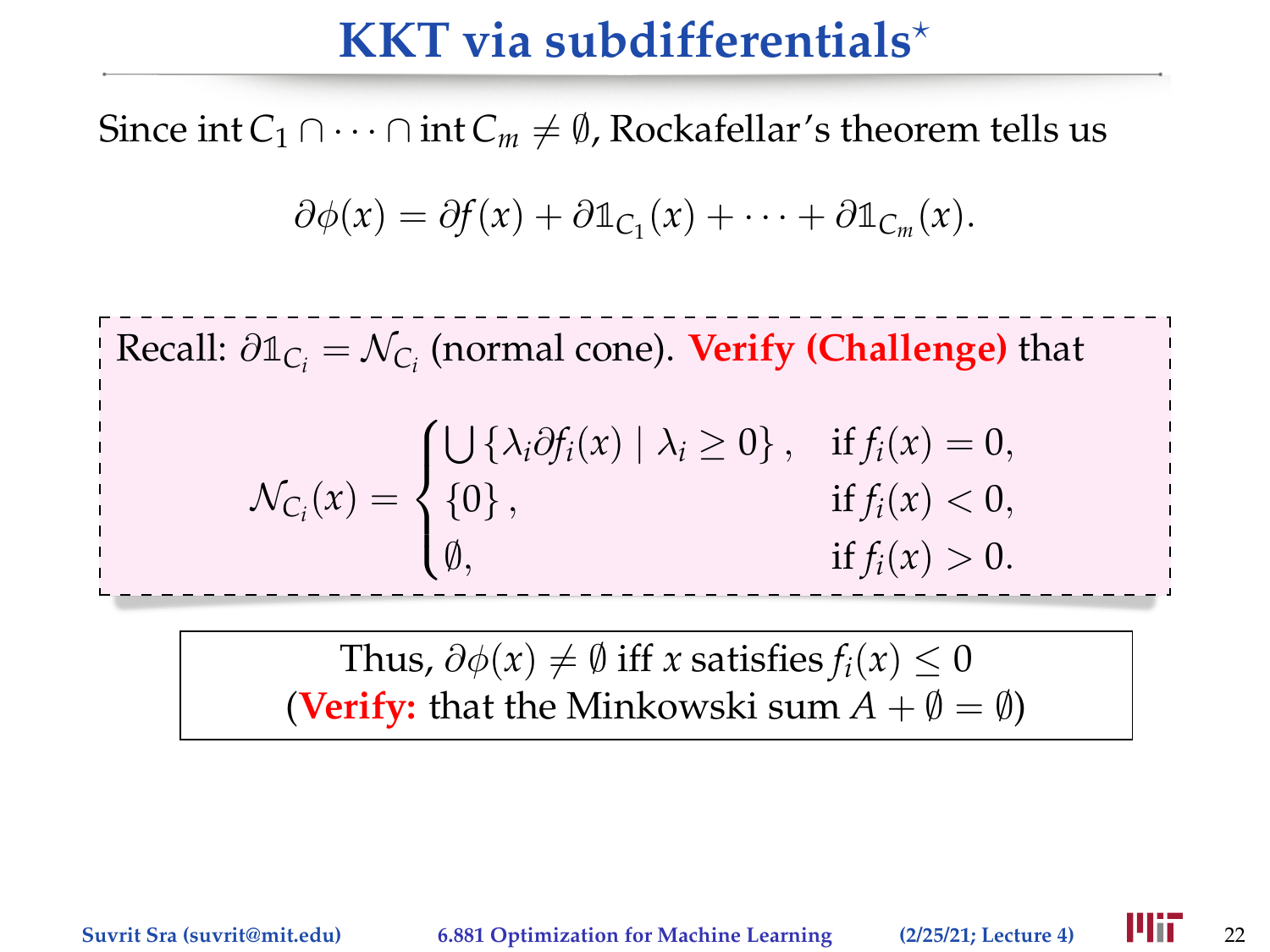Thus,  $\partial \phi(x) = \bigcup \{ \partial f(x) + \lambda_1 \partial f_1(x) + \cdots + \lambda_m \partial f_m(x) \}$ , over all *choices* of  $\lambda_i > 0$  such that

$$
\lambda_i f_i(x)=0.
$$

 $\text{If } f_i(x) < 0, \ \partial \mathbb{1}_{C_i} = \{0\}, \text{ while for } f_i(x) = 0, \ \partial \mathbb{1}_{C_i}(x) = \{\lambda_i \partial f_i(x) \mid \lambda_i \geq 0\},$ and we cannot jointly have  $\lambda_i > 0$  and  $f_i(x) > 0$ .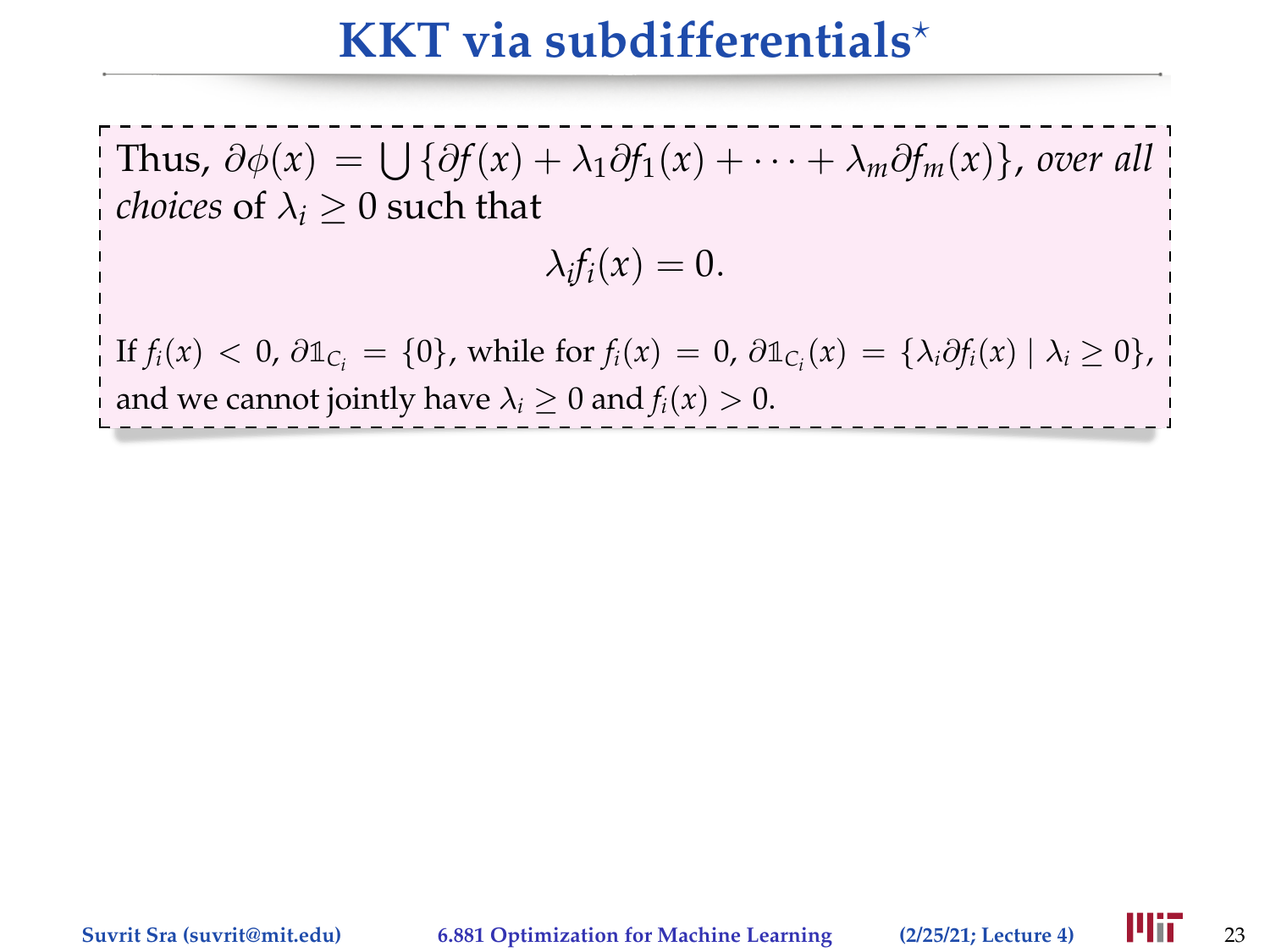Thus,  $\partial \phi(x) = \bigcup \{ \partial f(x) + \lambda_1 \partial f_1(x) + \cdots + \lambda_m \partial f_m(x) \}$ , over all *choices* of  $\lambda_i > 0$  such that

$$
\lambda_i f_i(x)=0.
$$

 $\text{If } f_i(x) < 0, \ \partial \mathbb{1}_{C_i} = \{0\}, \text{ while for } f_i(x) = 0, \ \partial \mathbb{1}_{C_i}(x) = \{\lambda_i \partial f_i(x) \mid \lambda_i \geq 0\},$ and we cannot jointly have  $\lambda_i > 0$  and  $f_i(x) > 0$ .

In other words,  $0 \in \partial \phi(x)$  iff there exist  $\lambda_1, \ldots, \lambda_m$  that satisfy the KKT conditions.

**Exercise:** Double check the above for differentiable *f*, *f<sup>i</sup>*

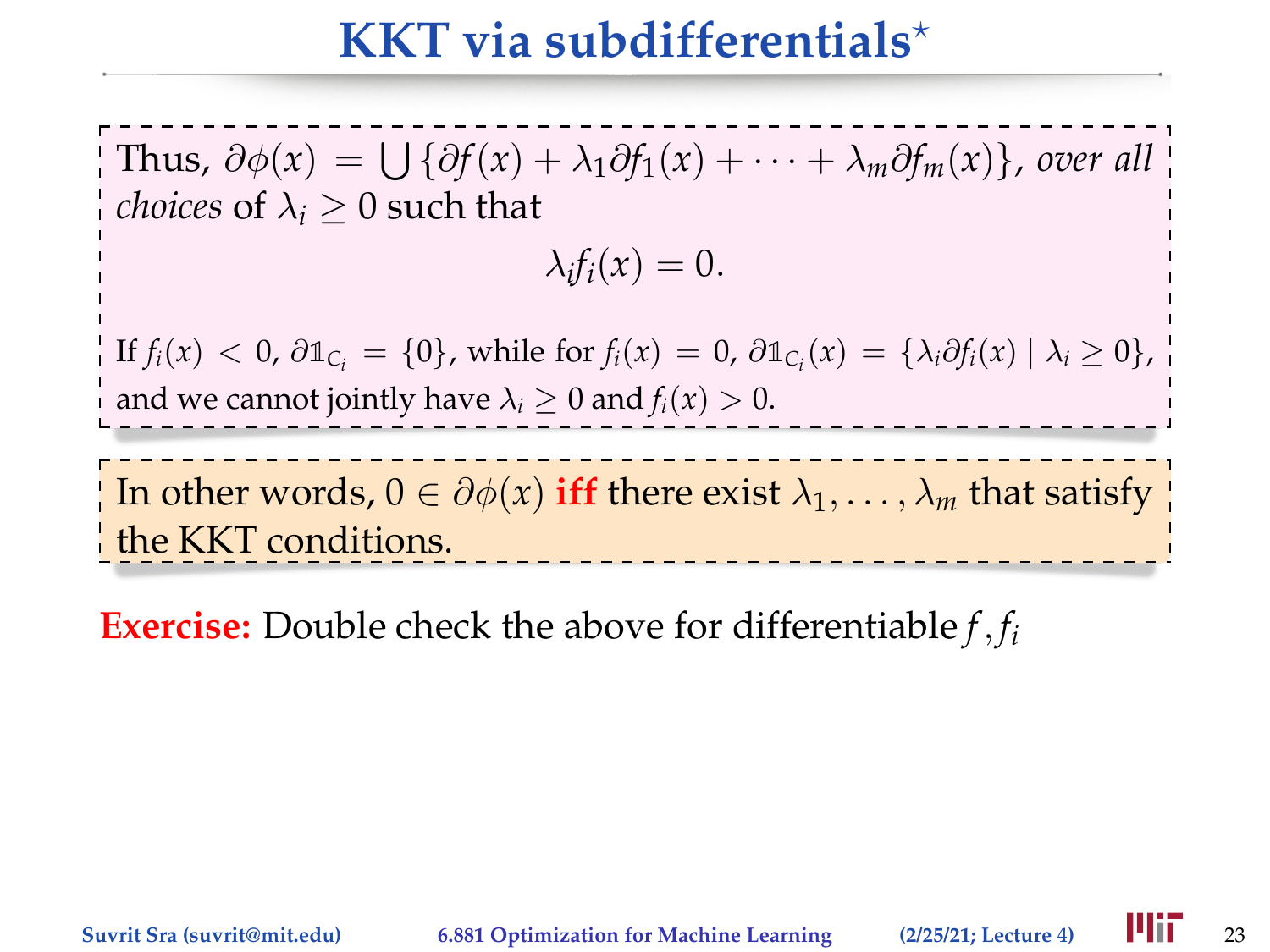#### **Example: Constrained regression**

$$
\min_{x} \frac{1}{2} ||Ax - b||^2, \quad \text{s.t. } ||x|| \le \theta.
$$
\n**KKT Conditions**

\n
$$
L(x, \lambda) = \frac{1}{2} ||Ax - b||^2 + \lambda (||x|| - \theta)
$$
\n
$$
0 \in A^T (Ax - b) + \lambda \partial ||x||
$$
\n
$$
\partial ||x|| = \begin{cases} ||x||^{-1}x & x \ne 0, \\ \{z \mid ||z|| \le 1\} & x = 0. \end{cases}
$$

**Hmmm...?**